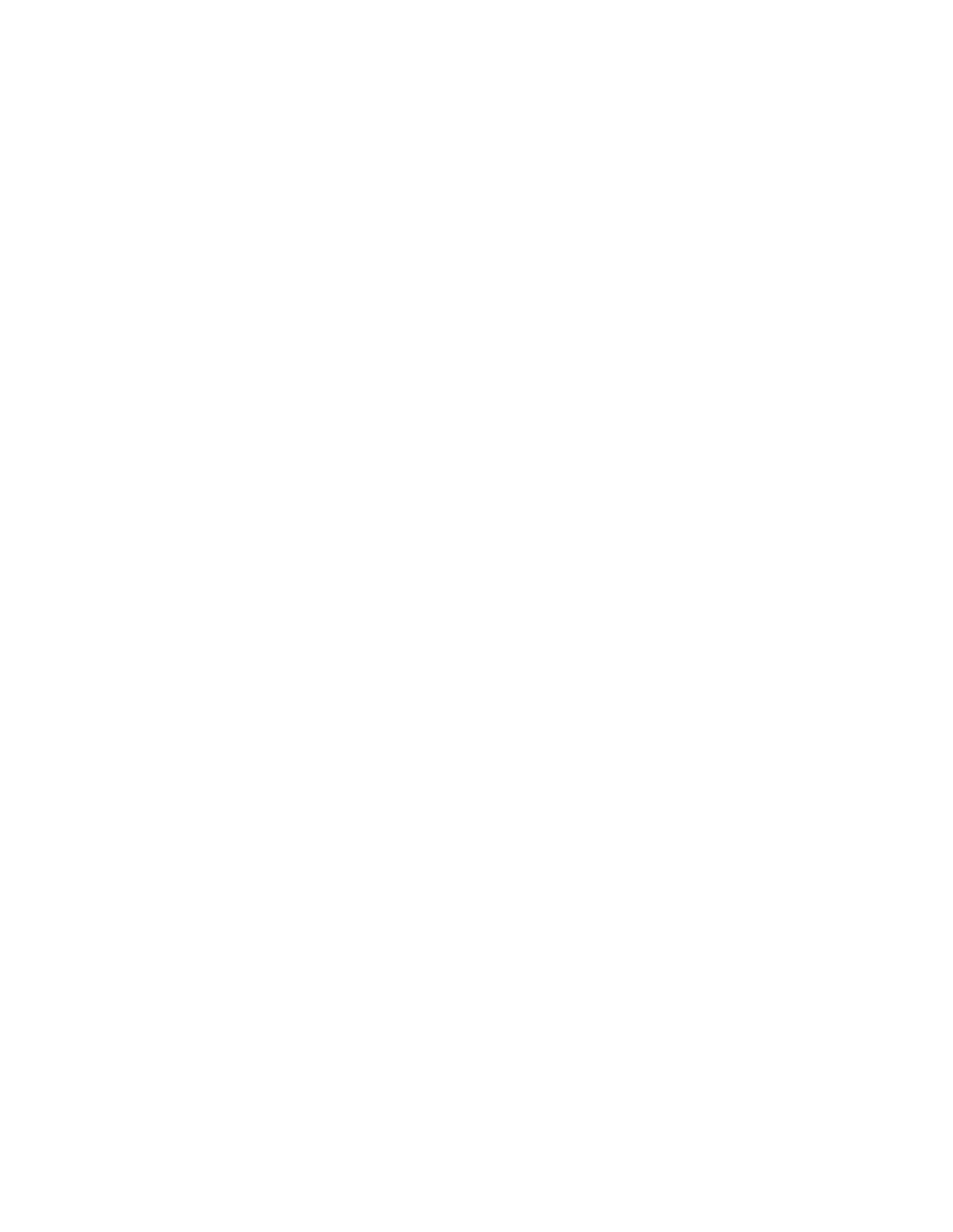## **CONTENTS**

| <b>Roundup Resistant Trials</b><br>Region 1:<br>Region 2:<br>Region 3:<br>Region 4:<br>Region 5: |                                                                 |  |
|--------------------------------------------------------------------------------------------------|-----------------------------------------------------------------|--|
| <b>Conventional Trials</b><br>Region 1:<br>Region 2:<br>Region 3:<br>Region 4:<br>Region 5:      |                                                                 |  |
| <b>Liberty Resistant Trials</b><br>Region 3:<br>Region 4:<br>Region 5:                           |                                                                 |  |
|                                                                                                  | Please visit our website for additional copies of these results |  |

## **http://vt.cropsci.illinois.edu/**

This circular was prepared by K. A. Ames, Principle Research Specialist, D. K. Joos, Principle Research Specialist; and E. D. Nafziger, Extension Agronomist. Phone: 217-244-0506, e-mail: kaames@illinois.edu.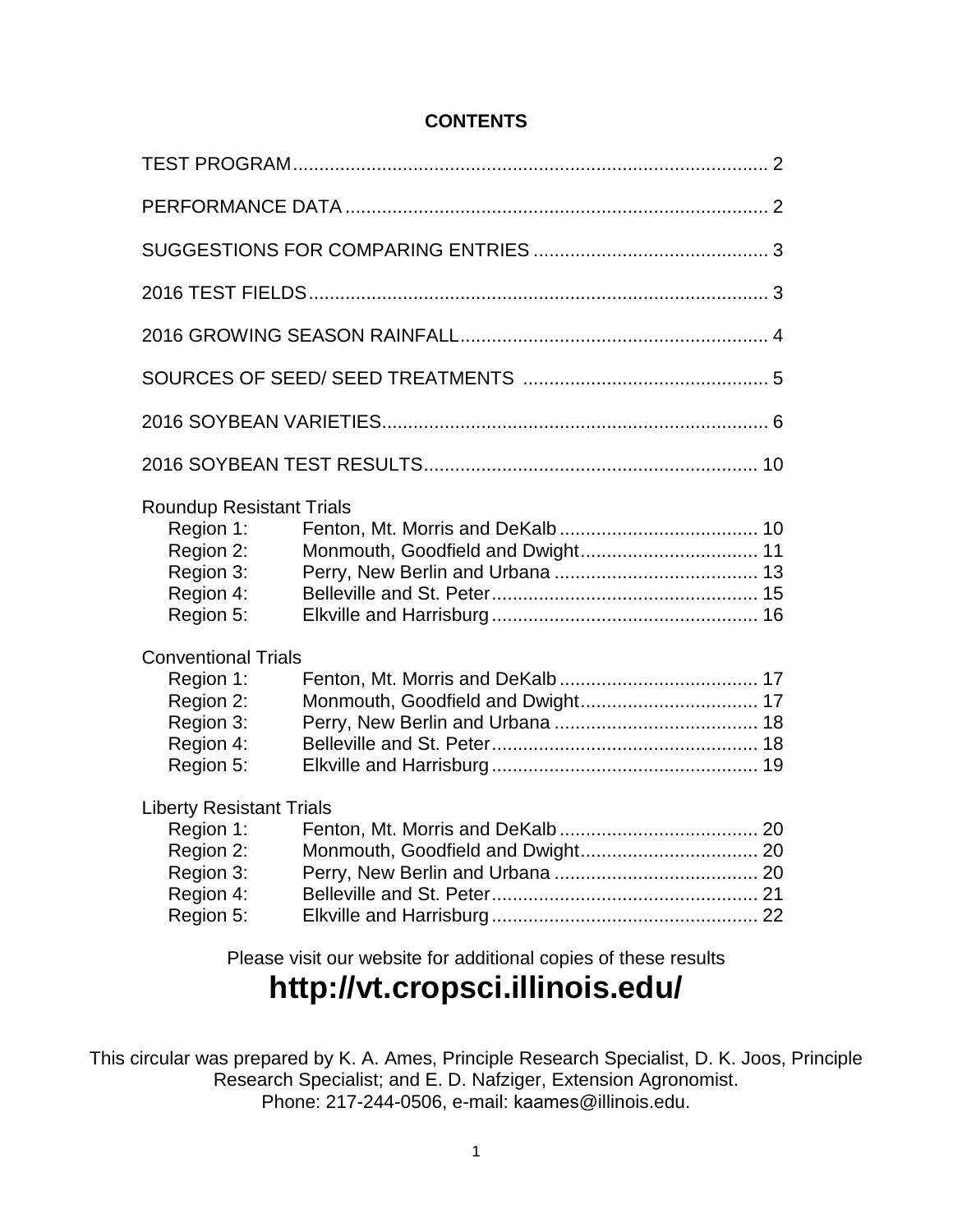## **PERFORMANCE OF COMMERCIAL SOYBEANS IN ILLINOIS, 2016**

**THE UNIVERSITY OF ILLINOIS** commercial soybean testing program was started in 1969 as a result of requests by seedsmen that their private varieties be tested. There were 45 conventional, 57 liberty resistant and 209 roundup resistant varieties from 32 seed companies tested in 2016.

The purpose of this commercial soybean testing program is to provide unbiased, objective, and accurate testing of all varieties entered. The tests are conducted on as uniform a soil as is available in the testing area. Small plots are used to reduce the chance of soil and climatic variations occurring between one variety plot and another.

The results of these tests should help you judge the merits of varieties in comparison with other private and public varieties. Because your soils and management may differ from those of the test location, you may wish to plant variety strips of the higher-performing varieties on your farm. The results printed in this circular should help you decide which varieties to try.

## **TEST PROGRAM**

**Selection of entries**. Seed companies in Illinois and surrounding states were invited to enter soybean varieties, brands, or blends in the 2016 Illinois soybean performance trials. Entrants were required to enter all non-irrigated, 30-inch-row-width trials on a regional basis. To finance the testing program, a fee of \$90 per location was charged for each variety entered by the seed company. Most of these varieties, brands, or blends are commercially available, but some experimental varieties were also entered.

**Number and location of tests**. In 2016, tests were conducted at 13 locations in the state (see map). These sites represent the major soils and maturity zones of the state.

Non-irrigated, 30-inch-row-width trials, conventional and roundup resistant, were conducted on a regional basis. The regions are as follows:

> Region 1 Fenton, Mt. Morris and DeKalb Region 2 Monmouth, Goodfield and Dwight Region 3 Perry, New Berlin and Urbana Region 4 St. Peter and Belleville Region 5 Elkville and Harrisburg

**Field plot design**. Entries of each test were replicated three times in a randomized complete block or alpha lattice design. The 30-inch-row trial plots consisted of four rows, each 21 feet long. The center two rows of each plot were harvested to measure yield.

**Fertility and weed control**. All test locations were at a high level of fertility. Herbicides were used at all test locations for weed control. Weed control for all locations consisted of a pre-emergence foundation herbicide followed by trial specific post-emergence application of Roundup, Liberty or conventional herbicide application. Plots were also weeded by hand if needed.

**Method of planting and harvesting**. The 30-inch-row variety trials were planted with a modified bean planter at 166,000 ppa. Harvesting was done with a small-plot combine. No allowances were made for soybeans that may have been lost as a result of combining or shattering.

## **PERFORMANCE DATA**

**Yield.** Soybean yield was measured in bushels (60 pounds) per acre at a moisture content of 13 percent. An electronic moisture monitor was used on the combine for all moisture readings.<br>Maturity.

**Maturity.** Maturity was stated as the date when approximately 95 percent of the pods were ripe.

**Lodging**. The amount of lodging was rated at harvest time. The following scale was used:

- 1 Almost all plants erect
- 2 All plants leaning slightly or a
	- few plants down
- 3 All plants leaning moderately (45°), or 25 to 50 percent of the plants down
- 4 All plants leaning considerably, or 50 to 80 percent of the plants down
- 5 Almost all plants down

**Height.** Height was measured shortly before harvest as the average length of plants from the ground to the tip of the main stem.

**Shattering**. The percentage of open pods was estimated at harvest time. The following scale was used:

- 1 No shattering
- 2 1 to 10% of pods open
- 3 10 to 25% of pods open
- 4 25 to 50% of pods open
- 5 Over 50% 0f pods open

Shattering was not significant at any location.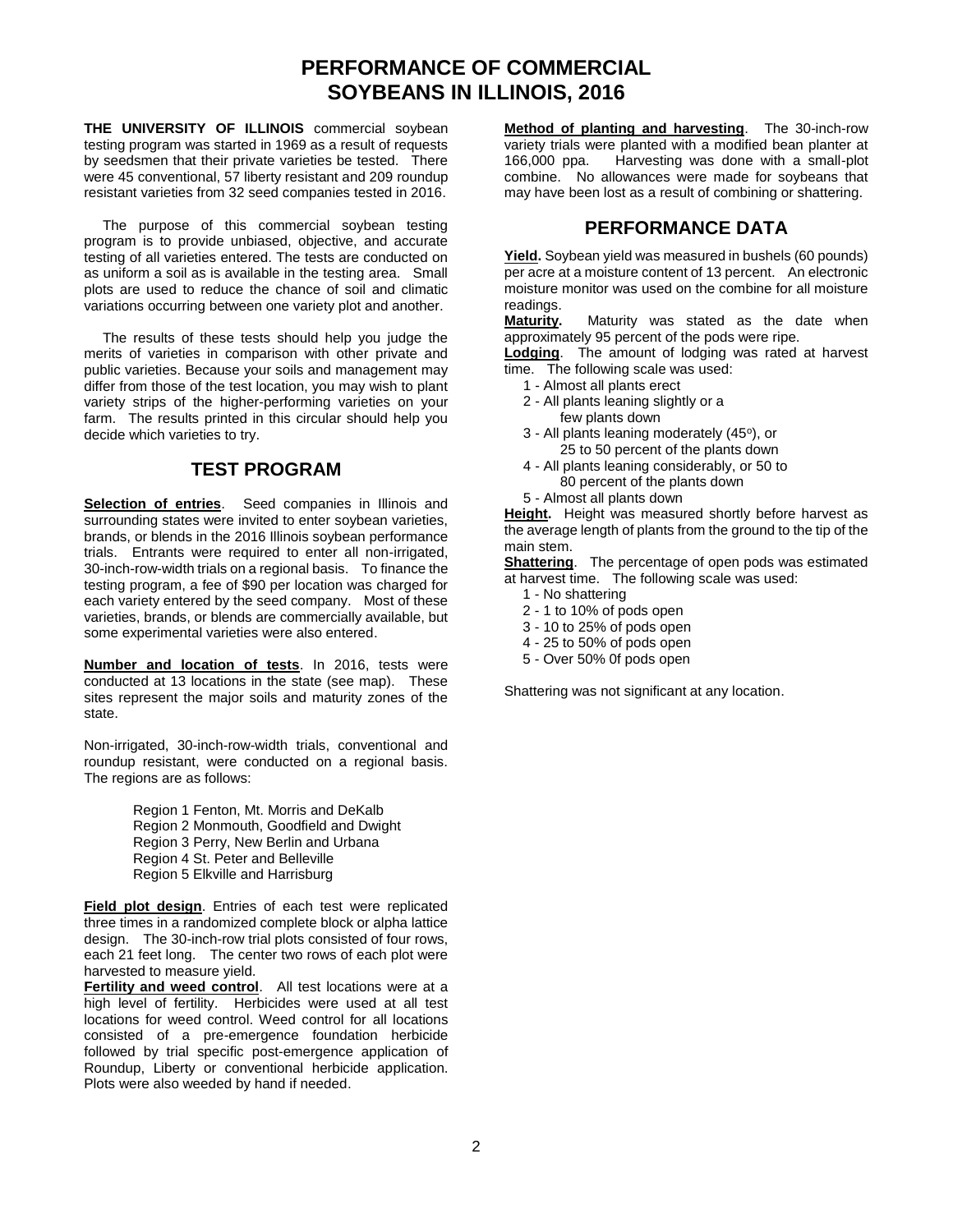## **SUGGESTIONS FOR COMPARING ENTRIES**

It is impossible to obtain an exact measure of performance when conducting any test of plant material. Harvesting efficiency may vary, soils may not be uniform, and many other conditions may produce variability. Results of repeated tests are more reliable than those of a single year or a single-strip test. When one variety consistently out yields another at several test locations and over several years of testing, the chances are good that this difference is real and should be considered in selecting a variety. However, yield is not the only indicator. You should also consider maturity, lodging, plant height and shattering.

As an aid in comparing soybean varieties, brands, and blends within a single trial, certain statistical tests have been devised. One of these tests, the least significant difference (L.S.D.), when used in the manner suggested by Carmer and Swanson<sup>1</sup> is quite simple to apply and is more appropriate than most other tests. When two varieties are compared and the difference between them is greater than the tabulated L.S.D. value, the varieties are judged to be "significantly different."

The L.S.D. is a number expressed in bushels per acre and presented following the average yield for each location. An L.S.D. level of 25% is shown. Find the highest yielding soybean variety within the regional table or single location table of interest, subtract the 25% L.S.D. value from the highest yielding variety, every variety with a greater yield than the resulting number is 'statistically the same' as the highest yielding variety. Consider the merits of the varieties in this group when making varietal selections.

In a study of the frequencies of occurrence of three types of statistical errors and their relative seriousness, Carmer<sup>2</sup> found strong arguments for an optimal significance level in the range  $\alpha$  = 0.20 to 0.40, where  $\alpha$  is the Type I statistical error rate for comparisons between means that are really equal. Herein, a value of  $\alpha = 0.25$  is used in computing the L.S.D. 25-percent level shown in the tables.

To make the best use of the information presented in this circular and to avoid any misunderstanding or misrepresentation of it, the reader should consider an additional caution about comparing varieties. Readers who compare varieties in different trials or row spacings should be extremely careful, because no statistical tests are presented for that purpose. Readers should note that the difference between a single varieties performance at one location or row spacing and its performance at another is caused primarily by environmental effects and random variability. Furthermore, the difference between the performance of variety A in one trial or row spacing and the performance of variety B in another trial or row spacing is the result not only of environmental effects and random variability, but of genetic effects as well.

<sup>1</sup>Carmer, S.G. and M.R. Swanson. "An Evaluation of Ten Pairwise Multiple Comparison Procedures by Monte Carlo Methods." Journal of American Statistical Association 68:66-74. 1973.

<sup>2</sup>Carmer, S.G. "Optimal Significance Levels for Application of the Least Significant Difference in Crop Performance Trials." Crop Science 16:95-99, 1976.

## **2016 TEST FIELDS**

#### **Fenton**

Location: Mickley Farm, Whiteside County, west of Rock Falls, northwestern Illinois.

Cooperators: Ron and Dave Mickley.

Soil Type: Coffeen silt loam

Planting Date: May 6. Harvest Date: Sep. 28.

Herbicide: Pre-AuthorityFirst, Dual. Post-CV-FirstRate, Select Maxx; RR-RoundUp, Select Maxx; LL-Liberty, Select Maxx.

Tillage: fall—Disc/ripper, spring—field cultivate.

#### **Mt. Morris**

Location: Nelson Farm, Ogle County, North of Mt. Morris, north central Illinois.

Cooperator: Rick Nelson.

Soil type: Muscatine silt loam.

Planting Date: May 19. Harvest Date: Oct 11.

Herbicide:Pre-AuthorityFirst, Zidua. Post-CV-Flexstar, Select Maxx; RR-RoundUp, Select Maxx; LL-Liberty, Select Maxx.

Tillage: fall- vertical till, spring- field cultivate.

#### **DeKalb**

Location: Drendel Farm, DeKalb County, southwest of DeKalb.

Cooperator: Steve Drendel

Soil type: Flanagan silty clay loam.

Planting Date: May 19. Harvest Date: Oct. 11.

Herbicide: Pre-AuthorityFirst, Zidua. Post-None Applied Tillage: fall-chisel, spring- soil finished.

#### **Monmouth**

Location: University of Illinois, Northwestern Illinois Agricultural Research and Demonstration Center, Warren County, northwest of Monmouth.

Cooperators: Brian Mansfield, agronomist; Martin Johnson, farm foreman.

Soil type: Sable silty clay loam.

Planted: May 6. Harvest: Sep. 29, Oct. 14.

Herbicide:Pre-AuthorityFirst, Dual. Post-CV-First Rate, Select Maxx. RR- RoundUp, Select Maxx; LL-Liberty, Select Maxx.

Tillage: fall-disk-ripper, spring- field cultivate.

#### **Goodfield**

Location: Wurmnest Farm, Woodford County, north of Goodfield, central Illinois. Cooperator: Mike Wurmnest. Soil Type: Ipava silt loam. Planting Date: May 16. Harvest Date: Sep. 27, Oct 13. Herbicide: Pre-AuthorityFirst, Zidua. Post-CV-Flexstar, Select Maxx; RR-RoundUp, Select Maxx; LL-Liberty, Select

Maxx.

Tillage: fall- Chisel, spring- field cultivate.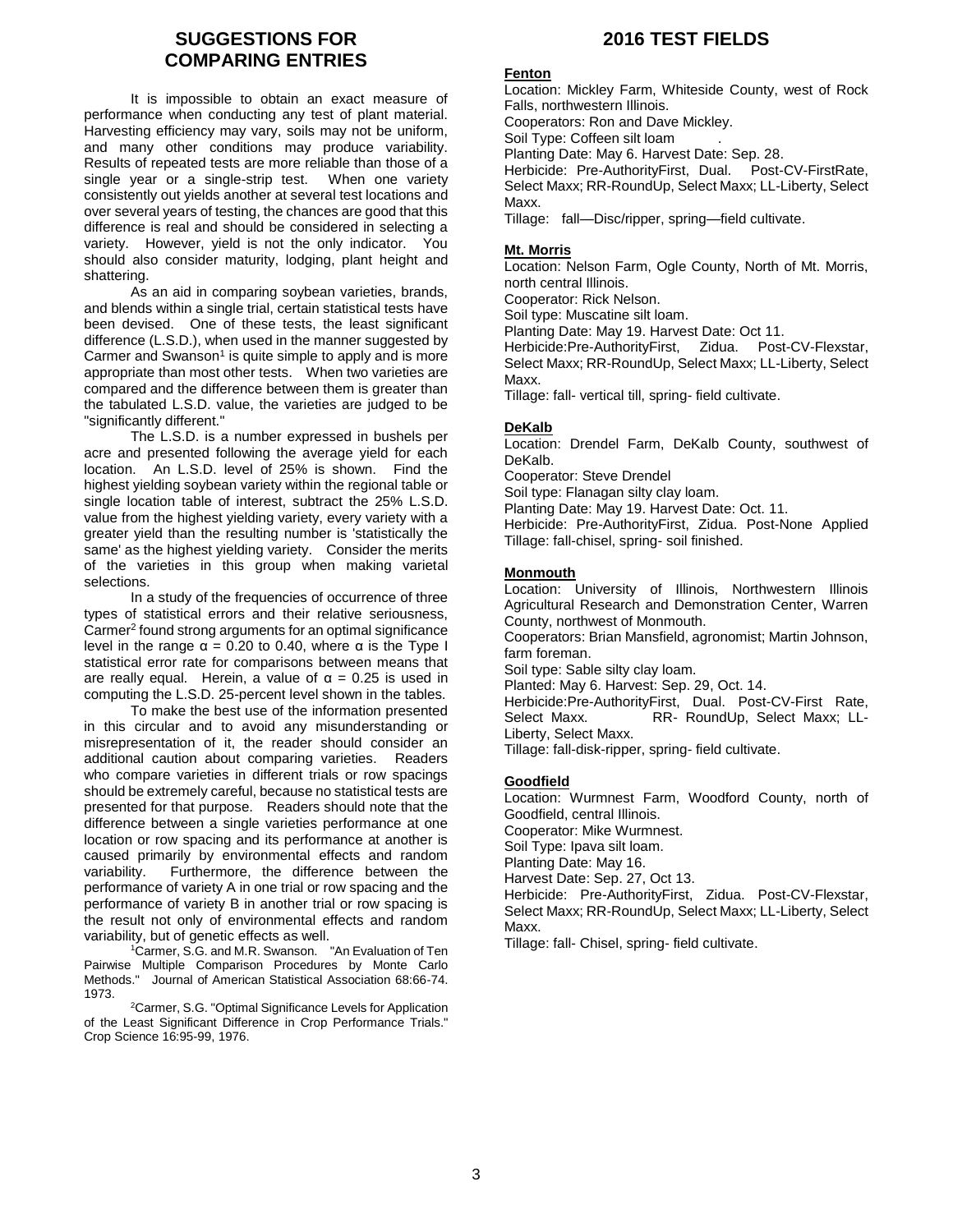#### **Dwight**

Location: Grundy County, Hoffman Farm. Cooperator: Allen Hoffman. Soil type: Reddick silty clay loam. Planted: May 20. Harvest: Oct 5, Oct 24. Herbicide:Pre-AuthorityFirst, Zidua. Post-CV-Flexstar, Select Maxx; RR-RoundUp, Select Maxx; LL-Liberty, Select Maxx.

Tillage: fall-chisel, spring- field cultivate.

#### **Perry**

Location: Pike County, Emerson Farm, west central Illinois. Cooperator: Mike Vose, farm foreman. Soil type: Herrick silt loam Planted: June 2. Harvest: Oct 14. Herbicide:Pre-AuthorityFirst, Zidua. Post-None applied Tillage: spring- Disk, Dyna-Drive.

#### **New Berlin**

Location: Bennett Farm, Sangamon County north of New Berlin, Central Illinois. Cooperator: Leahy Bennett. Soil type: Sable silty clay loam. Planted: May 8. Harvest: Sep. 26 & Oct 15. Herbicide:Pre-AuthorityFirst, Zidua, Round-Up, Post-CV-Flexstar, Select Maxx; RR-RoundUp, Select Maxx; LL-Liberty, Select Maxx.

Tillage: fall-V ripper, spring-vertical finisher.

#### **Urbana**

Location: University of Illinois, Crop Sciences Research & Education Center, Champaign County, east central Illinois. Cooperator: Jeff Warren, farm foreman. Soil type: Flanagan silt loam. Planting Date: May 7.

Harvest Date: Sept. 21, Oct 8.

Herbicide:Pre-AuthorityFirst, Zidua, Round-Up. Post-CV-Flexstar, Select Maxx; RR-RoundUp, Select Maxx; LL-Liberty, Select Maxx. Tillage: fall-chisel, spring-soil finisher.

#### **St. Peter**

Location: Schwarm Farm, Fayette County, North of St. Peter, south central Illinois. Cooperator: Russ Schwarm Soil type: Darmstadt silt loam Planted: June 20. Harvest: Oct 19, Oct 25. Herbicide:Pre-AuthorityFirst, Glory. Post- Select Maxx. Tillage: fall-chisel plow, spring--field cultivate.

#### **Belleville**

Location: Southern Illinois University Research Center, east of Belleville, St. Clair County. Cooperator: Ron Krausz, field manager. Soil type: Ebbert silt loam. Planted: May 5. Harvest: Oct 14. Herbicide: Pre-AuthorityFirst, Dual. Post-CV- FirstRate, Select Maxx; RR-RoundUp, Select Maxx; LL-Liberty, Select Maxx.

Tillage: spring-disk, field cultivate, cultimulch.

#### **Elkville**

Location: Funk farm, North of Carbondale, Jackson County, extreme southern Illinois. Cooperator: Trent Funk. Soil type: Okaw silt loam. Planted: May 24. Harvest: Oct 18. Herbicide:Pre-AuthorityFirst, Zidua. Post-CV-Flexstar, Select Maxx. RR-RoundUp, Select Maxx; LL-Liberty, Select Maxx Tillage: fall-chisel, spring-soil finisher.

#### **Harrisburg**

Location: Wintizer farm, Saline County, extreme southern Illinois. Cooperator: Kevin Wintizer. Soil type: Harco silt loam. Planted:May 8. Harvest: Oct. 5. Herbicide:Pre- Pre-AuthorityFirst, Zidua. Post- Post-CV-Flexstar, Select Maxx. RR-RoundUp, Select Maxx; LL-Liberty, Select Maxx Tillage: fall-disk, spring-disk, field cultivate.

## **2016 GROWING SEASON RAINFALL**

| Location          | Mav  | June | July | Aug  | Sept | Total |
|-------------------|------|------|------|------|------|-------|
| Mt. Morris        | 5.32 | 3.11 | 5.81 | 6.02 | 2.83 | 23.0  |
| DeKalb            | 7.58 | 4.34 | 6.23 | 6.45 | 1.98 | 26.6  |
| Fenton            | 3.42 | 5.01 | 6.85 | 8.19 | 2.94 | 26.4  |
| Monmouth          | 3.70 | 3.51 | 6.68 | 5.41 | 1.92 | 21.2  |
| New Berlin        | 3.17 | .71  | 5.09 | 5.43 | 1.97 | 16.4  |
| Perry             | 4.50 | 1.52 | 9.32 | 4.78 | 2.13 | 22.2  |
| Dwight            | 3.63 | 3.63 | 7.58 | 8.47 | 4.06 | 29.1  |
| Goodfield         | 4.42 | 3.28 | 3.28 | 7.63 | 4.22 | 25.7  |
| Urbana            | 4.18 | 6.29 | 5.09 | 4.08 | 6.08 | 25.7  |
| St. Peter         | 3.75 | 3.16 | 8.06 | 8.75 | 5.67 | 29.4  |
| <b>Belleville</b> | 4.19 | 1.80 | 4.40 | 5.37 | 7.52 | 23.8  |
| Elkville          | 6.83 | 1.69 | 7.83 | 6.36 | 5.75 | 28.6  |
| Harrisburg        | 7.35 | 13.3 | 11.0 | 7.81 | 2.86 | 42.3  |

## **2016 SOYBEAN LOCATIONS**

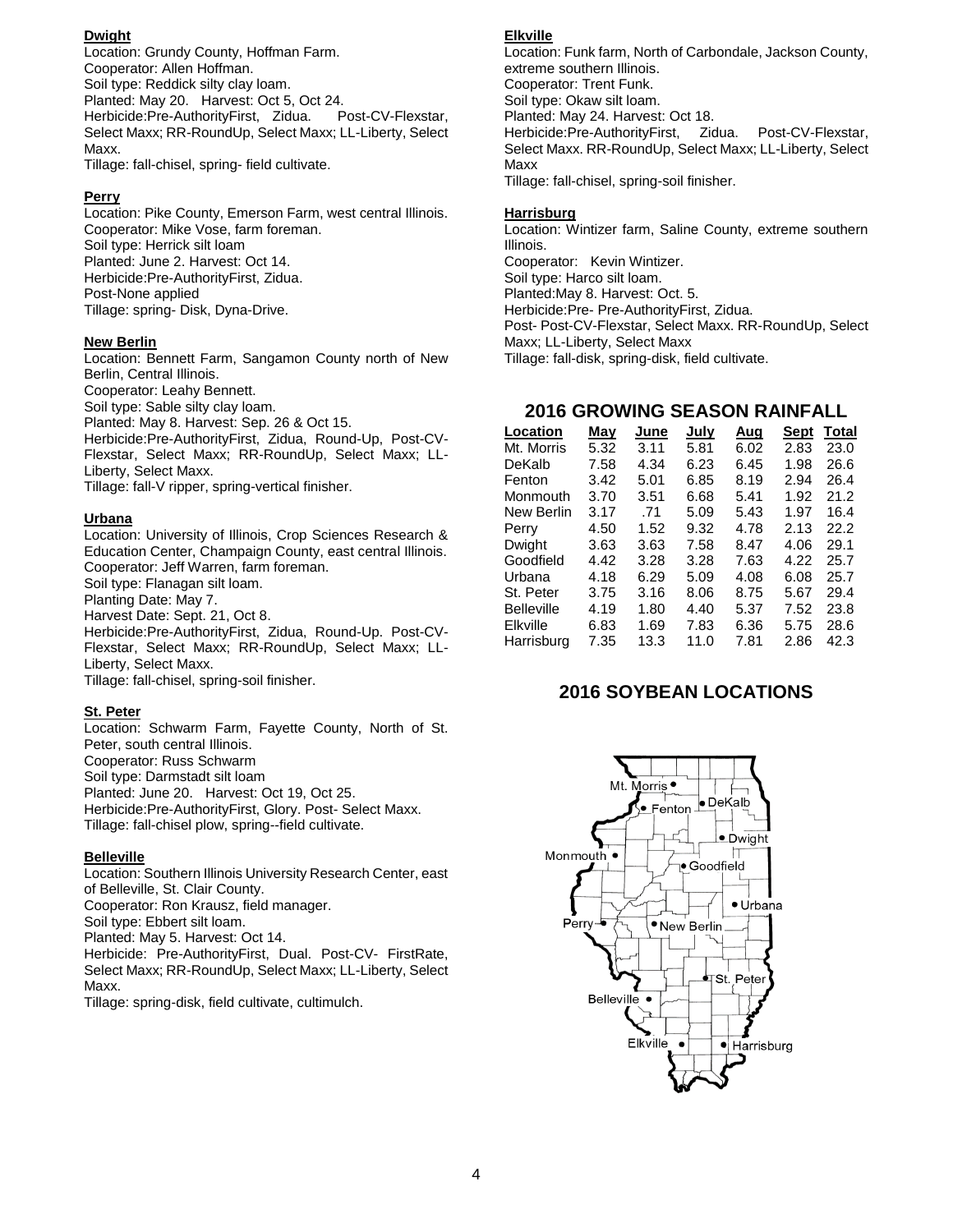## **SOURCES OF SEED**

**Agventure,** Wehmeyer Seed. [www.agventure.com](http://www.agventure.com/) **Asgrow**, Monsanto, [www.agseedselect.com/](http://www.agseedselect.com/) **Baker**, Baker Seed LLC. [www.bakerseed.com](http://www.bakerseed.com/) **BioGene** Miller Bros Fertilizer millerbrosfert@frontiernet.net **Credenz,** Bayer CropScience, www.Credenz.Bayer.com **Channel**, Channel Seed http://channel.com **Cornelius**, Cornelius Seed. [www.corneliusseed.com](http://www.corneliusseed.com/) **Dairyland**, Dairyland Seed. www.dairylandseed.com **DeRaedt**, DeRaedt Seed Corp., 847-514-8844 **Dyna-Gro,** Dyna-Gro Seed. [www.dynagroseed.com](http://www.dynagroseed.com/) **FS Hisoy**, Growmark. [www.fsseeds.com](http://www.fsseeds.com/) **G2 Genetics**, NuTech Seed LLC. [www.yieldleader.com](http://www.yieldleader.com/) **Great Lakes,** Great Lakes Hybrids. [www.greatlakeshybrids.com](http://www.greatlakeshybrids.com/) **Green Valley,** Green Valley Seed LLC. [www.gvseed.com](http://www.gvseed.com/) **Hoblit**, Burris Seeds. [www.burrusseed.com](http://www.burrusseed.com/) **Hoffman,** Hoffman Seed House. www.hoffmanseedhouse.com **Hughes,** Burrus Seeds. [www.burrusseed.com](http://www.burrusseed.com/) **Illini,** Baird Seed Co. [www.bairdseedcompany.com](http://www.bairdseedcompany.com/) **Lewis**, Lewis Hybrids. www.lewishybrids.com **Martin**, Martin Seeds, 765-986-2030 **Monier,** Monier Seed & Service, 309-469-2511 **Munson**, Munson Hybrids. [www.munsonhybrids.com](http://www.munsonhybrids.com/) **Pfister**, Pfister Seeds LLC. [www.pfisterseeds.com](https://urldefense.proofpoint.com/v2/url?u=http-3A__www.pfisterseeds.com&d=BQMFAg&c=8hUWFZcy2Z-Za5rBPlktOQ&r=u2EbouVKWbcSabFWHW0pfLEjFP9KD_H3935-WipCg3E&m=KLs6hkTZlgDo5VxWvq75-sZX8KKuSlE7tWvdAv66UuE&s=P0OcZaFcPodx2KtOvJcfOU94YH9AxhnJ9ZV1AiadptY&e=) **Power Plus,** Burrus Seeds. [www.burrusseed.com](http://www.burrusseed.com/) **Public**, Univ. Of Illinois 217-265-4062 **Renk**, Renk Seed. www.renkseed.com **Roeschley,** Roeschley Hybrids. [www.roeschleyhybrids.com](http://www.roeschleyhybrids.com/) **Steyer,** Steyer Seeds. [www.steyerseeds.com](http://www.steyerseeds.com/) **Stine**, Stine Seed Co [www.stineseed.com](http://www.stineseed.com/) **Stone,** Stone Seed Group [www.stoneseed.com](http://www.stoneseed.com/) **Sun Prairie Seeds**, Champaign Co. Seed. www.sunprairieseeds.com

## **SOYBEAN SEED TREATMENT DESIGNATIONS**

| na           | No information available                                                   |
|--------------|----------------------------------------------------------------------------|
| U            | Untreated                                                                  |
| <b>ACC</b>   | Acceleron®                                                                 |
| ACCN         | Acceleron® + NitroShield®                                                  |
| ACCQ         | Acceleron + Cue                                                            |
| <b>AMX</b>   | ApronMaxx <sup>®</sup>                                                     |
| AMXV         | ApronMaxx <sup>®</sup> with Vibrance                                       |
| AST          | Agrishield™ ST System Fungicide+Insecticide                                |
| AST+         | Agrishield™ ST System Fungicide+Insecticide+Nematicide                     |
| CC           | Clariva™ Complete Beans                                                    |
| CCM          | Clariva™ Complete Beans+Mertect                                            |
| <b>CMX</b>   | CruiserMaxx® Beans                                                         |
| <b>CMXO</b>  | CruiserMaxx® Beans with Optimize®                                          |
| <b>CMXV</b>  | CruiserMaxx® Beans with Vibrance®                                          |
| <b>CMXVI</b> | CruiserMaxx® Beans with Vibrance® plus Illevo®                             |
| EE           | EverGol™ Energy                                                            |
| EEG          | EverGol™ Energy plus Gaucho® 600                                           |
| EEGI         | EverGoI™ Energy plus Gaucho® 600 plus Illevo®                              |
| <b>GIA</b>   | Gaucho <sup>®</sup> 600 + Illevo <sup>®</sup> + Allegiance <sup>®</sup> FL |
| <b>INTS</b>  | Intego <sup>™</sup> Suite                                                  |
| <b>PGP</b>   | <b>Profit Guard Plus</b>                                                   |
| PV.          | Poncho <sup>®</sup> Votivo <sup>®</sup>                                    |
| <b>PVI</b>   | Poncho <sup>®</sup> Votivo <sup>®</sup> plus Illevo <sup>®</sup>           |
| <b>PVIEE</b> | Poncho® Votivo® plus Illevo® plus Evergol™ Energy                          |
| <b>PRSLD</b> | PowerShield SDS                                                            |
| RAN          | Rancona®                                                                   |
| SS           | SureStand™                                                                 |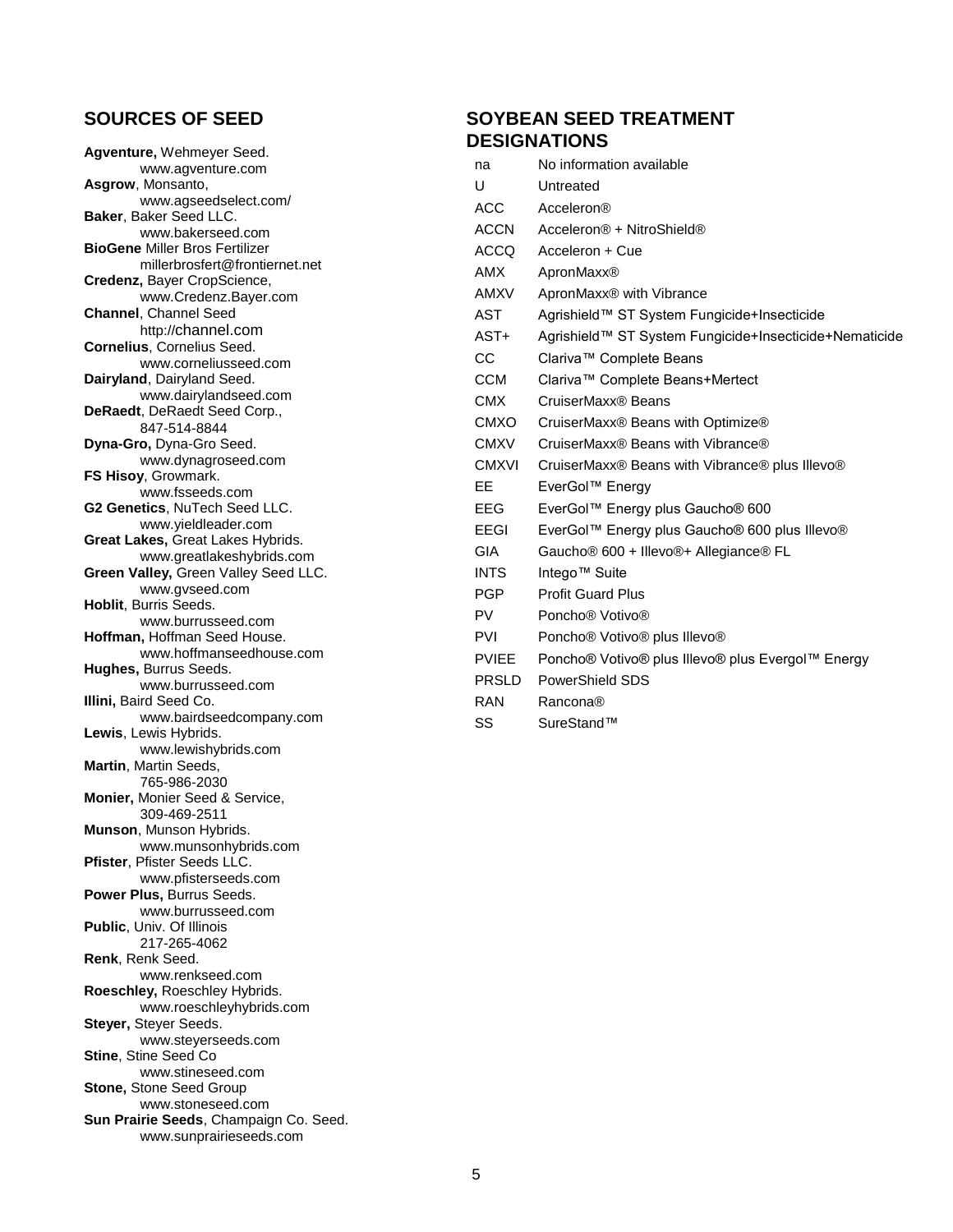#### **2016 Conventional Soybean Entries**

| Company-Brand | Variety          | **M |   | 1.                      |   |   |   | <b>Regions Entered</b> |    | 2 3 4 5 SN PRR ST HC |
|---------------|------------------|-----|---|-------------------------|---|---|---|------------------------|----|----------------------|
| Asgrow        | A3253 3.2        |     |   | 2                       | 3 |   |   | 2                      | S  | ACC<br>Br            |
| Asgrow        | A3956 3.9        |     |   | 2                       | 3 | 4 |   | 2                      | C3 | ACC<br>Br            |
| <b>Becks</b>  | Becks 291  2.9   |     |   | 2                       |   |   |   | U                      | U  | BI<br>na             |
| Dairyland     | DSR 2400  2.6    |     | 1 | $\overline{2}$          |   |   |   | U                      | U  | CMXO Y               |
| Dyna-Gro      | S3305N3.3        |     |   |                         | 3 |   |   | 2                      | κ  | CС<br>BI             |
| Dyna-Gro      | S3805N 3.8       |     |   |                         | 3 | 4 |   | $\overline{2}$         | С  | CС<br>Br             |
| Dyna-Gro      | S4307N 4.3       |     |   |                         |   | 4 | 5 | $\overline{2}$         | А  | СC<br>BI             |
| Hisoy         | HS 29C42  2.9    |     |   | 2                       |   |   |   | $\overline{2}$         | K  | ACC<br>BI            |
| Hisoy         | HS 34C62  3.4    |     |   | $\overline{2}$          | 3 |   |   | $\overline{2}$         | S  | <b>ACCQ BI</b>       |
| Hisoy         | HS 39C42  3.9    |     |   | $\overline{a}$          | 3 |   |   | $\overline{2}$         | Ċ  | ACC<br>BI            |
| Hisoy         | HS 43C60  4.3    |     |   |                         | 3 | 4 | 5 | 2                      | A  | ACC<br>BI            |
| Hoffman       | H393N3.9         |     |   |                         |   | 4 | 5 | $\overline{2}$         | ΝG | CMX<br>BI            |
| Hoffman       |                  |     |   |                         |   | 4 | 5 | $\overline{2}$         | С  | CMX Br               |
| Hoffman       |                  |     |   |                         |   | 4 | 5 | $\overline{2}$         | Ċ  | CMX BI               |
| Illini        | 2561Na  2.5      |     | 1 | $\overline{\mathbf{c}}$ |   |   |   | $\overline{2}$         |    | EEGVI BI             |
| Illini        | 2643N  2.6       |     | 1 | $\overline{2}$          | 3 |   |   | $\overline{c}$         |    | EEGVI G              |
| Illini        | 2668Na  2.6      |     | 1 | $\overline{2}$          |   |   |   | $\overline{2}$         |    | EEGVIBu              |
| Illini        | 2696Na  2.6      |     |   | 2                       | 3 |   |   | $\overline{2}$         |    | EEGVIBu              |
| Illini        | 2880Na  2.8      |     |   | $\overline{2}$          | 3 |   |   | $\overline{2}$         |    | EEGVIBu              |
| Illini        | 2904N  2.9       |     |   | $\overline{2}$          | 3 |   |   | $\overline{2}$         |    | EEGVI BI             |
| Illini        | 3025N  3.0       |     |   | 2                       | 3 |   |   | $\overline{2}$         |    | CMXV Br              |
| Illini        | 3056Na  3.0      |     |   | $\overline{c}$          | 3 |   |   | 2                      |    | CMXV Bu              |
| Illini        | 3255N  3.2       |     |   |                         | 3 | 4 |   | $\overline{2}$         |    | CMXV <sub>Ib</sub>   |
| Illini        | 3264N  3.2       |     |   |                         | 3 | 4 |   | $\overline{2}$         |    | CMXV <sub>BI</sub>   |
| Illini        | 3279Na  3.2      |     |   |                         | 3 | 4 |   | $\overline{2}$         |    | CMXV <sub>Ib</sub>   |
| Illini        | 3455N  3.4       |     |   |                         | 3 | 4 |   | 2                      |    | CMXV BI              |
| Illini        | 3613N  3.6       |     |   |                         | 3 | 4 |   | $\overline{2}$         |    | CMXV BI              |
| Illini        | 3711N3.7         |     |   |                         |   | 4 | 5 | $\overline{2}$         |    | CMXV Bu              |
| Illini        | 38143.8          |     |   |                         |   | 4 | 5 | S                      |    | CMXV BI              |
| Illini        | 3822NSTS  3.8    |     |   |                         | 3 | 4 | 5 | $\overline{2}$         |    | CMXV BI              |
| Illini        | 3849N  3.8       |     |   |                         | 3 | 4 | 5 | 4                      |    | CMXV Bu              |
| Illini        | 3866N  3.8       |     |   |                         |   | 4 | 5 | $\overline{2}$         |    | CMXV Bu              |
| Illini        | 3989N  3.9       |     |   |                         |   | 4 | 5 | $\overline{2}$         |    | CMXV BI              |
| Illini        | 6265N  2.6       |     | 1 | 2                       | 3 |   |   | $\overline{c}$         |    | CMXV Bu              |
| Public        | Dwight 2.9       |     |   | $\overline{2}$          | 3 |   |   | $\overline{2}$         |    | CMXV BI              |
| Public        | IA3051 3.0       |     |   | 2                       |   |   |   | U                      | U  | U<br>Υ               |
| Public        | Jack  2.9        |     |   | $\overline{c}$          | 3 |   |   | 2                      |    | CMXV Y               |
| Public        | Maverick  3.8    |     |   |                         | 3 | 4 |   | 2                      |    | CMXV Bu              |
| Public        | US SOYA 7039 3.9 |     |   | 2                       | 3 |   |   | U                      | U  | U<br>Υ               |
| Public        | Williams 82  3.8 |     |   |                         | 3 | 4 |   | S                      |    | CMXV BI              |
| Sedlacek      | Clermont  3.9    |     |   |                         |   | 4 |   | U                      | C3 | U<br>BI              |
| Stine         | 33E22 3.3        |     |   | 2                       | 3 |   |   | u                      | c  | Bu<br>na             |
| <b>Stine</b>  | 3822-23.8        |     |   | 2                       | 3 |   |   | u                      | c  | Br<br>na             |
| Stone         |                  |     |   | $\overline{2}$          |   |   |   | $\overline{2}$         | Ċ  | ACC<br><b>IB</b>     |
| Stone         | 3915C  3.9       |     |   |                         | 3 |   |   | $\overline{a}$         | C  | ACC BR               |

\*\* Maturity Group \*\*\* 1 = Region 1: Fenton, Mt. Morris & DeKalb 2 = Region 2: Monmouth, Goodfield & Dwight 3 = Region 3: Perry, New Berlin & Urbana 4 = Region 4: Belleville & St. Peter 5 = Region 5: Harrisburg & Elkville

\*\*\*SCN Source of Soybean Cyst Nematode Resistance<br>
1 = PI 548402 (Peking), 2 = PI 88788, 3 = PI 90763, 4 = PI 437654,<br>
S = Susceptible, U = source unknown.<br>
PRR = Phythophthora Root Rot<br>
A = Rps1a, C = Rps1c, K = Rps1k, 3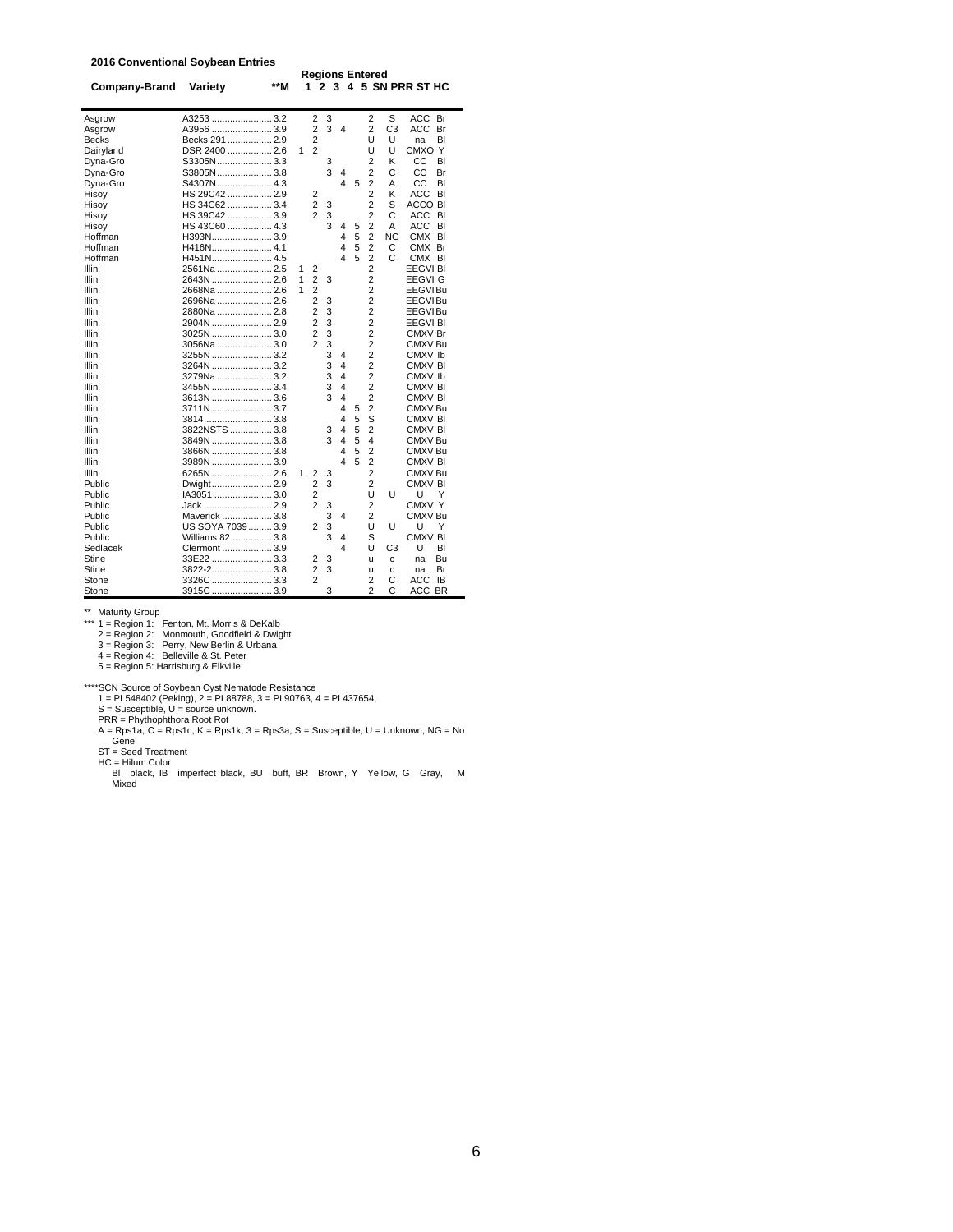**2016 Roundup Resistant Soybean Entries**

**2016 Roundup Resistant Soybean Entries**

|                    |                       |     | <b>Regions Entered</b> |     |  |  |
|--------------------|-----------------------|-----|------------------------|-----|--|--|
|                    | Company-Brand Variety | **M | 1 2 3 4 5 SN PRR ST HC |     |  |  |
|                    |                       |     |                        |     |  |  |
| $\Lambda$ avonturo | <b>VDM 27MOD</b>      | 27  |                        | CMY |  |  |

**Regions Entered<br>1 2 3 4 5 SN PRR ST HC Company-Brand Variety \*\*M** 

| Agventure                         | VPM 37M9R  3.7                        |                          |                                        |        | 4                   | 5                                          |                  | CMX B                         | Hisoy                  | HS 23X602.3                | 1                                                |             |                                  | 2                                          | С                   | ACC                        | lb        |
|-----------------------------------|---------------------------------------|--------------------------|----------------------------------------|--------|---------------------|--------------------------------------------|------------------|-------------------------------|------------------------|----------------------------|--------------------------------------------------|-------------|----------------------------------|--------------------------------------------|---------------------|----------------------------|-----------|
| Agventure                         | VPM 38H4R  3.8                        |                          |                                        |        | 4                   | 5                                          |                  | CMX B                         | Hisoy                  | HS 26X602.6                | 1<br>$\overline{\mathbf{c}}$                     |             |                                  | 2                                          | С                   | CC                         | G         |
| Agventure                         | VPM 39Z3RR  3.9                       |                          |                                        |        |                     | 5                                          |                  | CMX B                         | Hisoy                  | HS 27X602.7                | $\overline{2}$<br>1                              |             |                                  | 2                                          | С                   | CС                         | Ib        |
| Agventure                         | VPM 41B1RR 4.1                        |                          |                                        |        | 4                   | 5                                          |                  | CMX B                         | Hisoy                  | HS 28A422.8                | $\overline{2}$<br>1                              |             |                                  | $\overline{2}$                             | Α                   | ACC                        | BI        |
| Agventure<br>Agventure            | VPM 44Z8RRSTS  4.4<br>VPM 45Z9RR  4.5 |                          |                                        |        | 4<br>4              | 5<br>5                                     |                  | CMX B<br>CMX<br>В             | Hisoy<br>Hisoy         | HS 28X502.8<br>HS 29X602.9 | 2<br>1<br>$\overline{\mathbf{c}}$<br>1           |             |                                  | 2<br>2                                     | С                   | ACC<br>CС                  | lb<br>Ib  |
| Agventure                         | VPM 46E4RR  4.6                       |                          |                                        |        | 4                   | 5                                          |                  | CMX B                         | Hisoy                  | HS 31X603.1                | 1<br>$\overline{c}$                              |             |                                  | 2                                          | С                   | CС                         | lb        |
| Agventure                         | VPM 47M7R  4.7                        |                          |                                        |        | 4                   | 5                                          |                  | CMX B                         | Hisoy                  | HS 32A503.2                | $\overline{\mathbf{c}}$                          | 3           |                                  | $\overline{2}$                             | С                   | ACC                        | Ib        |
| Agventure                         | VPM 48E3RR.  4.8                      |                          |                                        |        | 4                   | 5                                          |                  | CMX<br>В                      | Hisoy                  | HS 33X603.3                | $\overline{\mathbf{c}}$                          | 3           |                                  | $\overline{2}$                             | С                   | CС                         | Ib        |
| Agventure                         | VPM 49H4R  4.9                        |                          |                                        |        | 4                   | 5                                          |                  | CMX B                         | Hisoy                  | HS 34A503.4                | $\overline{2}$                                   | 3           |                                  | $\overline{2}$                             | Κ                   | <b>ACC</b>                 | Bu        |
| Asgrow                            |                                       |                          | 1                                      |        |                     | 2                                          | с                | ACC BI                        | Hisoy                  | HS 34X603.4                | 2                                                | 3           |                                  | $\overline{2}$                             | С                   | CС                         | Ib        |
| Asgrow                            |                                       |                          | 1                                      |        |                     | 2                                          | 3                | ACC Br                        | Hisoy                  | HS 37X603.7                |                                                  | 3           | 4                                | 2                                          |                     | CС                         | lb        |
| Asgrow                            |                                       |                          | 1<br>1                                 |        |                     | $\overline{2}$<br>2                        | $\mathbf c$<br>с | ACC<br>ib<br>ACC<br>BI        | Hisoy<br>Hisoy         | HS 38A503.8<br>HS 38X603.8 |                                                  | 3<br>3      | $\overline{4}$<br>$\overline{4}$ | 2<br>2                                     | C<br>С              | <b>ACC</b><br>CС           | Ib<br>lb  |
| Asgrow<br>Asgrow                  |                                       |                          | 1<br>$\overline{2}$                    |        |                     | 2                                          | $\mathbf c$      | ACC<br>ib                     | Hisoy                  | HS 39A603.9                |                                                  | 3           | 4                                | $\overline{\mathbf{c}}$                    | C                   | <b>CCM</b>                 | BI        |
| Asgrow                            | AG30X63                               |                          | 2                                      |        |                     | 2                                          | $\mathbf c$      | ACC<br>ib                     | Hisoy                  | HS 39X603.9                |                                                  | 3           | $\overline{4}$                   | $\overline{2}$                             |                     | ACC                        | BI        |
| Asgrow                            |                                       |                          | 2                                      | 3      |                     | 2                                          | $\mathbf c$      | ACC<br>ib                     | Hisoy                  | HS 40X604.0                |                                                  | 3           | $\overline{4}$                   | 2                                          | C                   | CС                         | lb        |
| Asgrow                            |                                       |                          | $\overline{\mathbf{c}}$                | 3      |                     | 2                                          | K3               | ACC<br>ib                     | Hisoy                  | HS 42A504.2                |                                                  | 4           | 5                                | $\overline{\mathbf{c}}$                    | <b>NG</b>           | <b>ACCQ</b>                | BI        |
| Asgrow                            | AG36X63.6                             |                          | $\overline{2}$                         | 3      | 4                   | $\overline{2}$                             | с                | ACC<br>ib                     | Hisoy                  | HS 42X504.2                | 3                                                | 4           | 5                                | $\overline{\mathbf{c}}$                    | <b>NG</b>           | <b>ACCQ</b>                | lb        |
| Asgrow                            | AG38X63.8                             |                          |                                        | 3      | 4                   | 5<br>$\overline{\mathbf{c}}$               | $\mathbf c$      | ACC<br>ib                     | Hisoy                  | HS 43X604.3                |                                                  |             | 4                                | $\overline{2}$<br>5                        | С                   | ACC                        | BI        |
| Asgrow                            | AG39X73.9<br>AG40X6 4.0               |                          |                                        | 3<br>3 | $\overline{4}$<br>4 | $\overline{2}$<br>5<br>5<br>$\overline{2}$ | с<br>с           | ACC<br>BI<br>ACC<br>BI        | Hisoy<br>Hisoy         | HS 44X604.4<br>HS 46X604.6 |                                                  |             |                                  | $\overline{2}$<br>5<br>$\overline{2}$<br>5 | С<br>С              | CС<br><b>ACC</b>           | BI<br>lb  |
| Asgrow<br>Asgrow                  |                                       |                          |                                        |        | 4                   | 5<br>$\overline{\mathbf{c}}$               | c                | ACC<br>ib                     | Hisoy                  | HS 48X604.8                |                                                  |             |                                  | $\overline{2}$<br>5                        | C                   | ACC                        | Ib        |
| Asgrow                            |                                       |                          |                                        |        | 4                   | 5<br>$\overline{2}$                        | с                | ACC<br>BI                     | Hisoy                  | HS 49X604.9                |                                                  |             |                                  | $\overline{2}$<br>5                        | С                   | CС                         | BI        |
| Asgrow                            |                                       |                          |                                        |        |                     | $\overline{2}$<br>5                        | с                | ACC ib                        | Hoffman                | H41-17CR24.1               |                                                  |             | $\boldsymbol{\Delta}$            | $\overline{2}$<br>5                        | С                   | <b>CMX</b>                 | BI        |
| Baker                             |                                       |                          |                                        | 4      |                     | $\overline{\mathbf{c}}$<br>C <sub>3</sub>  |                  | AMXV Ib                       | Lewis                  | 3872X3.8                   |                                                  | 3           |                                  | 2                                          | С                   | ACC                        | Ib        |
| Baker                             | 4072NRX 4.0                           |                          |                                        | 4      |                     | $\overline{2}$                             | С                | AMXV Ib                       | Lewis                  | 4372X4.3                   |                                                  | 3           |                                  | 2                                          | С                   | <b>ACC</b>                 | BI        |
| Baker                             | 4472NRXSTS 4.4                        |                          |                                        |        |                     | $\overline{2}$                             | С                | ACC BI                        | Martin                 | M31X3.1                    |                                                  | 3           |                                  | $\overline{\mathbf{c}}$                    | C                   | <b>CMX</b>                 | lb        |
| Baker                             | 4672NRXSTS 4.6                        |                          |                                        |        | 4                   | 2                                          | C                | ACC<br>lb                     | Martin                 | M33B3.3                    |                                                  | 3           |                                  | $\overline{2}$                             | С                   | ACC                        | Ib        |
| Baker<br>Baker                    |                                       |                          |                                        |        | 5                   | $\overline{2}$<br>2<br>5                   | Α<br>С           | AMXV BI                       | Monier                 | M2766RX 2.7<br>M2837R2 2.8 | 2<br>2                                           |             |                                  | $\overline{2}$<br>2                        | K <sub>3</sub><br>Α | <b>RAN</b><br>RAN          | Ib<br>BI  |
| Baker                             | 4862NRXSTS 4.8<br>Baker 4322NRR  4.3  |                          |                                        | 4      | 5                   | $\overline{2}$                             | С                | ACC Ib<br>AMXV Ib             | Monier<br>Monier       | M2947R2 2.9                | 2                                                |             |                                  | 2                                          | С                   | <b>RAN</b>                 | lb        |
| Biogene                           | BG7421RR2Y 4.1                        |                          |                                        |        | 4                   |                                            |                  | U                             | Monier                 | M3016RX  3                 | $\overline{2}$                                   |             |                                  | $\overline{2}$                             | С                   | <b>RAN</b>                 | Ib        |
| Channel                           |                                       |                          |                                        |        |                     | 2                                          | С                | ACC IB                        | Monier                 | M3425R2 3.4                | $\overline{2}$                                   |             |                                  | $\overline{2}$                             | С                   | RAN                        | lb        |
| Channel                           |                                       |                          | $\mathbf{1}$<br>2                      |        |                     | 2                                          | С                | ACC<br>IB                     | Monier                 | M3456RX 3.4                | 2                                                |             |                                  | 2                                          | С                   | <b>RAN</b>                 | lb        |
| Channel                           |                                       |                          | $\overline{\mathbf{c}}$<br>1           |        |                     | 2                                          | C                | ACC<br>IB                     | Munson                 | 8247R2Y2.4                 | 1                                                |             |                                  | 2                                          | κ                   | <b>INTS</b>                | BI        |
| Channel                           |                                       |                          | $\overline{\mathbf{c}}$<br>1           | 3      |                     | 2                                          | С                | ACC<br>IB                     | Munson                 | 8284R2Y 2.8                | $\overline{2}$<br>1                              |             |                                  | 2                                          | Α                   | <b>INTS</b>                | BI        |
| Channel                           |                                       |                          | 2                                      | 3      |                     | $\overline{\mathbf{c}}$                    | C                | ACC IB                        | Munson                 | 8306R2Y  3                 | $\overline{\mathbf{c}}$<br>1                     |             |                                  | 2                                          | С                   | <b>INTS</b>                | lb        |
| Channel                           |                                       |                          |                                        | 3<br>3 | 4<br>$\overline{4}$ | $\overline{2}$<br>$\sqrt{2}$               | С                | ACC<br>IB                     | Munson                 | 8326R2Y3.2                 | $\overline{c}$<br>1                              | 3<br>3      |                                  | $\overline{2}$<br>$\overline{2}$           | С<br>С              | <b>INTS</b>                | lb        |
| Channel<br>Channel                |                                       |                          |                                        |        | 4                   | 5<br>5<br>$\sqrt{2}$                       | С<br>ΝG          | ACC<br>IB<br>ACC<br>IB        | Munson<br>Munson       | 8345R2Y 3.4<br>8366R2Y 3.6 | $\overline{\mathbf{c}}$<br>$\overline{2}$        | 3           |                                  | $\overline{2}$                             | <b>NG</b>           | <b>INTS</b><br><b>INTS</b> | lb<br>BI  |
| Channel                           |                                       |                          |                                        |        | 4                   | 5<br>$\overline{2}$                        | C                | ACC<br>IB                     | Munson                 | 8397R2Y 3.9                |                                                  | 3           |                                  | 2                                          | С                   | <b>INTS</b>                | BI        |
| Channel                           |                                       |                          |                                        |        |                     | 2<br>5                                     | C                | ACC<br>IB                     | Munson                 | 9286RR2X 2.8               | $\overline{c}$<br>1                              |             |                                  | $\overline{2}$                             |                     | <b>INTS</b>                | Ib        |
| Cornelius                         |                                       |                          | 1                                      |        |                     |                                            | 1C               | <b>PGP</b><br>IB              | Munson                 | 9316RR2X 3.1               | $\overline{2}$<br>1                              |             |                                  | $\overline{2}$                             | С                   | <b>INTS</b>                | Ib        |
| Cornelius                         |                                       |                          | 1                                      |        |                     | $\overline{2}$                             | 1K               | <b>PGP</b><br>в               | Munson                 | 9357RR2X 3.5               | 2                                                | 3           |                                  | 2                                          | С                   | <b>INTS</b>                | lb        |
| Cornelius                         |                                       |                          | 1                                      |        |                     |                                            | 1C               | <b>PGP</b><br>IB              | Munson                 | 9387RR2X 3.8               |                                                  | 3           |                                  | 2                                          | С                   | <b>INTS</b>                | Ib        |
| Cornelius                         |                                       |                          | 1                                      |        |                     | S                                          | 3A               | <b>PGP</b><br>IB              | Nutech                 | 72792.7                    | $\overline{\mathbf{c}}$<br>1                     |             |                                  | 2                                          | С                   | GIA                        | BL        |
| Cornelius                         |                                       |                          | 1                                      |        |                     |                                            | 1C               | <b>PGP</b><br>IB              | Nutech                 | 73073.0                    | $\sqrt{2}$<br>1                                  | 3           |                                  | $\overline{2}$                             | Κ                   | GIA                        | ΒR        |
| Cornelius                         |                                       |                          | 1<br>1                                 |        |                     | 2                                          | 1A               | <b>PGP</b><br>IB              | Nutech                 | 73603.6                    | $\overline{\mathbf{c}}$<br>$\overline{2}$        | 3<br>3      |                                  | $\overline{2}$<br>$\overline{2}$           | κ                   | GIA                        | BL        |
| Cornelius<br>Cornelius            |                                       |                          | 1                                      |        |                     | $\overline{2}$                             | 3A<br>1C         | PGP<br>IB<br><b>PGP</b><br>IB | Nutech<br>Pfister      | 73843.8<br>26R204 2.6      | 1                                                |             |                                  | 2                                          | S<br>С              | GIA<br>CС                  | BL<br>BI  |
| Cornelius                         |                                       |                          | 1                                      |        |                     |                                            | 1C               | PGP<br>IB                     | Pfister                | 28R202 2.8                 | 1                                                |             |                                  | 2                                          | С                   | CС                         | BI        |
| Credenz                           |                                       |                          | 1                                      |        |                     | S                                          | ΝG               | <b>PVI</b><br>BI              | Pfister                | 29R25 2.9                  | $\mathbf{1}$<br>$\overline{\mathbf{c}}$          |             |                                  | 2                                          | С                   | CС                         | BL        |
| Credenz                           |                                       |                          | 2                                      |        |                     | U                                          | С                | PVI<br>Ib                     | Pfister                | 30R205  3                  | $\overline{\mathbf{c}}$<br>1                     |             |                                  | $\overline{2}$                             | С                   | CС                         | L.        |
| Credenz                           | CZ 3560 RY3.5                         |                          |                                        | 3      |                     | U                                          | С                | PVI<br>Ib                     | Pfister                | 32R201 3.2                 | $\overline{\mathbf{c}}$                          | 3           |                                  | $\overline{2}$                             | С                   | CС                         | ib        |
| DairyLand                         | DSR-909/R2Y 2.9                       |                          |                                        | 2      |                     |                                            | Α                | CMX BL                        | Pfister                | 35R25 3.5                  | $\overline{2}$                                   | 3           |                                  | $\overline{2}$                             | C                   | CС                         | ib        |
| DairyLand                         | DSR-3250/R2Y 3.2                      |                          | $\overline{2}$<br>1                    |        |                     | 2                                          | Κ                | CMX IB                        | Pfister                | 37RS01 3.7                 | 2                                                | 3           |                                  | 2                                          | NG                  | CС                         | BI        |
| DairyLand                         | DSR-3434/R2Y 3.4                      |                          | 2                                      |        |                     | 2                                          | Κ                | CMX BL                        | Pfister                | 38R202 3.8                 |                                                  |             |                                  | $\overline{\mathbf{c}}$                    | Α                   | CС                         | BI        |
| DairyLand<br>DairyLand            | DSR-3630/R2Y 3.6<br>DSR-3745/R2Y 3.7  |                          | $\overline{\mathbf{c}}$<br>3           | 3      |                     | $\overline{2}$<br>$\overline{\mathbf{c}}$  | ΝG<br>ΝG         | CMX G<br>CMX BL               | Pfister<br>Pfister     | 39R29 3.9<br>41RS01 4.1    |                                                  | 3           | 4<br>$\overline{4}$              | 5<br>$\overline{2}$<br>5<br>$\overline{2}$ | С<br><b>NG</b>      | CС<br>CС                   | Bu<br>BI  |
| DairyLand                         | DSR-3838/R2Y 3.8                      |                          | 3                                      |        |                     | $\overline{\mathbf{c}}$                    | Α                | CMX BL                        | Pfister                | 43R29 4.3                  |                                                  |             | 4                                | 5<br>$\overline{2}$                        | С                   | CС                         | ib        |
| DairyLand                         | DSR-4011/R2Y 4.0                      |                          | 3                                      | 4      | 5                   | $\overline{2}$                             | С                | CMXO BL                       | Pfister                | 45R203 4.5                 |                                                  |             | $\overline{4}$                   | $\overline{2}$<br>5                        | C                   | CС                         | BI        |
| DairyLand                         | DSR-4225/R2Y 4.2                      |                          |                                        | 4      | 5                   | $\overline{2}$                             | C                | CMX BL                        | Pfister                | 48RS014.8                  |                                                  |             |                                  | $\overline{2}$<br>5                        | C                   | CC                         | BI        |
| DairyLand                         | DST41-002/R2Y 4.1                     |                          |                                        | 4      | 5                   | $\overline{2}$                             | ΝG               | CMX BL                        | PowerPlus              | 25A52.5                    | 1                                                |             |                                  | 2                                          |                     | EEGI                       | <b>BR</b> |
| DairyLand                         | DST45-006/R2Y  4.5                    |                          |                                        | 4      | 5                   | $\overline{2}$                             | А                | CMX BL                        | PowerPlus              |                            | 1                                                |             |                                  | 2                                          | C                   | FFGI                       | ΒR        |
| DairyLand                         | DST47-003/R2Y  4.7                    |                          |                                        | 4      | 5                   | $\overline{2}$                             | Α                | CMX BL                        | PowerPlus              | 28H5 2.8                   | $\overline{2}$<br>1                              |             |                                  | $\overline{2}$                             | Κ                   | EEGI                       | IB        |
| DairyLand                         | DST48-001/R2Y  4.8                    |                          |                                        | 4      | 5                   | $\overline{\mathbf{c}}$                    | С                | CMX BL                        | PowerPlus              | 31W73.1                    | 1<br>$\overline{c}$                              |             |                                  | 2                                          | Κ                   | <b>PRSLD</b>               | <b>BR</b> |
| Dereadt<br>Dereadt                |                                       |                          | 1                                      |        |                     | 2<br>3                                     | Κ<br>5           | CMXV BI<br>CMXV lb            | PowerPlus<br>PowerPlus | 32D5 3.2<br>35C7 3.5       | $\boldsymbol{2}$<br>1<br>$\overline{\mathbf{c}}$ | 3           | 4                                | 2<br>$\overline{\mathbf{c}}$               | Κ                   | <b>PRSLD</b><br>PRSLD      | BL<br>BL  |
| Dereadt                           |                                       |                          | 1                                      |        |                     | U                                          | Κ                | CMXV BI                       | PowerPlus              | 36A1X 3.6                  | $\overline{c}$                                   | $\mathsf 3$ | 4                                | $\mathbf 2$                                | С                   | PRSLD                      | BU        |
| Dyna-Gro                          | 39RY43  4.3                           |                          |                                        |        | 4                   | 5<br>$\overline{\mathbf{c}}$               | С                | CС<br>lb                      | PowerPlus              | 36J3 3.6                   | $\overline{2}$                                   | $\sqrt{3}$  | 4                                | 2                                          | κ                   | <b>PRSLD</b>               | BL        |
| Dyna-Gro                          | S31RY86 3.1                           |                          | 2                                      |        |                     | 2                                          | С                | ACC<br>lb                     | PowerPlus              | 37S73.7                    |                                                  | 3           | 4                                | 5<br>$\overline{2}$                        | κ                   | <b>PRSLD</b>               | BL        |
| Dyna-Gro                          | S33RY763.3                            |                          | $\sqrt{2}$                             | 3      |                     | $\overline{2}$                             | C                | CC<br>Ib                      | PowerPlus              | 38K63.8                    |                                                  | 3           | $\overline{4}$                   | 5 <sub>2</sub>                             |                     | PRSLD                      | BL        |
| Dyna-Gro                          | S33XT07 3.3                           |                          | $\overline{\mathbf{c}}$                | 3      |                     | $\overline{2}$                             | С                | ACC<br>lb                     | PowerPlus              | 39R5 3.9                   |                                                  | 3           | $\overline{4}$                   | 5 2                                        | κ                   | <b>PRSLD</b>               | BL        |
| Dyna-Gro                          |                                       |                          | $\overline{\mathbf{c}}$                | 3      |                     | $\overline{\mathbf{c}}$                    | С                | CС<br>lb                      | PowerPlus              | 41M44.1                    |                                                  | 3           | $\overline{\mathcal{A}}$         | 5<br>$\overline{2}$                        | κ                   | <b>PRSLD</b>               | BL        |
| Dyna-Gro                          | S37XT47 3.7                           |                          |                                        | 3      |                     | 2                                          |                  | CС<br>Ib                      | PowerPlus              | 42V64.2                    |                                                  | 3           | $\overline{4}$                   | 5 2                                        | κ                   | <b>PRSLD</b>               | BL        |
| Dyna-Gro                          | S38RY873.8                            |                          |                                        | 3<br>3 | 4                   | 2                                          | С                | СC<br>BI                      | PowerPlus              | 46A54.6                    |                                                  |             |                                  | 52                                         |                     | <b>PRSLD</b>               | BL        |
| Dyna-Gro<br>Dyna-Gro              | S39RY65 3.9<br>S39XT67 3.9            |                          |                                        |        | 4<br>4              | $\sqrt{2}$<br>5<br>5<br>$\sqrt{2}$         | S<br>С           | СC<br>Ib<br>СC<br>Ib          | Renk<br>Renk           | RS237X2.4<br>RS246NR22.4   | 1<br>1                                           |             |                                  | $\overline{\mathbf{c}}$                    | С<br>Κ              | <b>CMXO</b><br><b>CMXO</b> | IB<br>BL  |
| Dyna-Gro                          | S42RY77 4.2                           |                          |                                        |        | 4                   | $\overline{2}$                             | S                | СC<br>BI                      | Renk                   | RS276NX2.7                 | 1<br>$\overline{2}$                              |             |                                  | $\overline{\mathbf{c}}$                    |                     | CMXO                       | IB        |
| Dyna-Gro                          |                                       |                          |                                        |        | 4                   | $\sqrt{2}$<br>5                            |                  | ACC<br>BI                     | Renk                   | RS306NX  3                 | 2                                                |             |                                  | 2                                          | С                   | <b>CMXO</b>                | IB        |
| Dyna-Gro                          |                                       |                          |                                        |        |                     | $\overline{2}$<br>5                        | $\frac{C}{C}$    | ACC<br>lb                     | Renk                   | RS316NR23.1                | 2                                                |             |                                  | 2                                          | С                   | <b>CMXO</b>                | IB        |
| <b>Great Lakes</b>                |                                       |                          | 1                                      |        |                     | $\overline{2}$                             | Κ                | AST Ib                        | Renk                   | RS317NX3.1                 | 2                                                |             |                                  | 2                                          | С                   | <b>CMXO</b>                | IB        |
| Great Lakes                       |                                       |                          | $\mathbf{1}$                           |        |                     | 2                                          | С                | AST+                          | Renk                   | RS335NR23.3                | $\overline{\mathbf{c}}$                          |             |                                  | $\overline{\mathbf{c}}$                    | С                   | <b>CMXO</b>                | IB        |
| <b>Great Lakes</b>                | 3055NRX3                              |                          | $\mathbf{1}$<br>$\overline{2}$         |        |                     | $\overline{2}$                             | С                | AST+ Ib                       | Renk                   | RS357NX3.5                 | 2                                                |             |                                  | $\overline{\mathbf{c}}$                    | С                   | CMXO                       | IB        |
| <b>Great Lakes</b>                |                                       |                          | $\overline{\mathbf{c}}$                |        |                     | $\overline{2}$                             | С                | AST                           | Roeschley              | 2657CRR2 2.6               | 1                                                |             |                                  | U                                          | 3                   | <b>CMX</b>                 | lb        |
| Great Lakes                       |                                       |                          | $\mathbf 2$<br>$\overline{\mathbf{c}}$ |        |                     | 2<br>$\overline{2}$                        | С<br>C           | AST                           | Roeschley              | 2957CRR2  3                | $\overline{\mathbf{c}}$<br>$\overline{2}$        |             |                                  | 2<br>U                                     | С                   | <b>CMXV</b>                | lb        |
| Great Lakes<br><b>Great Lakes</b> | 3758NRX 3.7<br>3962NRX3.9             |                          |                                        | 3<br>3 |                     | 2                                          | C                | AST Ib<br>AST                 | Steyer<br>Steyer       | 3110XR 3.1<br>3301R2 3.3   | $\overline{2}$                                   | 3<br>3      |                                  | U                                          | U<br>с              | SS<br>SS                   | ib<br>ib  |
| <b>Great Lakes</b>                | GL3659R2 3.6                          |                          | $\overline{\mathbf{c}}$                | 3      |                     | 2                                          | ΝG               | AST+ BI                       | Steyer                 | 3302XR 3.3                 |                                                  | 3           |                                  | U                                          | U                   | SS                         | ib        |
|                                   | Green Valley Seed GV 34X7 3.4         |                          |                                        | 3      |                     | $\overline{2}$                             | С                | ACCN IB                       | Steyer                 | 3408XR 3.4                 |                                                  | 3           |                                  | U                                          | U                   | SS                         | ib        |
|                                   | Green Valley Seed GV 36X7 3.6         |                          |                                        | 3      |                     | $\overline{c}$                             | С                | ACCN IB                       | Steyer                 | 3605R2 3.6                 | 2                                                | 3           |                                  | U                                          | Α                   | SS                         | ib        |
|                                   | Green Valley Seed GV 37X6 3.8         |                          |                                        | 3      |                     | $\overline{2}$                             | С                | <b>ACCN IB</b>                | Steyer                 | 3706XR 3.7                 |                                                  | 3           |                                  | U                                          | U                   | SS                         | ib        |
| Hisoy                             |                                       | $\overline{\phantom{0}}$ |                                        |        |                     | $\overline{2}$                             | С                | ACC BI                        | Steyer                 | 3805R2 3.8                 |                                                  | 3           |                                  | U                                          | С                   | SS                         | ib        |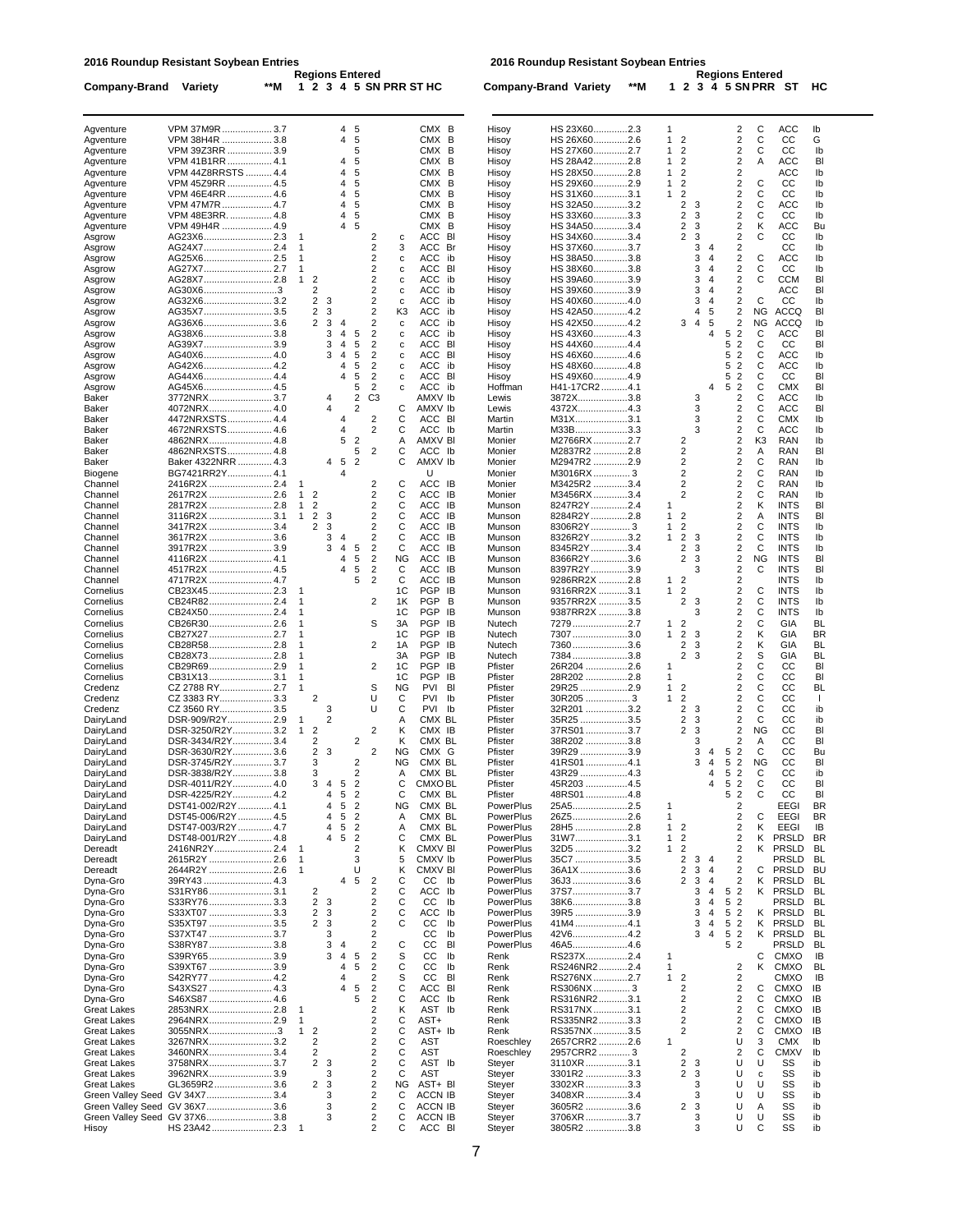**2016 Roundup Resistant Soybean Entries**

|               |                |     |   |                |   |   |   | <b>Regions Entered</b> |    |                      |           |
|---------------|----------------|-----|---|----------------|---|---|---|------------------------|----|----------------------|-----------|
| Company-Brand | Variety        | **M | 1 |                |   |   |   |                        |    | 2 3 4 5 SN PRR ST HC |           |
| Steyer        | 3904XR3.9      |     |   |                | 3 |   |   | U                      | U  | SS                   | ib        |
| Stine         | 32RF02  3.2    |     |   | 2              | 3 |   |   | U                      | C  | na                   | Ib        |
| Stine         | 35RF02  3.5    |     |   | $\mathfrak{p}$ | 3 |   |   | U                      | c. | na                   | lb        |
| Stone         |                |     | 1 |                |   |   |   | 2                      | Ċ  | <b>ACC</b>           | <b>BL</b> |
| Stone         | 2RX24262.4     |     |   |                |   |   |   | $\overline{2}$         | C  | ACC                  | IB        |
| Stone         | 2RX2527 2.5    |     | 1 |                |   |   |   | $\overline{2}$         | C  | <b>ACC</b>           | IB        |
| Stone         | 2RX26272.6     |     | 1 | $\overline{2}$ |   |   |   | $\overline{2}$         | C  | <b>ACC</b>           | <b>BL</b> |
| Stone         |                |     |   | $\overline{2}$ |   |   |   | $\overline{2}$         | C  | ACC                  | <b>BL</b> |
| Stone         | 2RX31163.1     |     |   | $\overline{2}$ | 3 |   |   | $\overline{2}$         | C  | ACC                  | IB        |
| Stone         | 2RX3337 3.3    |     |   | $\overline{2}$ | 3 |   |   | $\overline{2}$         | C  | ACC                  | IB        |
| Stone         | 2RX34263.4     |     |   | $\overline{2}$ | 3 |   |   | $\overline{2}$         | C  | ACC                  | IB        |
| Stone         | 2RX35273.5     |     |   |                | 3 | 4 |   | $\overline{2}$         | C  | ACC                  | IB        |
| Stone         | 2RX3816-SR3.8  |     |   |                |   | 4 | 5 | $\overline{2}$         | C  | ACC                  | IB        |
| Stone         | 2RX38273.8     |     |   |                | 3 | 4 |   | $\overline{2}$         | С  | ACC                  | IB        |
| Stone         | 2RX4116 4.1    |     |   |                |   | 4 | 5 | $\overline{2}$         | S  | <b>ACC</b>           | <b>IB</b> |
| Stone         | 2RX4327-SR 4.3 |     |   |                |   | 4 | 5 | $\overline{2}$         | C  | ACC                  | <b>BL</b> |
| Stone         | 2RX4426-SR4.4  |     |   |                |   |   | 5 | $\overline{2}$         | C  | ACC                  | <b>IB</b> |
| Stone         | 2RX4527-SR 4.5 |     |   |                |   |   | 5 | $\overline{2}$         | C  | ACC                  | <b>BL</b> |
| Sun Praire    | SP31RX6  3.1   |     |   | $\overline{2}$ | 3 |   |   | 1                      | C  | <b>ACC</b>           | IB        |
| Sun Praire    | SP35RX6  3.5   |     |   |                | 3 |   |   |                        | C  | ACC                  | IB        |
| Sun Praire    | SP40RX6  4.0   |     |   |                |   |   | 5 |                        | C  | ACC                  | IB        |

- \*\* Maturity Group<br>
1 = Region 1: Fenton, Mt. Morris & DeKalb<br>
2 = Region 2: Monmouth, Goodfield & Dwight<br>
3 = Region 3: Perry, New Berlin & Urbana<br>
4 = Region 4: Belleville & St. Peter<br>
5 = Region 5: Harrisburg & Elkville
	-
	-
	-

\*\*\*\*SN- Source of Soybean Cyst Nematode Resistance<br>
1 = PI 548402 (Peking), 2 = PI 83788, 3 = PI 90763, 4 = PI 437654,<br>
S = Susceptible, U = source unknown.<br>
PRR = Phythophthora Root Rot<br>
A = Rps1a, C = Rps1c, K = Rps1k, 3

- 
- -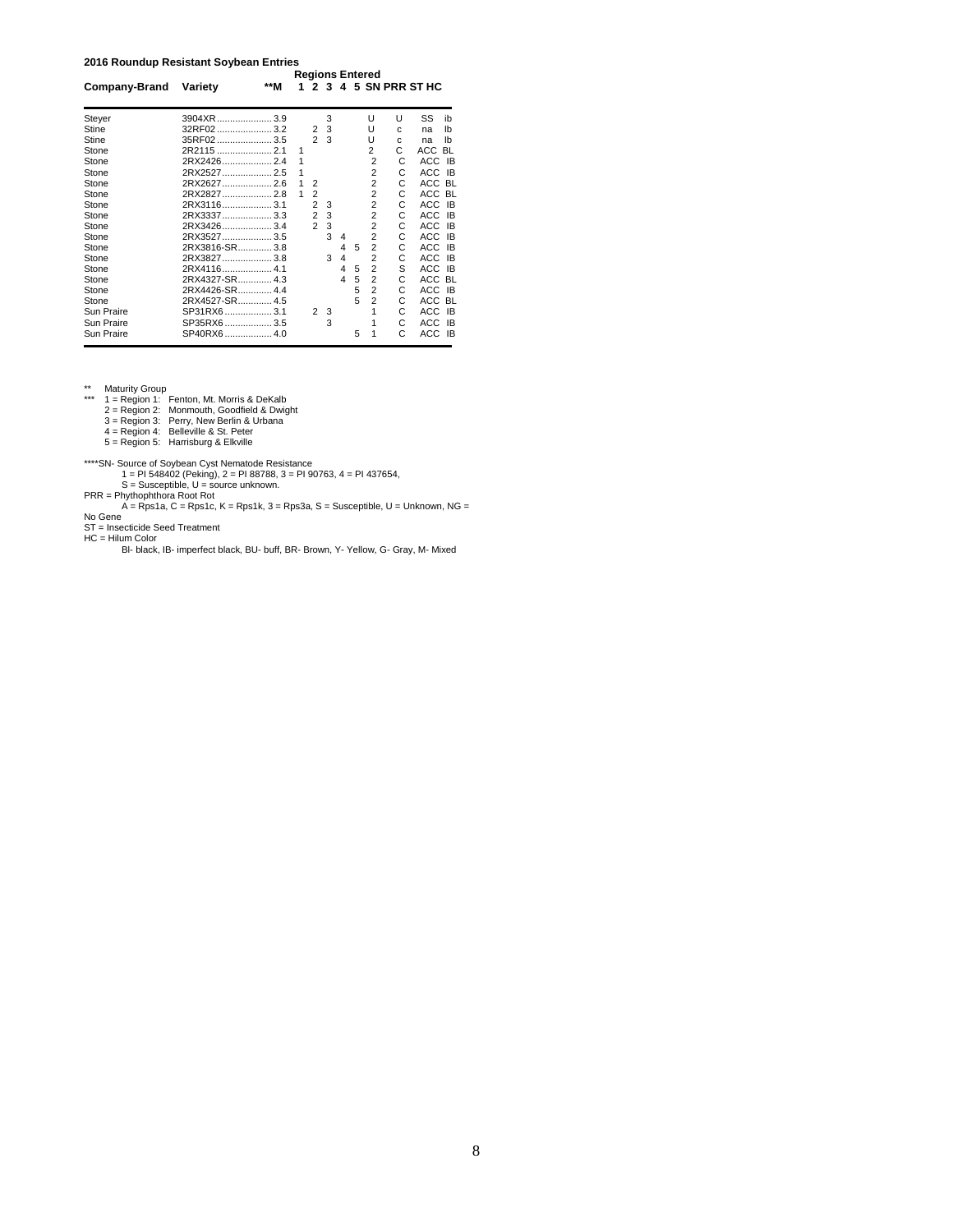**2016 Liberty Resistant Soybean Entries**

| טוש שו                |                   |            |   |                |        |        |        |                                                                           |
|-----------------------|-------------------|------------|---|----------------|--------|--------|--------|---------------------------------------------------------------------------|
| Company-Brand Variety |                   | **M        | 1 | $\overline{2}$ | 3      | 4      |        | <b>Regions Entered</b><br>5 SN PRR ST<br>нc                               |
| Aqventure             | VPM 38E8LL        | 3.8        |   |                |        | 4      | 5      | <b>CMX</b><br>C<br>B                                                      |
| Aqventure             | VPM 41H1LL        | 4.1        |   |                |        | 4      | 5      | C<br><b>CMX</b><br>B                                                      |
| Agventure             | VPM 46M8LL        | 4.3        |   |                |        | 4      | 5      | C<br>СМХ<br>В                                                             |
| Agventure             | VPM 45B5LL        | 4.5        |   |                |        | 4      | 5      | Κ<br>СМХ<br>В                                                             |
| Aqventure             | VPM 48H1LL        | 4.8        |   |                |        | 4      | 5      | A<br><b>CMX</b><br>IB                                                     |
| Agventure             | VPM 49K5LL        | 4.9        |   |                |        | 4      | 5      | K<br>CMX<br>ΙB                                                            |
| Credenz               | CZ 2101 LL        | 2.1        | 1 |                |        |        |        | C<br>PVI<br>BI<br>2                                                       |
| Credenz               | CZ 2312 LL        | 2.3        | 1 |                |        |        |        | K<br>PVI<br>S<br>Br                                                       |
| Credenz               | CZ 2510 LL        | 2.5        | 1 |                |        |        |        | $\overline{2}$<br>K<br>PVI<br>Br                                          |
| Credenz               | CZ 2810 LL        | 2.8        | 1 | 2              |        |        |        | $\overline{2}$<br>K<br><b>PVIEE</b><br>Ib                                 |
| Credenz               | CZ 2915 LL        | 2.9        | 1 | $\overline{c}$ |        |        |        | $\overline{2}$<br>C<br>PVI<br>Ib                                          |
| Credenz               | CZ 3233 LL        | 3.2        | 1 | $\overline{c}$ | 3      |        |        | $\overline{2}$<br>K<br>PVI<br>Ib                                          |
| Credenz               | CZ 3443 LL        | 3.4        |   | $\overline{2}$ | 3      |        |        | S<br>C<br>PVI<br>Br                                                       |
| Credenz               | CZ 3601 LL        | 3.6        |   | $\overline{c}$ | 3      | 4      |        | S<br>C<br>PVI<br>BI                                                       |
| Credenz               | CZ 3737 LL        | 3.7        |   | $\overline{c}$ | 3      | 4      |        | $\overline{2}$<br>K<br><b>PVIEE</b><br>Ib                                 |
| Credenz               | CZ 3841 LL        | 3.8        |   | $\overline{2}$ | 3      | 4      | 5      | $\overline{2}$<br>3<br><b>PVIEE</b><br>BI                                 |
| Credenz               | CZ 3945 LL        | 3.9        |   |                | 3      | 4      | 5      | $\overline{2}$<br>NG<br><b>PVIEE</b><br>Bu                                |
| Credenz               | <b>CZ 4044 LL</b> | 4.0        |   |                | 3      | 4      | 5      | $\overline{2}$<br>С<br>PVI<br>BI                                          |
| Credenz               | CZ 4105 LL        | 4.1        |   |                | 3      | 4      | 5      | $\overline{2}$<br>C<br><b>PVI</b><br>BI                                   |
| Credenz               | <b>CZ 4222 LL</b> | 4.2        |   |                | 3      | 4      | 5      | $\overline{2}$<br>A<br><b>PVIEE</b><br>BI                                 |
| Credenz               | <b>CZ 4540 LL</b> | 4.5        |   |                |        | 4      | 5      | S<br>S<br><b>PVIEE</b><br>BI                                              |
| Credenz               | CZ 4748 LL        | 4.7        |   |                |        |        | 5      | $\overline{2}$<br>C<br>PVIEE<br>BI                                        |
| Credenz               | CZ 4818 LL        | 4.8        |   |                |        |        | 5      | S<br>S<br><b>PVIEE</b><br>Br                                              |
| Dyna-Gro              | S35LS15           | 3.5        |   |                | 3      |        |        | $\overline{2}$<br>K<br>CC<br>BI                                           |
| Dyna-Gro              | S36LL77           | 3.6        |   |                | 3      |        |        | $\overline{c}$<br>C<br>CС<br>BI                                           |
| Dyna-Gro              | S38LL54           | 3.8        |   |                | 3      | 4      |        | $\overline{c}$<br>C<br>CС<br>BI                                           |
| Dyna-Gro              | S40LL35           | 4.0        |   |                |        | 4      | 5      | $\overline{2}$<br>C<br>CС<br>BI                                           |
| Dyna-Gro              | S44LS76           | 4.4        |   |                |        | 4      | 5      | $\overline{2}$<br>K<br>CС<br>BI                                           |
| Dyna-Gro              | S45LL97           | 4.5        |   |                |        |        | 5      | $\overline{2}$<br>K<br>CС<br>Bu                                           |
| Hisoy                 | <b>HS 23L50</b>   | 2.3        | 1 |                |        |        |        | $\overline{c}$<br>K<br>ACC<br>Br                                          |
| Hisoy                 | <b>HS 26L60</b>   | 2.6        | 1 | 2              |        |        |        | $\overline{2}$<br>С<br>CС<br>BI                                           |
| Hisoy                 | <b>HS 32L60</b>   | 3.2        |   | $\overline{2}$ |        |        |        | Ċ<br>$\overline{2}$<br>СC<br>Bu                                           |
| Hisoy                 | <b>HS 35L42</b>   | 3.5        |   | $\overline{c}$ | 3      |        |        | $\overline{2}$<br>K<br>ACC<br>BI                                          |
| Hisoy                 | <b>HS 38L32</b>   | 3.8        |   | $\overline{2}$ | 3      |        |        | $\overline{2}$<br>A<br><b>ACC</b><br>BI                                   |
| Hisoy                 | <b>HS 41L42</b>   | 4.1        |   |                | 3<br>3 | 4      |        | $\overline{2}$<br>C<br>ACC<br>BI                                          |
| Hisoy                 | <b>HS 44L60</b>   | 4.4        |   |                |        | 4<br>4 |        | $\overline{2}$<br><b>NG</b><br>CС<br>BI                                   |
| Hisoy                 | <b>HS 47L50</b>   | 4.7        |   |                |        |        | 5      | $\overline{2}$<br>С<br>ACC<br>BI                                          |
| Hisoy                 | <b>HS 49L50</b>   | 4.9        |   |                |        |        | 5      | $\overline{2}$<br>C<br>CС<br>Ib                                           |
| Hoblit<br>Hoblit      | 355 LL<br>384 LL  | 3.5<br>3.8 |   | $\overline{c}$ | 3<br>3 | 4<br>4 |        | $\overline{c}$<br>Κ<br>PRSLD<br><b>BL</b><br>2<br>C<br>PRSLD<br><b>BL</b> |
| Hoblit                | 405 LL            | 4.0        |   |                | 3      | 4      | 5<br>5 | $\overline{c}$<br>Ċ<br>PRSLD<br><b>BL</b>                                 |
| Hoblit                | 426 LL            | 4.2        |   |                |        | 4      | 5      | 2<br>PRSLD<br>ВL                                                          |
| Hoblit                | 457 LL            | 4.5        |   |                |        |        | 5      | $\overline{2}$<br>PRSLD<br><b>BL</b>                                      |
| Hoffman               | H38L15            | 3.8        |   |                |        | 4      | 5      | $\overline{2}$<br>C<br>CMX<br>IL                                          |
| Hoffman               | H41L16            | 4.1        |   |                |        | 4      | 5      | $\overline{2}$<br>C<br>CMX<br>BI                                          |
| Hoffman               | H45L17            | 4.5        |   |                |        | 4      | 5      | $\overline{2}$<br>ΝG<br>CMX<br>BI                                         |
| Hughes                | 266 LL            | 2.6        | 1 |                |        |        |        | $\overline{2}$<br>C<br><b>CMXVI</b><br><b>BL</b>                          |
| Hughes                | 285 LL            | 2.8        | 1 | 2              |        |        |        | $\overline{2}$<br><b>CMXVI</b><br>IB                                      |
| Nutech                | 3252L             | 2.5        | 1 | $\overline{c}$ |        |        |        | 2<br>C<br>GIA<br><b>BL</b>                                                |
| Nutech                | 3309L             | 3          | 1 | 2              | 3      |        |        | 2<br>Κ<br>GIA<br>IB                                                       |
| Nutech                | 3341L             | 3.4        |   | $\overline{2}$ | 3      |        |        | $\overline{2}$<br>ĸ<br>GIA<br><b>BL</b>                                   |
| Nutech                | 3361L             | 3.6        |   |                | 3      |        |        | $\overline{2}$<br>C<br><b>BL</b><br>GIA                                   |
| Nutech                | 3386L             | 3.8        |   |                | 3      |        |        | $\overline{2}$<br>C<br>GIA<br>ВL                                          |
| <b>Stine</b>          | 36LE32            | 3.6        |   | 2              | 3      |        |        | BI<br>u<br>c<br>na                                                        |
| Stine                 | 38LF22            | 3.8        |   | $\overline{2}$ | 3      |        |        | BI<br>ū<br>c<br>na                                                        |
| Biogene               | <b>BG41L15N</b>   | 4.1        |   |                |        | 4      |        | U                                                                         |
|                       |                   |            |   |                |        |        |        |                                                                           |

\*\* Maturity Group<br>
1 = Region 1: Fenton, Mt. Morris & DeKalb<br>
2 = Region 2: Monmouth, Goodfield & Dwight<br>
3 = Region 3: Perry, New Berlin & Urbana<br>
4 = Region 4: Belleville & St. Peter<br>
5 = Region 5: Harrisburg & Elkville

\*\*\*\*SN- Source of Soybean Cyst Nematode Resistance<br>1 = PI 548402 (Peking), 2 = PI 88788, 3 = PI 90763, 4 = PI 437654,<br>5 = Susceptible, U = source unknown.<br>PRR = Phythophthora Root Rot<br>A = Rps1a, C = Rps1c, K = Rps1k, 3 = R NG = No Gene

ST = Insecticide Seed Treatment HC = Hilum Color Bl- black, IB- imperfect black, BU- buff, BR- Brown, Y- Yellow, G- Gray, M- Mixed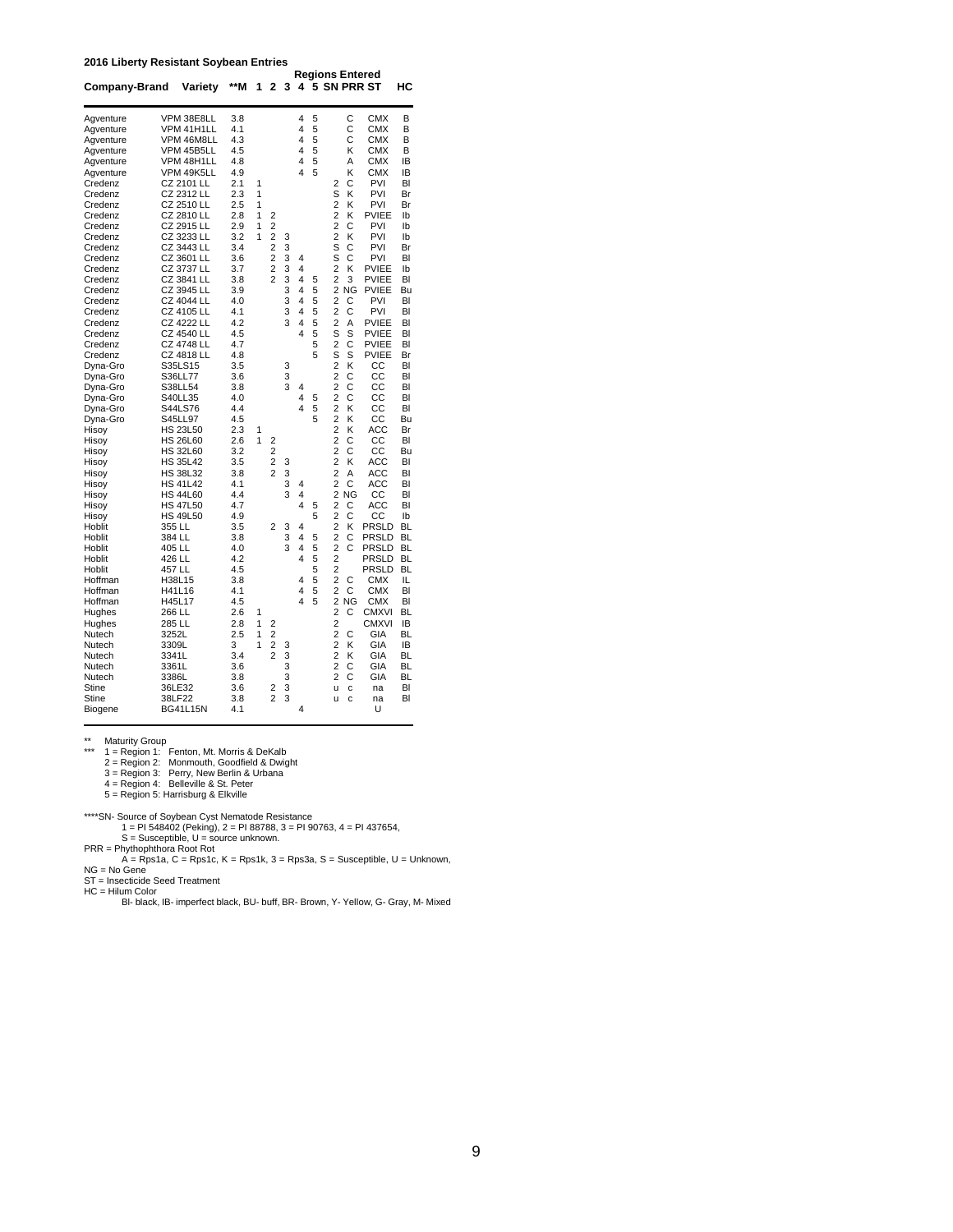#### **2016 Soybean Test Results Region 1: Roundup Resistant**

|                                      |                                    |                           |              | <b>Regional Results</b> |            |                    | Fenton       | <b>Mt. Morris</b> | <b>DeKalb</b> | 2 yr<br>Avg  | Avg   |
|--------------------------------------|------------------------------------|---------------------------|--------------|-------------------------|------------|--------------------|--------------|-------------------|---------------|--------------|-------|
|                                      |                                    |                           | Yield        | <b>Maturity Lodging</b> |            | Height             | Yield        | Yield             | Yield         | Yield        | Yield |
| <b>COMPANY</b>                       | <b>NAME</b>                        | ST <sup>1</sup>           | bu/a         | <b>Date</b>             |            | in                 | bu/a         | bu/a              | bu/a          | bu/a         | bu/a  |
| Roundup Resistant Early (MG 2.1-2.7) |                                    |                           |              |                         |            |                    |              |                   |               |              |       |
| Asgrow                               | AG23X6                             | <b>ACC</b>                | 77.0         | 9/28                    | 3.2        | 42                 | 79.6         | 72.7              | 78.8          |              |       |
| Asgrow                               | <b>AG24X7</b>                      | <b>ACC</b>                | 80.4         | 9/30                    | 2.6        | 36                 | 77.4         | 81.1              | 82.7          |              |       |
| Asgrow<br>Asgrow                     | AG25X6<br><b>AG27X7</b>            | <b>ACC</b><br><b>ACC</b>  | 74.6<br>77.9 | 9/29<br>9/30            | 3.9<br>3.1 | 46<br>46           | 70.1<br>77.3 | 72.2<br>72.3      | 81.4<br>84.1  |              |       |
| Channel                              | 2416R2X                            | ACC                       | 70.7         | 9/26                    | 3.7        | 41                 | 73.2         | 58.0              | 80.8          |              |       |
| Channel                              | 2617R2X                            | ACC                       | 76.9         | 9/23                    | 2.8        | 42                 | 83.8         | 58.5              | 88.5          |              |       |
| Cornelius                            | CB23X45                            | PGP                       | 74.6         | 9/28                    | 2.9        | 40                 | 64.9         | 70.2              | 88.6          |              |       |
| Cornelius                            | CB24R82                            | <b>PGP</b>                | 82.5         | 9/22                    | 2.9        | 43                 | 82.4         | 79.8              | 85.2          | 77.9         |       |
| Cornelius                            | CB24X50                            | <b>PGP</b>                | 79.1         | 9/30                    | 3.7        | 41                 | 76.6         | 78.6              | 82.2          |              |       |
| Cornelius                            | CB26R30                            | <b>PGP</b>                | 79.2         | 9/28                    | 1.7        | 40                 | 81.8         | 70.4              | 85.3          | 75.4         |       |
| Cornelius                            | <b>CB27X27</b>                     | <b>PGP</b>                | 77.4         | 10/3                    | 2.1        | 43                 | 72.8         | 77.7              | 81.7          |              |       |
| Credenz<br>Dereadt                   | <b>CZ 2788 RY</b>                  | <b>PVI</b><br><b>CMXV</b> | 78.6<br>72.1 | 9/30<br>9/26            | 3.0<br>3.0 | 43<br>41           | 71.1<br>73.0 | 81.3              | 83.4          | 75.3<br>70.6 |       |
| Dereadt                              | 2416NR2Y<br>2615R2Y                | <b>CMXV</b>               | 76.6         | 9/21                    | 2.1        | 41                 | 77.2         | 54.1<br>67.7      | 89.2<br>84.8  | 74.0         | 71.8  |
| Dereadt                              | 2644R2Y                            | <b>CMXV</b>               | 69.9         | 10/2                    | 2.9        | 46                 | 63.3         | 68.0              | 78.4          |              |       |
| Hisoy                                | <b>HS 23A42</b>                    | ACC                       | 79.0         | 9/21                    | 2.9        | 43                 | 78.2         | 74.6              | 84.1          | 77.7         | 76.2  |
| Hisoy                                | <b>HS 23X60</b>                    | <b>ACC</b>                | 78.9         | 9/23                    | 2.4        | 40                 | 69.3         | 81.0              | 86.3          |              |       |
| Hisoy                                | <b>HS 26X60</b>                    | CC                        | 71.5         | 9/25                    | 2.2        | 40                 | 62.7         | 68.5              | 83.5          |              |       |
| Hisoy                                | <b>HS 27X60</b>                    | CC                        | 75.2         | 10/2                    | 2.2        | 44                 | 73.5         | 66.4              | 85.7          |              |       |
| Munson                               | 8247R2Y                            | <b>INTS</b>               | 80.8         | 9/20                    | 3.0        | 41                 | 81.6         | 76.9              | 83.9          |              |       |
| Nutech                               | 7279                               | <b>GIA</b>                | 78.3         | 10/1                    | 2.0        | 43                 | 74.1         | 79.2              | 81.6          |              |       |
| Pfister                              | 26R204                             | CC                        | 75.0         | 9/26                    | 3.8        | 44                 | 72.2         | 72.7              | 80.1          |              |       |
| PowerPlus                            | 25A5<br>26Z5                       | EEGI<br><b>EEGI</b>       | 79.5<br>76.2 | 9/22<br>9/25            | 1.4<br>1.4 | 42                 | 81.1<br>69.3 | 74.1              | 83.5          | 76.1         |       |
| PowerPlus<br>Renk                    | <b>RS237X</b>                      | <b>CMXO</b>               | 68.5         | 9/24                    | 2.7        | 43<br>39           | 62.7         | 76.3<br>67.5      | 83.0<br>75.1  | 74.5         |       |
| Renk                                 | <b>RS246NR2</b>                    | <b>CMXO</b>               | 81.8         | 9/24                    | 3.1        | 42                 | 82.3         | 78.8              | 84.3          | 79.5         |       |
| Renk                                 | RS276NX                            | <b>CMXO</b>               | 78.1         | 9/26                    | 2.0        | 41                 | 72.8         | 79.7              | 81.9          |              |       |
| Roeschley                            | 2657CRR2                           | <b>CMX</b>                | 75.2         | 9/22                    | 2.2        | 41                 | 72.0         | 69.5              | 84.1          |              |       |
| Stone                                | 2R2115                             | <b>ACC</b>                | 81.0         | 9/21                    | 3.4        | 43                 | 79.0         | 76.7              | 87.3          | 77.0         |       |
| Stone                                | 2RX2426                            | <b>ACC</b>                | 71.5         | 9/26                    | 3.9        | 41                 | 79.8         | 58.2              | 76.4          |              |       |
| Stone                                | 2RX2527                            | ACC                       | 65.7         | 9/27                    | 3.4        | 43                 | 60.0         | 68.0              | 69.3          |              |       |
| Stone                                | 2RX2627                            | <b>ACC</b>                | 83.7         | 9/22                    | 2.9        | 43                 | 88.1         | 73.4              | 89.7          |              |       |
|                                      | AVERAGE                            |                           | 76.5         |                         | 2.8        | 42                 | 74.5         | 72.0              | 83.0          |              |       |
|                                      |                                    |                           |              |                         |            |                    |              |                   |               |              |       |
|                                      |                                    |                           |              |                         |            |                    |              |                   |               |              |       |
|                                      | L.S.D. 25% LEVEL                   |                           | 5.4          |                         | 0.4        | $\mathbf{1}$       | 5.6          | 5.2               | 4.1           |              |       |
|                                      | COEFF. OF VAR. (%)                 |                           | 12.8         |                         | 28.5       | 5                  | 7.9          | 7.5               | 5.3           |              |       |
|                                      |                                    |                           |              |                         |            |                    |              |                   |               |              |       |
|                                      |                                    |                           |              |                         |            |                    |              |                   |               |              |       |
| Roundup Resistant Late (MG2.8-3.2)   |                                    |                           |              |                         |            |                    |              |                   |               |              |       |
| Asgrow                               | AG28X7                             | <b>ACC</b>                | 70.7         | 10/1                    | 2.6        | 44                 | 60.8         |                   | 80.6          |              |       |
| Channel                              | 2817R2X                            | <b>ACC</b>                | 72.6         | 10/1                    | 2.7        | 51                 | 64.8         |                   | 80.5          |              |       |
| Channel                              | 3116R2X                            | <b>ACC</b>                | 70.6         | 10/11                   | 2.5        | 50                 | 62.7         |                   | 78.4          |              |       |
| Cornelius                            | <b>CB28R58</b>                     | <b>PGP</b>                | 75.7         | 10/11                   | 2.5        | 44                 | 68.9         |                   | 82.6          | 74.9         | 74.2  |
| Cornelius<br>Cornelius               | CB28X73<br>CB29R69                 | <b>PGP</b><br><b>PGP</b>  | 76.0<br>77.0 | 10/2<br>10/4            | 2.0<br>2.0 | 44<br>46           | 71.3<br>70.6 |                   | 80.7<br>83.3  | 73.7         |       |
| Cornelius                            | CB31X13                            | <b>PGP</b>                | 79.2         | 10/11                   | 2.4        | 45                 | 74.7         |                   | 83.7          |              |       |
| DairyLand                            | DSR-2909/R2Y                       | <b>CMX</b>                | 73.9         | 10/4                    | 2.5        | 44                 | 64.3         |                   | 83.5          | 74.9         | 74.6  |
| DairyLand                            | DSR-3250/R2Y                       | <b>CMX</b>                | 74.4         | 10/11                   | 3.3        | 49                 | 67.0         |                   | 81.7          |              |       |
| <b>Great Lakes</b>                   | 2853NRX                            | <b>AST</b>                | 66.5         | 9/22                    | 2.1        | 43                 | 66.1         |                   | 67.0          |              |       |
| <b>Great Lakes</b>                   | 2964NRX                            | AST+                      | 78.1         | 10/10                   | 3.0        | 45                 | 72.6         |                   | 83.6          |              |       |
| <b>Great Lakes</b>                   | 3055NRX                            | AST+                      | 76.6         | 10/4                    | 2.3        | 52                 | 66.8         |                   | 86.4          |              |       |
| Hisoy                                | <b>HS 28A42</b>                    | <b>ACC</b>                | 73.3         | 9/30                    | 2.5        | 47                 | 67.3         |                   | 79.2          | 72.3         | 72.8  |
| Hisoy                                | <b>HS 28X50</b>                    | <b>ACC</b>                | 72.9         | 10/4                    | 1.5        | 44                 | 68.0         |                   | 77.8          |              |       |
| Hisoy                                | <b>HS 29X60</b><br><b>HS 31X60</b> | CC<br>cc                  | 74.8         | 10/4<br>10/11           | 3.7<br>2.2 | 48<br>46           | 65.2<br>78.7 |                   | 84.3          |              |       |
| Hisoy<br>Munson                      | 8284R2Y                            | <b>INTS</b>               | 82.8<br>79.2 | 9/29                    | 2.6        | 46                 | 70.3         |                   | 87.0<br>88.2  | 76.3         | 74.9  |
| Munson                               | 8306R2Y                            | <b>INTS</b>               | 72.5         | 10/6                    | 2.4        | 46                 | 63.8         |                   | 81.2          | 72.5         |       |
| Munson                               | 8326R2Y                            | <b>INTS</b>               | 73.3         | 10/11                   | 2.5        | 47                 | 60.6         |                   | 86.0          | 75.8         |       |
| Munson                               | 9286RR2X                           | <b>INTS</b>               | 72.5         | 9/29                    | 2.1        | 43                 | 68.0         |                   | 76.9          |              |       |
| Munson                               | 9316RR2X                           | <b>INTS</b>               | 76.7         | 10/11                   | 2.5        | 53                 | 71.8         |                   | 81.6          |              |       |
| Nutech                               | 7307                               | GIA                       | 75.3         | 10/11                   | 1.8        | 49                 | 71.4         |                   | 79.2          |              |       |
| Pfister                              | 28R202                             | CC                        | 76.6         | 9/29                    | 3.2        | 46                 | 71.8         |                   | 81.3          |              |       |
| Pfister                              | 29R25                              | CC                        | 76.9         | 9/30                    | 2.7        | 44                 | 69.9         |                   | 83.9          | 76.4         |       |
| Pfister<br>PowerPlus                 | 30R205<br>28H <sub>5</sub>         | CC<br><b>EEGI</b>         | 78.1<br>79.7 | 10/4<br>9/22            | 2.9<br>1.6 | 45<br>45           | 74.4<br>73.7 |                   | 81.8<br>85.8  | 76.0         | 73.8  |
| <b>PowerPlus</b>                     | 31W7                               | <b>PRSLD</b>              | 74.6         | 10/11                   | 1.8        | 50                 | 69.7         |                   | 79.5          |              |       |
| <b>PowerPlus</b>                     | 32D <sub>5</sub>                   | <b>PRSLD</b>              | 72.6         | 10/11                   | 2.1        | 46                 | 70.3         |                   | 75.0          |              |       |
| Stone                                | 2RX2827                            | ACC                       | 71.6         | 10/4                    | 2.9        | 52                 | 59.7         |                   | 83.5          |              |       |
|                                      |                                    |                           |              |                         |            |                    |              |                   |               |              |       |
|                                      | AVERAGE<br>L.S.D. 25% LEVEL        |                           | 74.4<br>4.8  |                         | 2.5<br>0.4 | 46<br>$\mathbf{1}$ | 67.5<br>5.4  |                   | 81.2<br>4.0   |              |       |

<sup>2</sup>Regional results for Round-Up Resistant Late trial are from Fenton and Deklab only. Mt. Morris location lost due to excessive rainfall.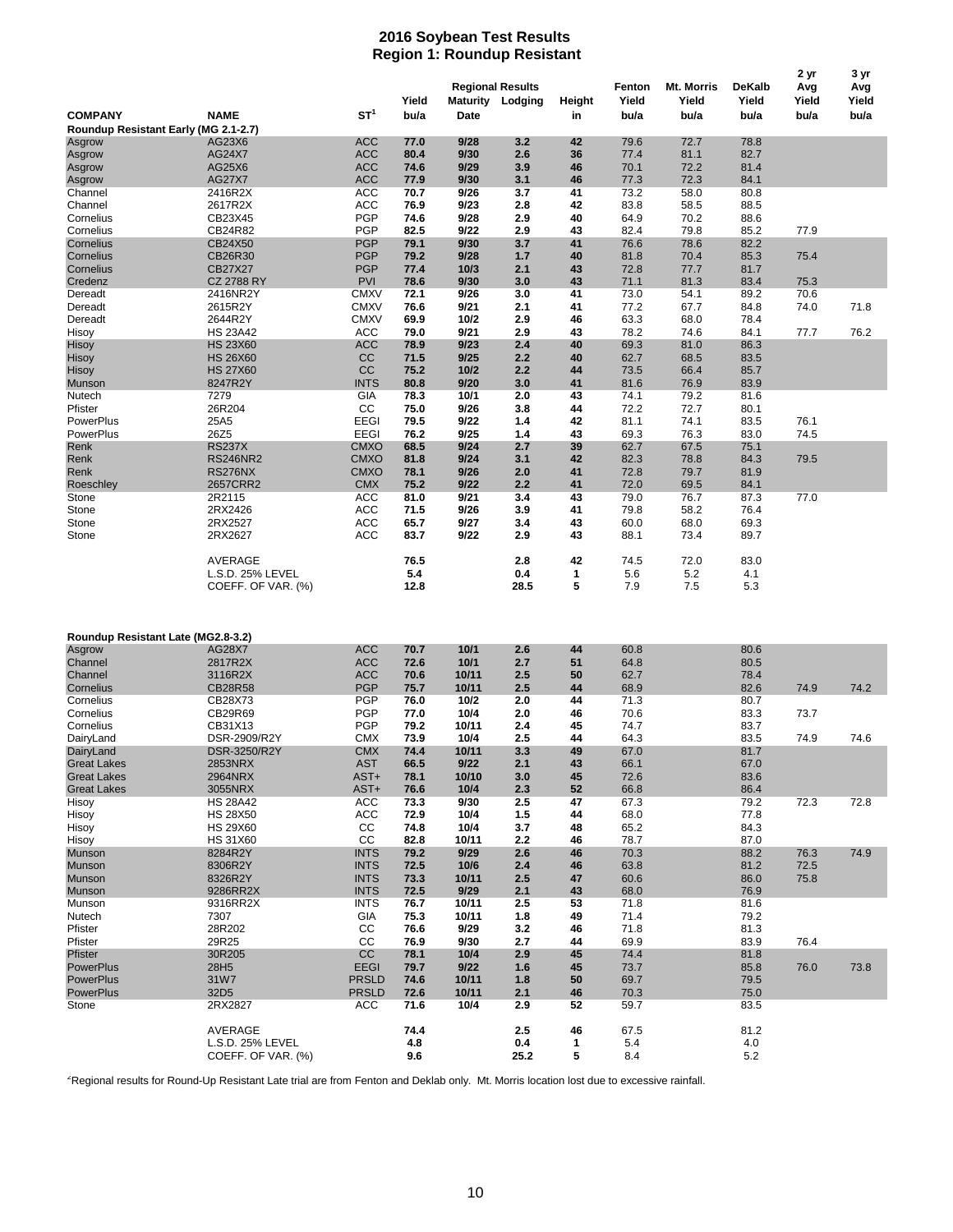#### **2016 Soybean Test Results Region 2: Roundup Resistant**

|                                                        |                    |                 |               |             |                                             |              |                                            |               | 2 yr          | 3 yr                 |                      |
|--------------------------------------------------------|--------------------|-----------------|---------------|-------------|---------------------------------------------|--------------|--------------------------------------------|---------------|---------------|----------------------|----------------------|
| <b>COMPANY</b><br>Roundup Resistant Early (MG 2.6-3.1) | <b>NAME</b>        | ST <sup>1</sup> | Yield<br>bu/a | <b>Date</b> | <b>Regional Results</b><br>Maturity Lodging | Height<br>in | Monmouth Goodfield Dwight<br>Yield<br>bu/a | Yield<br>bu/a | Yield<br>bu/a | Avg<br>Yield<br>bu/a | Avg<br>Yield<br>bu/a |
|                                                        | <b>AG28X7</b>      | <b>ACC</b>      | 75.7          | 9/18        | 2.3                                         | 41           | 77.6                                       | 73.0          | 76.5          |                      |                      |
| Asgrow                                                 | AG30X6             | <b>ACC</b>      | 79.1          | 9/21        | 2.5                                         | 46           | 84.6                                       | 74.9          | 77.9          |                      |                      |
| Asgrow<br>Channel                                      | 2617R2X            | <b>ACC</b>      | 81.5          | 9/14        | 2.7                                         | 39           | 82.5                                       | 79.9          | 82.1          |                      |                      |
| Channel                                                | 2817R2X            | <b>ACC</b>      | 76.1          | 9/20        | 2.8                                         | 49           | 80.1                                       | 74.3          | 74.1          |                      |                      |
| Channel                                                | 3116R2X            | <b>ACC</b>      | 80.1          | 9/20        | 2.4                                         | 46           | 92.2                                       | 74.0          | 74.2          |                      |                      |
|                                                        |                    | ACC             |               |             |                                             |              |                                            |               |               | 78.4                 |                      |
| Dyna-Gro                                               | S31RY86            |                 | 79.5          | 9/17        | 2.7<br>2.7                                  | 44           | 82.0                                       | 79.7          | 76.8          |                      |                      |
| <b>Great Lakes</b>                                     | 3055NRX            | AST+            | 80.9<br>74.3  | 9/21        | 1.6                                         | 49           | 84.2                                       | 77.9          | 80.6          |                      |                      |
| Hisoy                                                  | <b>HS 26X60</b>    | cc              |               | 9/14        |                                             | 40           | 72.8                                       | 76.3          | 73.7          |                      |                      |
| Hisoy                                                  | <b>HS 27X60</b>    | CC              | 81.4          | 9/17        | 1.7                                         | 42           | 90.0                                       | 74.8          | 79.6          |                      |                      |
| Hisoy                                                  | <b>HS 28A42</b>    | <b>ACC</b>      | 78.9          | 9/17        | 2.3                                         | 43           | 76.1                                       | 80.3          | 80.4          | 78.0                 | 77.1                 |
| Hisoy                                                  | <b>HS 28X50</b>    | <b>ACC</b>      | 76.0          | 9/17        | 1.7                                         | 40           | 76.2                                       | 74.8          | 76.9          |                      |                      |
| Hisoy                                                  | <b>HS 29X60</b>    | CC              | 76.8          | 9/17        | 2.9                                         | 43           | 76.7                                       | 79.0          | 74.6          |                      |                      |
| Hisoy                                                  | <b>HS 31X60</b>    | cc              | 82.7          | 9/20        | 2.1                                         | 42           | 89.7                                       | 80.9          | 77.6          |                      |                      |
| Monier                                                 | M2766RX            | <b>RAN</b>      | 74.4          | 9/15        | 1.8                                         | 41           | 70.6                                       | 74.0          | 78.5          |                      |                      |
| Monier                                                 | M2837R2            | <b>RAN</b>      | 81.6          | 9/17        | 2.4                                         | 43           | 81.5                                       | 84.2          | 79.2          | 79.1                 |                      |
| Monier                                                 | M2947R2            | <b>RAN</b>      | 75.8          | 9/16        | 2.0                                         | 43           | 77.5                                       | 72.4          | 77.4          |                      |                      |
| Monier                                                 | M3016RX            | <b>RAN</b>      | 81.7          | 9/22        | 2.4                                         | 48           | 86.0                                       | 77.4          | 81.8          |                      |                      |
| Munson                                                 | 8284R2Y            | <b>INTS</b>     | 81.8          | 9/20        | 2.0                                         | 43           | 86.6                                       | 78.4          | 80.3          | 80.3                 | 78.5                 |
| Munson                                                 | 8306R2Y            | <b>INTS</b>     | 76.6          | 9/15        | 2.2                                         | 44           | 73.2                                       | 79.7          | 77.0          | 74.5                 |                      |
| Munson                                                 | 9286RR2X           | <b>INTS</b>     | 76.0          | 9/15        | 1.6                                         | 42           | 77.9                                       | 73.9          | 76.2          |                      |                      |
| Munson                                                 | 9316RR2X           | <b>INTS</b>     | 79.6          | 9/21        | 2.7                                         | 49           | 83.3                                       | 77.5          | 78.1          |                      |                      |
| Nutech                                                 | 7279               | GIA             | 78.4          | 9/14        | 1.7                                         | 42           | 86.1                                       | 75.4          | 73.8          |                      |                      |
| Nutech                                                 | 7307               | GIA             | 78.4          | 9/22        | 1.9                                         | 47           | 86.2                                       | 74.7          | 74.3          |                      |                      |
| Pfister                                                | 29R25              | cc              | 80.0          | 9/17        | 2.5                                         | 43           | 81.5                                       | 78.0          | 80.7          |                      |                      |
| Pfister                                                | 30R205             | CC              | 79.7          | 9/21        | 2.8                                         | 41           | 85.2                                       | 76.2          | 77.8          |                      |                      |
| <b>PowerPlus</b>                                       | 28H <sub>5</sub>   | <b>EEGI</b>     | 81.5          | 9/13        | 1.9                                         | 41           | 85.9                                       | 79.9          | 78.6          | 80.5                 | 76.9                 |
| <b>PowerPlus</b>                                       | 31W7               | <b>PRSLD</b>    | 80.1          | 9/22        | 2.3                                         | 46           | 86.2                                       | 75.8          | 78.2          |                      |                      |
| Renk                                                   | RS276NX            | <b>CMXO</b>     | 80.2          | 9/15        | 1.7                                         | 40           | 82.8                                       | 74.9          | 82.8          |                      |                      |
| Renk                                                   | <b>RS306NX</b>     | <b>CMXO</b>     | 80.5          | 9/21        | 2.8                                         | 48           | 84.3                                       | 78.1          | 79.1          |                      |                      |
| Renk                                                   | <b>RS316NR2</b>    | <b>CMXO</b>     | 76.0          | 9/20        | 2.5                                         | 44           | 82.8                                       | 72.2          | 73.1          |                      |                      |
| Renk                                                   | <b>RS317NX</b>     | <b>CMXO</b>     | 83.1          | 9/21        | 2.3                                         | 42           | 88.9                                       | 80.6          | 79.9          |                      |                      |
| Roeschley                                              | 2957CRR2           | <b>CMXV</b>     | 73.8          | 9/17        | 2.1                                         | 44           | 74.9                                       | 71.0          | 75.5          |                      |                      |
| <b>Steyer</b>                                          | 3110XR             | SS              | 81.0          | 9/21        | 2.4                                         | 44           | 86.2                                       | 79.7          | 77.1          |                      |                      |
| Stone                                                  | 2RX2627            | <b>ACC</b>      | 80.1          | 9/13        | 2.6                                         | 39           | 80.1                                       | 78.9          | 81.4          |                      |                      |
| <b>Stone</b>                                           | 2RX2827            | <b>ACC</b>      | 71.0          | 9/17        | 2.7                                         | 47           | 66.1                                       | 72.5          | 74.5          |                      |                      |
| Stone                                                  | 2RX3116            | <b>ACC</b>      | 71.4          | 9/19        | 2.2                                         | 46           | 69.1                                       | 70.3          | 74.8          |                      |                      |
| <b>Sun Praire</b>                                      | SP31RX6            | <b>ACC</b>      | 82.5          | 9/22        | 2.0                                         | 44           | 86.5                                       | 78.6          | 82.5          |                      |                      |
|                                                        | AVERAGE            |                 | 77.5          |             | 2.2                                         | 43           | 80.4                                       | 75.5          | 76.7          |                      |                      |
|                                                        | L.S.D. 25% LEVEL   |                 | 3.6           |             | 0.4                                         | 1            | 4.5                                        | 3.0           | 3.4           |                      |                      |
|                                                        | COEFF. OF VAR. (%) |                 | 8.4           |             | 30.2                                        | 5            | 5.9                                        | 4.3           | 4.7           |                      |                      |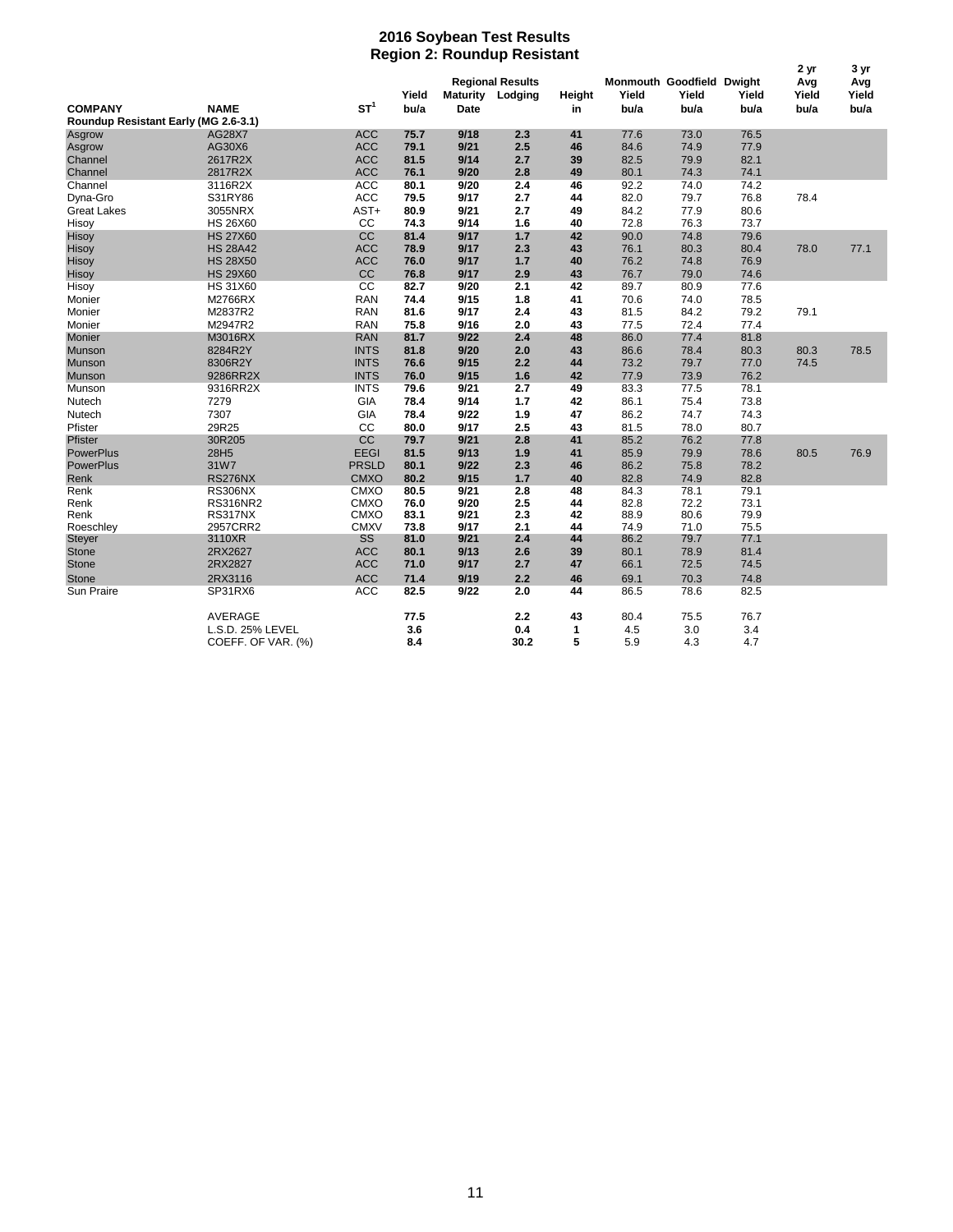#### **2016 Soybean Test Results Region 2: Roundup Resistant**

|                                     |                    |              |       |                 |                         |        |                           |       |       | 2 yr  | 3 yr  |
|-------------------------------------|--------------------|--------------|-------|-----------------|-------------------------|--------|---------------------------|-------|-------|-------|-------|
|                                     |                    |              |       |                 | <b>Regional Results</b> |        | Monmouth Goodfield Dwight |       |       | Avg   | Avg   |
|                                     |                    |              | Yield | <b>Maturity</b> | Lodging                 | Height | Yield                     | Yield | Yield | Yield | Yield |
| <b>COMPANY</b>                      | <b>NAME</b>        | ST'          | bu/a  | <b>Date</b>     |                         | in     | bu/a                      | bu/a  | bu/a  | bu/a  | bu/a  |
| Roundup Resistant Late (MG 3.2-3.8) |                    |              |       |                 |                         |        |                           |       |       |       |       |
| Asgrow                              | AG32X6             | <b>ACC</b>   | 76.8  | 9/22            | 2.7                     | 44     | 75.8                      | 69.5  | 85.1  |       |       |
| Asgrow                              | AG35X7             | <b>ACC</b>   | 74.5  | 9/22            | 1.9                     | 44     | 70.5                      | 71.8  | 81.3  |       |       |
| Asgrow                              | AG36X6             | <b>ACC</b>   | 79.1  | 9/25            | 2.3                     | 43     | 71.2                      | 79.5  | 86.7  |       |       |
| Channel                             | 3417R2X            | <b>ACC</b>   | 74.3  | 9/23            | 2.6                     | 45     | 69.4                      | 73.4  | 80.2  |       |       |
| Channel                             | 3517R2x-DROP       | <b>ACC</b>   | 75.2  | 9/23            | 1.8                     | 46     | 71.3                      | 69.1  | 85.1  |       |       |
| Credenz                             | CZ 3383 RY         | PVI          | 76.5  | 9/23            | 2.4                     | 45     | 75.9                      | 76.3  | 77.2  | 77.7  |       |
| DairyLand                           | DSR-3250/R2Y       | <b>CMX</b>   | 73.8  | 9/24            | 3.1                     | 46     | 74.0                      | 72.0  | 75.4  | 76.3  |       |
| DairyLand                           | DSR-3434/R2Y       | <b>CMX</b>   | 76.2  | 9/27            | 3.1                     | 42     | 74.0                      | 69.2  | 85.5  |       |       |
| DairyLand                           | DSR-3630/R2Y       | <b>CMX</b>   | 77.4  | 9/27            | 3.5                     | 46     | 76.7                      | 70.1  | 85.5  |       |       |
| Dyna-Gro                            | S33RY76            | CC           | 79.4  | 9/25            | 2.6                     | 46     | 79.2                      | 76.9  | 82.1  | 78.7  |       |
| Dyna-Gro                            | S33XT07            | <b>ACC</b>   | 78.3  | 9/25            | 2.6                     | 45     | 76.0                      | 75.1  | 83.8  |       |       |
| Dyna-Gro                            | S35XT97            | <b>CC</b>    | 78.1  | 9/24            | 1.9                     | 43     | 74.0                      | 75.7  | 84.6  |       |       |
| <b>Great Lakes</b>                  | 3267NRX            | <b>AST</b>   | 71.0  | 9/22            | 1.7                     | 43     | 69.0                      | 63.0  | 80.9  |       |       |
| <b>Great Lakes</b>                  | 3460NRX            | <b>AST</b>   | 77.9  | 9/25            | 1.9                     | 44     | 73.3                      | 75.4  | 85.2  |       |       |
| <b>Great Lakes</b>                  | 3758NRX            | <b>AST</b>   | 76.3  | 9/25            | 2.4                     | 45     | 73.6                      | 73.4  | 81.8  |       |       |
| <b>Great Lakes</b>                  | GL3659R2           | AST+         | 71.6  | 9/28            | 3.7                     | 48     | 63.7                      | 71.0  | 80.2  | 74.4  |       |
| Hisoy                               | <b>HS 32A50</b>    | <b>ACC</b>   | 78.4  | 9/23            | 2.5                     | 46     | 76.4                      | 74.0  | 84.7  | 78.5  |       |
| Hisoy                               | <b>HS 33X60</b>    | CC           | 75.8  | 9/24            | 2.0                     | 44     | 74.3                      | 70.8  | 82.3  |       |       |
| Hisoy                               | <b>HS 34A50</b>    | <b>ACC</b>   | 81.8  | 9/24            | 2.9                     | 42     | 79.6                      | 78.4  | 87.4  | 79.9  |       |
| Hisoy                               | <b>HS 34X60</b>    | cc           | 75.1  | 9/24            | 2.3                     | 43     | 74.4                      | 75.1  | 75.8  |       |       |
| Monier                              | M3425R2            | <b>RAN</b>   | 69.3  | 9/24            | 2.8                     | 47     | 69.3                      | 71.3  | 67.5  | 73.9  |       |
| Monier                              | M3456RX            | <b>RAN</b>   | 74.7  | 9/24            | 2.0                     | 42     | 72.1                      | 75.6  | 76.4  |       |       |
| Munson                              | 8326R2Y            | <b>INTS</b>  | 76.1  | 9/24            | 2.1                     | 44     | 74.6                      | 70.7  | 82.8  | 77.5  |       |
| Munson                              | 8345R2Y            | <b>INTS</b>  | 76.1  | 9/22            | 2.3                     | 47     | 72.8                      | 74.9  | 80.5  | 76.0  | 73.4  |
| Munson                              | 8366R2Y            | <b>INTS</b>  | 73.7  | 9/28            | 3.1                     | 45     | 73.3                      | 68.2  | 79.6  | 74.2  |       |
| Munson                              | 9357RR2X           | <b>INTS</b>  | 78.8  | 9/26            | 2.2                     | 44     | 73.5                      | 72.1  | 90.8  |       |       |
| Nutech                              | 7360               | <b>GIA</b>   | 78.2  | 9/27            | 2.5                     | 48     | 81.5                      | 74.8  | 78.3  | 76.6  |       |
| Nutech                              | 7384               | <b>GIA</b>   | 77.9  | 9/27            | 3.0                     | 53     | 76.3                      | 78.6  | 79.0  |       |       |
| Pfister                             | 32R201             | cc           | 74.2  | 9/21            | 2.0                     | 44     | 72.0                      | 75.4  | 75.2  |       |       |
| Pfister                             | 35R25              | CС           | 73.3  | 9/25            | 2.8                     | 48     | 70.9                      | 69.8  | 79.3  | 76.5  | 72.9  |
| Pfister                             | 37RS01             | cc           | 73.0  | 9/29            | 3.3                     | 47     | 67.1                      | 71.2  | 80.7  | 74.7  |       |
| PowerPlus                           | 32D <sub>5</sub>   | PRSLD        | 79.2  | 9/23            | 2.3                     | 43     | 76.1                      | 75.8  | 85.8  | 79.0  | 74.1  |
| <b>PowerPlus</b>                    | 35C7               | <b>PRSLD</b> | 81.3  | 9/27            | 2.0                     | 48     | 80.5                      | 76.4  | 86.9  |       |       |
| <b>PowerPlus</b>                    | 36A1X              | <b>PRSLD</b> | 79.0  | 9/28            | 1.9                     | 50     | 80.2                      | 72.0  | 84.8  |       |       |
| <b>PowerPlus</b>                    | 36J3               | <b>PRSLD</b> | 73.4  | 9/27            | 2.4                     | 50     | 69.1                      | 69.7  | 81.5  | 76.6  | 72.3  |
| Renk                                | <b>RS335NR2</b>    | <b>CMXO</b>  | 75.3  | 9/23            | 2.6                     | 44     | 73.8                      | 76.5  | 75.8  | 76.6  |       |
| Renk                                | <b>RS357NX</b>     | <b>CMXO</b>  | 83.0  | 9/26            | 2.4                     | 44     | 82.5                      | 79.0  | 87.3  |       |       |
| Steyer                              | 3301R2             | SS           | 78.5  | 9/24            | 2.2                     | 48     | 77.7                      | 74.6  | 83.1  | 77.0  |       |
| Steyer                              | 3605R2             | SS           | 72.8  | 9/27            | 2.7                     | 48     | 72.1                      | 72.0  | 74.5  | 73.4  | 72.0  |
| <b>Stine</b>                        | 32RF02             | na           | 75.6  | 9/23            | 1.9                     | 43     | 71.8                      | 71.4  | 83.6  | 77.7  |       |
| <b>Stine</b>                        | 35RF02             | na           | 62.2  | 9/20            | 2.6                     | 46     | 62.8                      | 58.6  | 65.2  |       |       |
| <b>Stone</b>                        | 2RX3337            | <b>ACC</b>   | 78.2  | 9/23            | 2.8                     | 45     | 75.2                      | 74.0  | 85.4  |       |       |
| <b>Stone</b>                        | 2RX3426            | <b>ACC</b>   | 75.6  | 9/25            | 2.6                     | 48     | 71.9                      | 71.4  | 83.4  |       |       |
|                                     |                    |              |       |                 |                         |        |                           |       |       |       |       |
|                                     | <b>AVERAGE</b>     |              | 74.8  |                 | 2.4                     | 45     | 72.9                      | 71.7  | 79.9  |       |       |
|                                     | L.S.D. 25% LEVEL   |              | 3.5   |                 | 0.4                     | 1      | 4.7                       | 3.8   | 4.5   |       |       |
|                                     | COEFF. OF VAR. (%) |              | 8.5   |                 | 27.6                    | 5      | 6.8                       | 5.6   | 6.0   |       |       |
|                                     |                    |              |       |                 |                         |        |                           |       |       |       |       |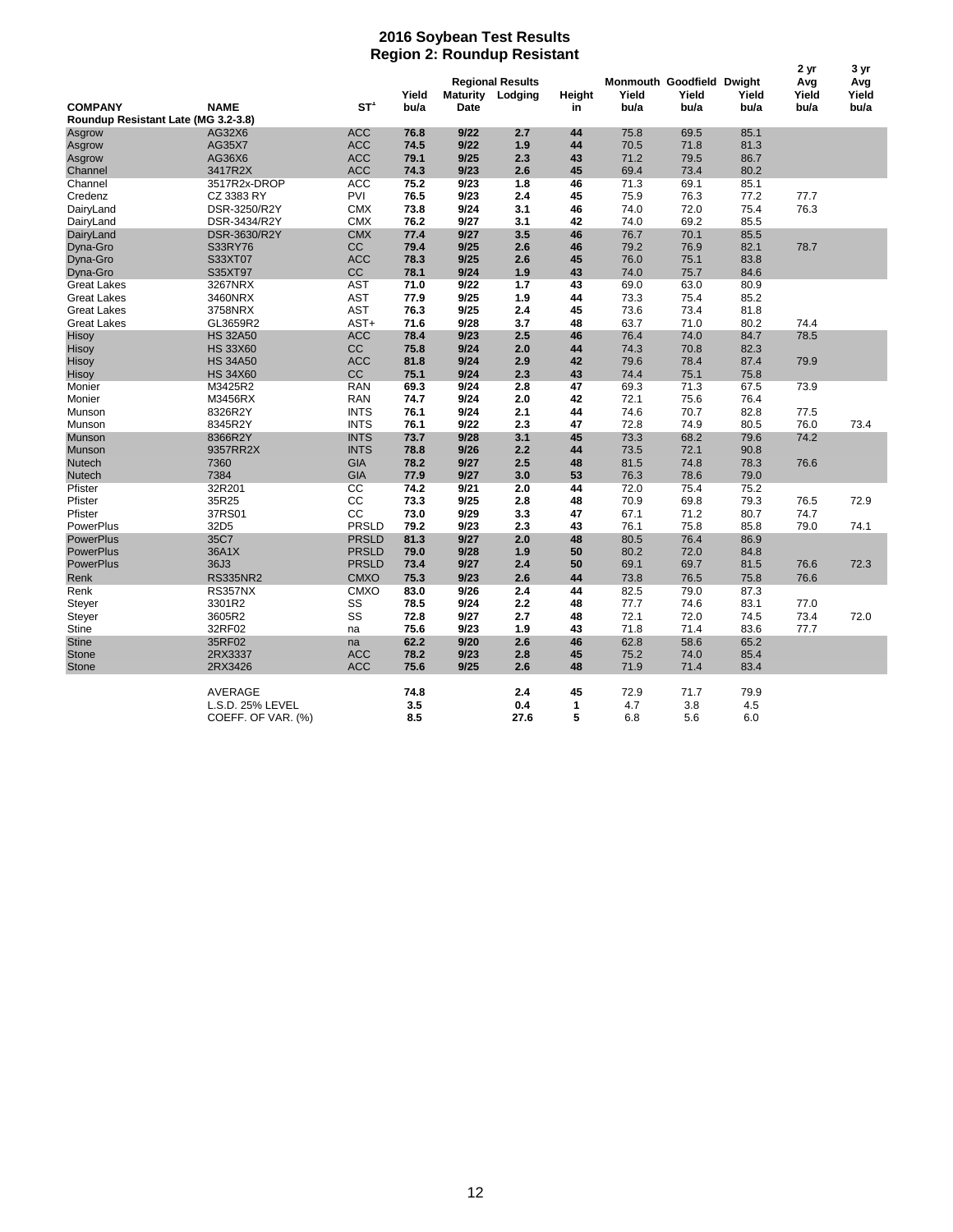#### **2016 Soybean Test Results Region 3: Roundup Resistant**

| 2 yr<br><b>Regional Results</b><br>Perry<br><b>New Berlin</b><br>Urbana<br>Avg<br>Yield<br>Yield<br>Yield<br>Yield<br>Yield<br><b>Maturity Lodging</b><br>Height<br>ST <sup>1</sup><br><b>NAME</b><br><b>COMPANY</b><br>bu/a<br>bu/a<br>bu/a<br>bu/a<br>bu/a<br>Date<br>in<br>Roundup Resistant Early (MG 3.0-3.6)<br>44<br>76.2<br>AG32X6<br><b>ACC</b><br>77.8<br>9/20<br>4.4<br>76.0<br>81.3<br>Asgrow<br><b>ACC</b><br>9/24<br>45<br>67.8<br>75.6<br>AG35X7<br>76.6<br>3.2<br>86.3<br>Asgrow<br>AG36X6<br><b>ACC</b><br>82.9<br>9/23<br>3.3<br>43<br>79.0<br>88.9<br>80.8<br>Asgrow | 3 yr<br>Avg<br>Yield<br>bu/a |
|-----------------------------------------------------------------------------------------------------------------------------------------------------------------------------------------------------------------------------------------------------------------------------------------------------------------------------------------------------------------------------------------------------------------------------------------------------------------------------------------------------------------------------------------------------------------------------------------|------------------------------|
|                                                                                                                                                                                                                                                                                                                                                                                                                                                                                                                                                                                         |                              |
|                                                                                                                                                                                                                                                                                                                                                                                                                                                                                                                                                                                         |                              |
|                                                                                                                                                                                                                                                                                                                                                                                                                                                                                                                                                                                         |                              |
|                                                                                                                                                                                                                                                                                                                                                                                                                                                                                                                                                                                         |                              |
| 3116R2X<br><b>ACC</b><br>74.2<br>9/20<br>3.2<br>46<br>69.4<br>83.1<br>70.1<br>Channel                                                                                                                                                                                                                                                                                                                                                                                                                                                                                                   |                              |
| ACC<br>78.7<br>9/27<br>72.5<br>82.0<br>Channel<br>3417R2X<br>3.0<br>46<br>81.7                                                                                                                                                                                                                                                                                                                                                                                                                                                                                                          |                              |
| <b>ACC</b><br>3617R2X<br>75.0<br>9/22<br>3.7<br>46<br>67.6<br>83.5<br>74.1<br>Channel                                                                                                                                                                                                                                                                                                                                                                                                                                                                                                   |                              |
| PVI<br>CZ 3560 RY<br>78.0<br>9/24<br>3.6<br>70.9<br>84.0<br>79.1<br>80.3<br>Credenz<br>46                                                                                                                                                                                                                                                                                                                                                                                                                                                                                               | 77.7                         |
| <b>CMX</b><br>9/28<br>68.7<br>DairyLand<br>DSR-3630/R2Y<br>75.5<br>4.2<br>45<br>84.1<br>73.7                                                                                                                                                                                                                                                                                                                                                                                                                                                                                            |                              |
| 3.2<br>45<br>80.1<br>Dyna-Gro<br>S33RY76<br>CС<br>77.6<br>9/21<br>75.5<br>80.6<br>76.6                                                                                                                                                                                                                                                                                                                                                                                                                                                                                                  |                              |
| <b>ACC</b><br>9/22<br>S33XT07<br>77.0<br>3.2<br>44<br>74.5<br>78.0<br>78.4<br>Dyna-Gro                                                                                                                                                                                                                                                                                                                                                                                                                                                                                                  |                              |
| <b>CC</b><br>74.9<br>Dyna-Gro<br>S35XT97<br>81.0<br>9/23<br>3.4<br>44<br>88.1<br>80.2                                                                                                                                                                                                                                                                                                                                                                                                                                                                                                   |                              |
| AST+<br>76.7<br>9/29<br>3.8<br>68.0<br>89.7<br>72.4<br>80.3<br><b>Great Lakes</b><br>GL3659R2<br>46                                                                                                                                                                                                                                                                                                                                                                                                                                                                                     |                              |
| Green Valley Seed<br>GV 34X7<br><b>ACCN</b><br>82.1<br>9/25<br>3.1<br>43<br>74.1<br>89.3<br>83.0                                                                                                                                                                                                                                                                                                                                                                                                                                                                                        |                              |
| <b>ACCN</b><br>2.4<br><b>Green Valley Seed</b><br>GV 36X7<br>83.6<br>9/23<br>44<br>77.7<br>88.0<br>85.0                                                                                                                                                                                                                                                                                                                                                                                                                                                                                 |                              |
| ACC<br>9/22<br>82.3<br><b>HS 32A50</b><br>80.4<br>3.2<br>44<br>74.5<br>85.6<br>81.1<br>Hisoy                                                                                                                                                                                                                                                                                                                                                                                                                                                                                            |                              |
| <b>HS 33X60</b><br>СC<br>2.5<br>76.7<br>9/22<br>47<br>71.1<br>81.8<br>77.2<br>Hisoy                                                                                                                                                                                                                                                                                                                                                                                                                                                                                                     |                              |
| <b>ACC</b><br>9/22<br>3.7<br>69.5<br><b>HS 34A50</b><br>79.6<br>40<br>88.7<br>80.6<br>83.5<br>Hisoy                                                                                                                                                                                                                                                                                                                                                                                                                                                                                     |                              |
| cc<br>82.4<br>9/22<br>Hisoy<br><b>HS 34X60</b><br>3.5<br>44<br>76.2<br>88.4<br>82.6                                                                                                                                                                                                                                                                                                                                                                                                                                                                                                     |                              |
| <b>M31X</b><br><b>CMX</b><br>72.8<br>9/21<br>3.7<br>47<br>62.6<br>Martin<br>81.0<br>74.7                                                                                                                                                                                                                                                                                                                                                                                                                                                                                                |                              |
| <b>M33B</b><br><b>ACC</b><br>9/22<br>78.0<br>3.2<br>46<br>70.1<br>82.4<br>81.4<br>81.5<br>Martin                                                                                                                                                                                                                                                                                                                                                                                                                                                                                        | 79.3                         |
| 81.7<br>8326R2Y<br><b>INTS</b><br>79.3<br>9/23<br>3.7<br>45<br>75.5<br>82.4<br>80.1<br>Munson                                                                                                                                                                                                                                                                                                                                                                                                                                                                                           |                              |
| 8345R2Y<br><b>INTS</b><br>75.4<br>9/21<br>3.0<br>71.4<br>74.0<br>80.5<br>48<br>80.8<br>Munson                                                                                                                                                                                                                                                                                                                                                                                                                                                                                           |                              |
| <b>INTS</b><br>81.4<br>9/28<br>3.5<br>45<br>73.5<br>90.1<br>80.6<br>81.5<br>8366R2Y<br>Munson                                                                                                                                                                                                                                                                                                                                                                                                                                                                                           |                              |
| 9357RR2X<br><b>INTS</b><br>79.7<br>9/22<br>3.2<br>43<br>71.7<br>85.3<br>82.0<br>Munson                                                                                                                                                                                                                                                                                                                                                                                                                                                                                                  |                              |
| <b>GIA</b><br>9/20<br>3.5<br>49<br>63.7<br>7307<br>75.0<br>82.6<br>78.7<br><b>Nutech</b>                                                                                                                                                                                                                                                                                                                                                                                                                                                                                                |                              |
| 7360<br><b>GIA</b><br>9/26<br>2.4<br>48<br>72.6<br>75.4<br>80.7<br>Nutech<br>77.0<br>83.1                                                                                                                                                                                                                                                                                                                                                                                                                                                                                               |                              |
| 32R201<br>cc<br>76.4<br>9/19<br>3.2<br>45<br>71.1<br>79.9<br>78.2<br><b>Pfister</b>                                                                                                                                                                                                                                                                                                                                                                                                                                                                                                     |                              |
| CC<br>35R25<br>73.1<br>9/26<br>3.7<br>48<br>77.0<br>79.6<br>62.6<br>78.4<br>Pfister                                                                                                                                                                                                                                                                                                                                                                                                                                                                                                     |                              |
| 35C7<br>PRSLD<br>9/25<br>48<br>68.4<br>79.2<br><b>PowerPlus</b><br>78.9<br>3.7<br>89.2                                                                                                                                                                                                                                                                                                                                                                                                                                                                                                  |                              |
| PowerPlus<br>36A1X<br><b>PRSLD</b><br>82.5<br>9/26<br>2.0<br>48<br>77.9<br>82.1<br>87.7                                                                                                                                                                                                                                                                                                                                                                                                                                                                                                 |                              |
| 36J3<br><b>PRSLD</b><br>77.4<br>9/25<br>3.1<br>73.0<br>81.2<br>PowerPlus<br>48<br>83.9<br>75.3                                                                                                                                                                                                                                                                                                                                                                                                                                                                                          | 78.1                         |
| 3110XR<br>SS<br>77.4<br>9/20<br>3.1<br>46<br>70.8<br>83.3<br>78.1<br>Steyer                                                                                                                                                                                                                                                                                                                                                                                                                                                                                                             |                              |
| SS<br>76.3<br>9/20<br>2.6<br>47<br>69.2<br>78.8<br><b>Steyer</b><br>3301R2<br>82.6<br>77.3                                                                                                                                                                                                                                                                                                                                                                                                                                                                                              |                              |
| 3302XR<br>SS<br>9/23<br>2.5<br>45<br>74.3<br>79.1<br><b>Steyer</b><br>78.0<br>80.6                                                                                                                                                                                                                                                                                                                                                                                                                                                                                                      |                              |
| SS<br>3408XR<br>78.1<br>9/22<br>3.2<br>44<br>73.7<br>80.5<br>80.0<br><b>Steyer</b>                                                                                                                                                                                                                                                                                                                                                                                                                                                                                                      |                              |
| SS<br>72.7<br>3.4<br>68.9<br><b>Steyer</b><br>3605R2<br>9/26<br>47<br>72.5<br>76.7<br>79.4                                                                                                                                                                                                                                                                                                                                                                                                                                                                                              | 77.6                         |
| 32RF02<br>79.0<br>9/22<br>2.9<br>45<br>76.2<br>79.8<br>Stine<br>81.1<br>na                                                                                                                                                                                                                                                                                                                                                                                                                                                                                                              |                              |
| 67.3<br>Stine<br>35RF02<br>71.1<br>9/22<br>3.7<br>44<br>83.0<br>62.9<br>na                                                                                                                                                                                                                                                                                                                                                                                                                                                                                                              |                              |
| 2RX3116<br><b>ACC</b><br>76.2<br>9/19<br>3.3<br>47<br>71.1<br>83.9<br>73.5<br>Stone                                                                                                                                                                                                                                                                                                                                                                                                                                                                                                     |                              |
| 79.1<br>74.7<br>Stone<br>2RX3337<br><b>ACC</b><br>9/22<br>3.0<br>46<br>81.0<br>81.7                                                                                                                                                                                                                                                                                                                                                                                                                                                                                                     |                              |
| 2RX3426<br><b>ACC</b><br>74.5<br>9/25<br>3.0<br>65.3<br>82.3<br>75.9<br><b>Stone</b><br>49                                                                                                                                                                                                                                                                                                                                                                                                                                                                                              |                              |
| <b>Stone</b><br>2RX3527<br><b>ACC</b><br>80.3<br>9/23<br>2.8<br>44<br>72.5<br>90.3<br>78.0                                                                                                                                                                                                                                                                                                                                                                                                                                                                                              |                              |
| 9/21<br>45<br>74.8<br><b>Sun Praire</b><br>SP31RX6<br><b>ACC</b><br>77.0<br>3.0<br>81.8<br>74.3                                                                                                                                                                                                                                                                                                                                                                                                                                                                                         |                              |
| <b>Sun Praire</b><br>SP35RX6<br><b>ACC</b><br>79.9<br>9/24<br>3.4<br>44<br>69.5<br>85.8<br>84.5                                                                                                                                                                                                                                                                                                                                                                                                                                                                                         |                              |
|                                                                                                                                                                                                                                                                                                                                                                                                                                                                                                                                                                                         |                              |
| AVERAGE<br>77.8<br>3.2<br>45<br>72.1<br>83.2<br>78.1                                                                                                                                                                                                                                                                                                                                                                                                                                                                                                                                    |                              |
| L.S.D. 25% LEVEL<br>3.6<br>0.4<br>4.2<br>3.1<br>4.6<br>1                                                                                                                                                                                                                                                                                                                                                                                                                                                                                                                                |                              |
| 8.5<br>25.8<br>5<br>6.1<br>3.9<br>6.2<br>COEFF. OF VAR. (%)                                                                                                                                                                                                                                                                                                                                                                                                                                                                                                                             |                              |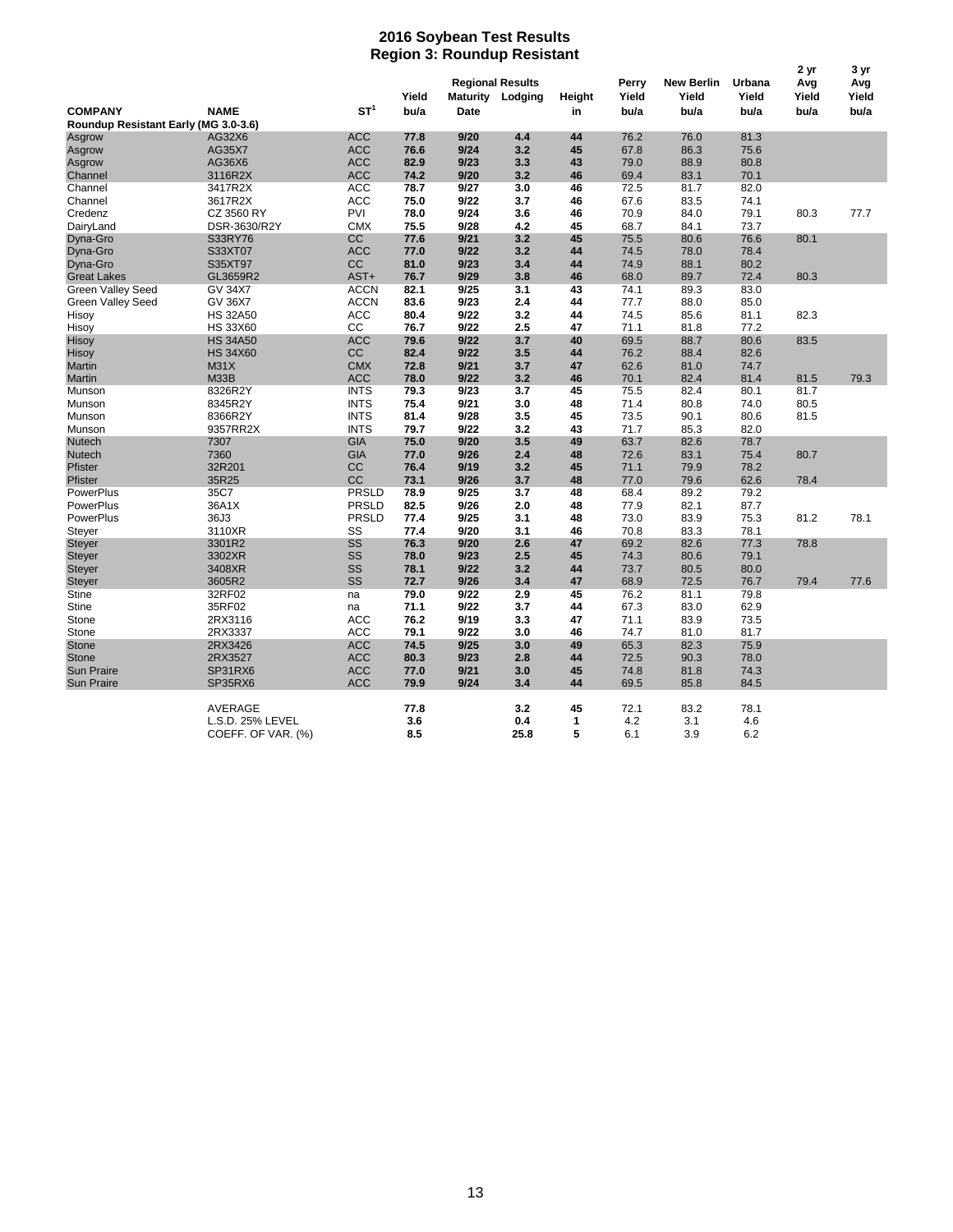#### **2016 Soybean Test Results Region 3: Roundup Resistant**

| nogion o: nounaup nosistam          |                    |                        |               |             |                                                    |              |                        |                                    |                         |                              |                              |
|-------------------------------------|--------------------|------------------------|---------------|-------------|----------------------------------------------------|--------------|------------------------|------------------------------------|-------------------------|------------------------------|------------------------------|
| <b>COMPANY</b>                      | <b>NAME</b>        | IST <sup>1</sup>       | Yield<br>bu/a | <b>Date</b> | <b>Regional Results</b><br><b>Maturity Lodging</b> | Height<br>in | Perry<br>Yield<br>bu/a | <b>New Berlin</b><br>Yield<br>bu/a | Urbana<br>Yield<br>bu/a | 2 yr<br>Avg<br>Yield<br>bu/a | 3 yr<br>Avg<br>Yield<br>bu/a |
| Roundup Resistant Late (MG 3.7-4.3) |                    |                        |               |             |                                                    |              |                        |                                    |                         |                              |                              |
| Asgrow                              | AG38X6             | <b>ACC</b>             | 68.2          | 9/25        | 3.2                                                | 48           | 66.7                   | 69.8                               | 68.1                    |                              |                              |
| Asgrow                              | AG39X7             | <b>ACC</b>             | 75.6          | 9/24        | 3.3                                                | 48           | 67.6                   | 76.4                               | 82.7                    |                              |                              |
| Asgrow                              | AG40X6             | <b>ACC</b>             | 69.9          | 9/27        | 4.0                                                | 46           | 62.8                   | 77.0                               | 70.0                    |                              |                              |
| Channel                             | 3917R2X            | <b>ACC</b>             | 76.2          | 9/24        | 3.1                                                | 49           | 69.5                   | 79.8                               | 79.3                    |                              |                              |
| DairyLand                           | DSR-3745/R2Y       | <b>CMX</b>             | 74.0          | 9/26        | 4.2                                                | 45           | 67.1                   | 74.9                               | 80.0                    |                              |                              |
| DairyLand                           | DSR-3838/R2Y       | <b>CMX</b>             | 73.4          | 9/26        | 3.4                                                | 50           | 64.0                   | 79.2                               | 77.0                    |                              |                              |
| DairyLand                           | DSR-4011/R2Y       | <b>CMXO</b>            | 76.2          | 9/28        | 3.8                                                | 48           | 69.7                   | 80.9                               | 77.9                    |                              |                              |
| Dyna-Gro                            | S37XT47            | cc                     | 72.1          | 9/24        | 3.7                                                | 46           | 69.9                   | 78.6                               | 67.9                    |                              |                              |
| Dyna-Gro                            | S38RY87            | cc                     | 68.0          | 9/25        | 3.9                                                | 48           | 62.5                   | 71.2                               | 70.4                    |                              |                              |
| Dyna-Gro                            | S39RY65            | cc                     | 70.8          | 9/27        | 3.1                                                | 47           | 56.3                   | 76.1                               | 80.1                    | 77.0                         | 75.7                         |
| <b>Great Lakes</b>                  | 3758NRX            | <b>AST</b>             | 76.3          | 9/24        | 3.2                                                | 45           | 71.6                   | 79.8                               | 77.4                    |                              |                              |
| <b>Great Lakes</b>                  | 3962NRX            | <b>AST</b>             | 71.5          | 9/26        | 2.9                                                | 48           | 65.1                   | 75.4                               | 74.0                    |                              |                              |
| <b>Green Valley Seed</b>            | <b>GV 37X6</b>     | <b>ACCN</b>            | 74.8          | 9/25        | 3.7                                                | 46           | 71.3                   | 75.6                               | 77.6                    |                              |                              |
| Hisoy                               | <b>HS 37X60</b>    | cc                     | 74.9          | 9/25        | 3.2                                                | 48           | 70.4                   | 80.8                               | 73.4                    |                              |                              |
| Hisoy                               | <b>HS 38A50</b>    | ACC                    | 76.5          | 9/26        | 3.7                                                | 47           | 74.2                   | 77.0                               | 78.4                    | 78.5                         |                              |
| Hisoy                               | <b>HS 38X60</b>    | cc                     | 73.1          | 9/26        | 3.0                                                | 49           | 70.7                   | 71.0                               | 77.5                    |                              |                              |
| Hisoy                               | <b>HS 39A60</b>    | <b>CCM</b>             | 69.1          | 9/29        | 3.9                                                | 48           | 61.6                   | 72.9                               | 72.7                    |                              |                              |
| Hisoy                               | <b>HS 39X60</b>    | <b>ACC</b>             | 73.7          | 9/27        | 4.1                                                | 47           | 65.7                   | 77.5                               | 77.9                    |                              |                              |
| Hisoy                               | <b>HS 40X60</b>    | cc                     | 69.4          | 9/26        | 3.4                                                | 50           | 68.4                   | 69.2                               | 70.5                    |                              |                              |
| Hisoy                               | <b>HS 42X50</b>    | <b>ACCQ</b>            | 74.1          | 9/27        | 3.2                                                | 48           | 66.0                   | 79.2                               | 76.9                    |                              |                              |
| Lewis                               | 3872X              | <b>ACC</b>             | 73.3          | 9/26        | 3.1                                                | 47           | 67.9                   | 73.8                               | 78.4                    |                              |                              |
| Lewis                               | 4372X              | ACC                    | 76.0          | 10/1        | 3.9                                                | 49           | 66.3                   | 83.9                               | 78.0                    |                              |                              |
| Munson                              | 8397R2Y            | <b>INTS</b>            | 70.7          | 9/26        | 3.9                                                | 47           | 63.0                   | 74.0                               | 75.0                    |                              |                              |
| Munson                              | 9387RR2X           | <b>INTS</b>            | 74.2          | 9/26        | 2.9                                                | 47           | 63.6                   | 77.3                               | 81.8                    |                              |                              |
| Nutech                              | 7384               | <b>GIA</b>             | 75.3          | 9/28        | 3.6                                                | 51           | 64.8                   | 80.7                               | 80.5                    |                              |                              |
| Pfister                             | 37RS01             | cc                     | 75.4          | 9/29        | 3.8                                                | 46           | 64.7                   | 81.3                               | 80.3                    | 78.6                         |                              |
| Pfister                             | 38R202             | CC                     | 76.4          | 9/25        | 3.4                                                | 51           | 66.7                   | 80.1                               | 82.3                    | 77.2                         |                              |
| Pfister                             | 39R29              | cc                     | 74.3          | 9/26        | 2.9                                                | 47           | 71.2                   | 76.0                               | 75.8                    | 76.2                         | 74.9                         |
| Pfister                             | 41RS01             | cc                     | 68.1          | 9/27        | 4.4                                                | 50           | 63.8                   | 80.8                               | 59.8                    |                              |                              |
| PowerPlus                           | 37S7               | PRSLD                  | 76.4          | 9/25        | 3.2                                                | 48           | 66.9                   | 78.5                               | 83.7                    |                              |                              |
| PowerPlus                           | 38K6               | PRSLD                  | 78.1          | 9/25        | 3.4                                                | 52           | 64.8                   | 84.4                               | 85.1                    | 80.7                         |                              |
| PowerPlus                           | 39R5               | PRSLD                  | 74.6          | 9/25        | 3.6                                                | 47           | 65.6                   | 78.5                               | 79.6                    | 79.8                         | 76.0                         |
| <b>PowerPlus</b>                    | 41M4               | <b>PRSLD</b>           | 75.7          | 9/29        | 3.4                                                | 47           | 66.6                   | 79.2                               | 81.3                    | 79.0                         | 76.7                         |
| <b>PowerPlus</b>                    | 42V6               | <b>PRSLD</b>           | 76.0          | 9/30        | 2.3                                                | 46           | 70.2                   | 76.1                               | 81.6                    |                              |                              |
| <b>Steyer</b>                       | 3706XR             | SS                     | 76.4          | 9/24        | 3.7                                                | 46           | 71.0                   | 78.5                               | 79.7                    |                              |                              |
| Steyer                              | 3805R2             | SS                     | 80.0          | 9/24        | 3.6                                                | 46           | 68.7                   | 87.7                               | 83.6                    | 80.3                         |                              |
| Steyer                              | 3904XR             | $\overline{\text{ss}}$ | 74.1          | 9/25        | 3.0                                                | 48           | 65.6                   | 77.5                               | 79.2                    |                              |                              |
| Stone                               | 2RX3827            | ACC                    | 74.2          | 9/25        | 3.0                                                | 49           | 68.8                   | 79.9                               | 73.8                    |                              |                              |
|                                     | AVERAGE            |                        | 74.0          |             | 3.4                                                | 47.6         | 67.1                   | 77.5                               | 77.3                    |                              |                              |
|                                     | L.S.D. 25% LEVEL   |                        | 3.7           |             | 0.5                                                | $1.4$        | 4.2                    | 4.1                                | 4.4                     |                              |                              |
|                                     | COEFF. OF VAR. (%) |                        | 9.1           |             | 24.4                                               | 5.5          | 6.5                    | 5.6                                | 6.0                     |                              |                              |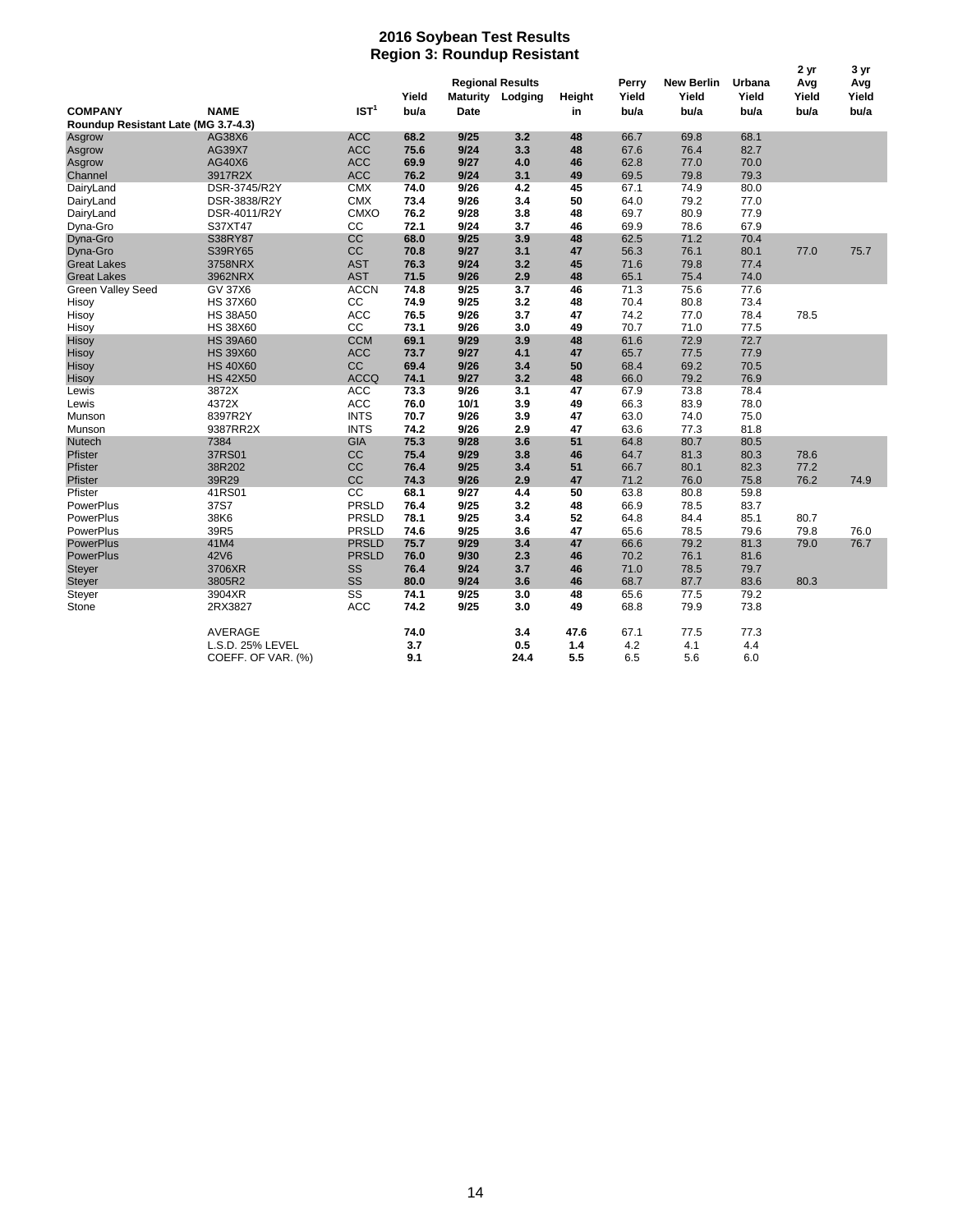#### **2016 Soybean Test Results Region 4: Roundup Resistant**

| <b>Regional Results</b><br>St. Peter<br><b>Belleville</b><br>Avg<br>Avg<br>Yield<br>Yield<br>Maturity<br>Height<br>Yield<br>Yield<br>Yield<br>Lodging<br>ST <sup>1</sup><br><b>COMPANY</b><br><b>NAME</b><br>bu/a<br>bu/a<br><b>Date</b><br>in<br>bu/a<br>bu/a<br>bu/a<br>Roundup Resistant Early (MG 3.5-3.9)<br><b>CMX</b><br>10/1<br>VPM 37M9R<br>68.6<br>2.1<br>39<br>69.3<br>68.0<br>Agventure<br>10/1<br>2.4<br>78.1<br>VPM 38H4R<br><b>CMX</b><br>73.9<br>43<br>69.6<br>75.33<br>Agventure<br><b>ACC</b><br>AG36X6<br>76.8<br>10/1<br>1.6<br>36<br>80.4<br>73.2<br>Asgrow<br><b>ACC</b><br>$10/2$<br>71.4<br>68.2<br>AG38X6<br>69.8<br>2.3<br>41<br>Asgrow<br>AG39X7<br>ACC<br>73.7<br>9/29<br>2.1<br>39<br>77.9<br>69.5<br>Asgrow<br>9/27<br>2.0<br>71.8<br>Baker<br>3772NRX<br>AMXV<br>69.2<br>38<br>66.6<br>9/28<br>35<br>72.4<br>3617R2X<br>ACC<br>72.2<br>2.4<br>72.0<br>Channel<br>10/1<br>Channel<br>3917R2X<br>ACC<br>68.7<br>2.2<br>41<br>67.5<br>69.9<br>cc<br>9/29<br>41<br>67.6<br>2.9<br>64.0<br>71.3<br>Dyna-Gro<br>S38RY87<br>CC<br>10/1<br>71.9<br>Dyna-Gro<br>S39RY65<br>72.4<br>2.1<br>42<br>72.9<br>74.4<br>72.7<br>CC<br>73.1<br>S39XT67<br>72.2<br>10/1<br>2.4<br>42<br>71.4<br>Dyna-Gro<br>cc<br>10/1<br><b>HS 37X60</b><br>69.6<br>2.0<br>40<br>74.4<br>64.8<br>Hisoy<br><b>ACC</b><br>9/29<br>75.7<br>69.8<br>72.7<br>2.4<br>41<br>75.5<br><b>HS 38A50</b><br>СC<br>10/1<br>68.6<br><b>HS 38X60</b><br>69.9<br>2.3<br>42<br>71.2<br><b>CCM</b><br>10/2<br>2.8<br>67.3<br>69.5<br>Hisoy<br><b>HS 39A60</b><br>68.4<br>42<br>10/1<br><b>HS 39X60</b><br>ACC<br>69.3<br>2.8<br>41<br>74.3<br>64.4<br>Hisoy<br>9/29<br>40<br>72.4<br>Pfister<br>39R29<br>cc<br>70.9<br>1.6<br>70.2<br>71.5<br>73.4<br>$10/1$<br>71.6<br><b>PowerPlus</b><br>35C7<br><b>PRSLD</b><br>70.3<br>2.4<br>40<br>69.0<br>69.2<br><b>PowerPlus</b><br>36A1X<br><b>PRSLD</b><br>69.2<br>9/30<br>2.2<br>40<br>69.2<br><b>PRSLD</b><br>10/1<br><b>PowerPlus</b><br>36J3<br>71.0<br>2.4<br>40<br>75.9<br>66.1<br>72.8<br>72.9<br>37S7<br>10/1<br>68.3<br>PowerPlus<br><b>PRSLD</b><br>71.1<br>2.3<br>40<br>73.8<br><b>PowerPlus</b><br>PRSLD<br>72.0<br>10/1<br>2.6<br>42<br>75.8<br>68.2<br>38K6<br>75.9<br>10/2<br>68.4<br>PowerPlus<br>39R5<br><b>PRSLD</b><br>68.2<br>1.9<br>39<br>68.0<br>71.1<br>70.7<br><b>ACC</b><br>9/29<br>71.8<br>Stone<br>2RX3527<br>70.4<br>1.7<br>34<br>68.9<br>65.5<br>9/30<br>42<br>2RX3816-SR<br><b>ACC</b><br>3.0<br>67.3<br>63.6<br>9/29<br>2RX3827<br><b>ACC</b><br>71.1<br>2.0<br>42<br>73.1<br>69.1<br>70.6<br>39.1<br>72.0<br>69.3<br>AVERAGE<br>2.1<br>3.5<br>0.6<br>2.2<br>3.3<br>3.3<br>L.S.D. 25% LEVEL<br>7.3<br>39.3<br>8.4<br>4.8<br>5.0<br>COEFF. OF VAR. (%)<br>Roundup Resistant Late (MG 4.0-4.9)<br><b>CMX</b><br>10/5<br>2.8<br>40<br>67.6<br>68.6<br>71.8<br>VPM 41B1RR<br>68.1<br>Agventure<br>10/8<br><b>CMX</b><br>72.9<br>2.0<br>41<br>75.2<br>70.6<br>76.2<br>Agventure<br>VPM 44Z8RRSTS<br><b>CMX</b><br>73.7<br>10/6<br>2.5<br>43<br>78.3<br>69.1<br>74.4<br>Agventure<br>VPM 45Z9RR<br>VPM 46E4RR<br><b>CMX</b><br>72.6<br>10/8<br>2.2<br>46<br>77.2<br>68.0<br>Agventure<br>10/9<br>VPM 47M7R<br><b>CMX</b><br>74.1<br>3.1<br>47<br>76.3<br>71.9<br>Agventure<br><b>CMX</b><br>70.9<br>10/8<br>2.0<br>44<br>71.5<br>70.4<br>Agventure<br>VPM 48E3RR.<br>70.7<br>VPM 49H4R<br><b>CMX</b><br>70.3<br>10/7<br>3.2<br>45<br>69.9<br>72.9<br>Agventure<br><b>ACC</b><br>10/1<br>67.0<br>68.0<br>AG40X6<br>67.5<br>2.4<br>40<br>Asgrow<br>AG42X6<br><b>ACC</b><br>73.3<br>10/4<br>3.0<br>43<br>72.4<br>74.3<br>Asgrow<br>AG44X6<br><b>ACC</b><br>74.0<br>10/8<br>2.7<br>43<br>76.5<br>71.4<br>Asgrow<br>10/1<br>68.7<br>69.0<br>Baker<br>4072NRX<br><b>AMXV</b><br>68.8<br>3.0<br>43<br><b>ACC</b><br>10/9<br>2.7<br>81.7<br>Baker<br>4472NRXSTS<br>79.8<br>43<br>77.8<br>10/9<br>4672NRXSTS<br>ACC<br>74.2<br>2.0<br>48<br>77.2<br>71.2<br>Baker<br>AMXV<br>10/5<br>2.7<br>67.6<br>68.1<br>Baker<br>Baker 4322NRR<br>67.9<br>40<br><b>BG7421RR2Y</b><br>U<br>69.1<br>10/2<br>2.7<br>41<br>65.8<br>72.5<br>71.2<br>Biogene<br>10/1<br>2.5<br>71.1<br>71.0<br>Channel<br>4116R2X<br>ACC<br>71.1<br>43<br>10/7<br>2.0<br>4517R2X<br><b>ACC</b><br>71.5<br>41<br>72.4<br>70.5<br>Channel<br>DairyLand<br><b>CMXO</b><br>71.9<br>$10/2$<br>2.9<br>41<br>71.2<br>DSR-4011/R2Y<br>72.7<br><b>CMX</b><br>73.2<br>10/5<br>1.8<br>38<br>72.7<br>73.6<br>DairyLand<br>DSR-4225/R2Y<br><b>CMX</b><br>67.5<br>10/3<br>67.8<br>DairyLand<br>DST41-002/R2Y<br>2.5<br>42<br>67.1<br>DairyLand<br><b>CMX</b><br>71.7<br>10/9<br>73.1<br>70.3<br>DST45-006/R2Y<br>2.3<br>46<br><b>CMX</b><br>74.3<br>10/8<br>2.9<br>76.6<br>72.0<br>DST47-003/R2Y<br>46<br>10/9<br>67.0<br>DairyLand<br>DST48-001/R2Y<br><b>CMX</b><br>67.4<br>2.1<br>47<br>67.7<br>СC<br>10/5<br>72.2<br>77.2<br>Dyna-Gro<br>39RY43<br>71.7<br>2.5<br>42<br>71.1<br>76.8<br>cc<br><b>S42RY77</b><br>72.3<br>10/6<br>3.0<br>40<br>71.8<br>72.9<br>Dyna-Gro<br><b>ACC</b><br>10/8<br>79.3<br>Dyna-Gro<br>S43XS27<br>76.9<br>2.6<br>43<br>74.5<br>cc<br>10/1<br>Hisoy<br><b>HS 40X60</b><br>68.4<br>3.5<br>42<br>66.5<br>70.2<br><b>ACCQ</b><br><b>HS 42A50</b><br>10/8<br>2.1<br>70.4<br>72.6<br>Hisoy<br>69.6<br>43<br>68.7<br><b>HS 42X50</b><br><b>ACCQ</b><br>10/5<br>43<br>74.1<br>73.1<br>Hisoy<br>73.6<br>2.7<br><b>HS 43X60</b><br>ACC<br>10/9<br>2.7<br>43<br>79.2<br>75.6<br>Hisoy<br>77.4<br>CMX<br>H41-17CR2<br>75.1<br>10/6<br>3.1<br>76.4<br>73.8<br>Hoffman<br>41<br>41RS01<br>СC<br>10/2<br>2.8<br>66.4<br>68.2<br>Pfister<br>67.3<br>45<br>43R29<br>cc<br>71.7<br>10/6<br>2.7<br>41<br>76.3<br>Pfister<br>70.3<br>73.2<br>75.3<br>45R203<br>cc<br>10/9<br>2.2<br>76.1<br>70.0<br>Pfister<br>73.1<br>44<br><b>PowerPlus</b><br>41M4<br><b>PRSLD</b><br>63.2<br>$10/2$<br>58.7<br>67.7<br>71.7<br>3.0<br>40<br>70.1<br><b>PowerPlus</b><br>42V6<br><b>PRSLD</b><br>10/5<br>67.9<br>67.1<br>2.3<br>38<br>66.4<br>69.9<br>2RX4116<br>ACC<br>10/1<br>44<br>73.4<br>72.7<br>73.0<br>2.3<br>2RX4327-SR<br>ACC<br>75.8<br>10/8<br>2.5<br>75.4<br>76.3<br>42<br>2.5<br>72.2<br>71.1<br>AVERAGE<br>71.6<br>42<br>0.7<br>3.7<br>2.7<br>L.S.D. 25% LEVEL<br>3.1<br>$\mathbf{1}$<br>COEFF. OF VAR. (%)<br>6.3<br>39.1<br>5.4<br>4.0<br>4 |              |  |  |  |  | 2 yr | 3 yr |
|--------------------------------------------------------------------------------------------------------------------------------------------------------------------------------------------------------------------------------------------------------------------------------------------------------------------------------------------------------------------------------------------------------------------------------------------------------------------------------------------------------------------------------------------------------------------------------------------------------------------------------------------------------------------------------------------------------------------------------------------------------------------------------------------------------------------------------------------------------------------------------------------------------------------------------------------------------------------------------------------------------------------------------------------------------------------------------------------------------------------------------------------------------------------------------------------------------------------------------------------------------------------------------------------------------------------------------------------------------------------------------------------------------------------------------------------------------------------------------------------------------------------------------------------------------------------------------------------------------------------------------------------------------------------------------------------------------------------------------------------------------------------------------------------------------------------------------------------------------------------------------------------------------------------------------------------------------------------------------------------------------------------------------------------------------------------------------------------------------------------------------------------------------------------------------------------------------------------------------------------------------------------------------------------------------------------------------------------------------------------------------------------------------------------------------------------------------------------------------------------------------------------------------------------------------------------------------------------------------------------------------------------------------------------------------------------------------------------------------------------------------------------------------------------------------------------------------------------------------------------------------------------------------------------------------------------------------------------------------------------------------------------------------------------------------------------------------------------------------------------------------------------------------------------------------------------------------------------------------------------------------------------------------------------------------------------------------------------------------------------------------------------------------------------------------------------------------------------------------------------------------------------------------------------------------------------------------------------------------------------------------------------------------------------------------------------------------------------------------------------------------------------------------------------------------------------------------------------------------------------------------------------------------------------------------------------------------------------------------------------------------------------------------------------------------------------------------------------------------------------------------------------------------------------------------------------------------------------------------------------------------------------------------------------------------------------------------------------------------------------------------------------------------------------------------------------------------------------------------------------------------------------------------------------------------------------------------------------------------------------------------------------------------------------------------------------------------------------------------------------------------------------------------------------------------------------------------------------------------------------------------------------------------------------------------------------------------------------------------------------------------------------------------------------------------------------------------------------------------------------------------------------------------------------------------------------------------------------------------------------------------------------------------------------------------------------------------------------------------------------------------------------------------------------------------------------------------------------------------------------------------------------------------------------------------------------------------------------------------------------------------------------------------------------------------------------------------------------------------------------------------------------------------------------------------------------------------------------------------------------------------------------------------------------------------------------------------------------------------------------------------------------------------------------------------------------------------------------------------------------------------------------------------------------------------------------------------------------------------------------------|--------------|--|--|--|--|------|------|
|                                                                                                                                                                                                                                                                                                                                                                                                                                                                                                                                                                                                                                                                                                                                                                                                                                                                                                                                                                                                                                                                                                                                                                                                                                                                                                                                                                                                                                                                                                                                                                                                                                                                                                                                                                                                                                                                                                                                                                                                                                                                                                                                                                                                                                                                                                                                                                                                                                                                                                                                                                                                                                                                                                                                                                                                                                                                                                                                                                                                                                                                                                                                                                                                                                                                                                                                                                                                                                                                                                                                                                                                                                                                                                                                                                                                                                                                                                                                                                                                                                                                                                                                                                                                                                                                                                                                                                                                                                                                                                                                                                                                                                                                                                                                                                                                                                                                                                                                                                                                                                                                                                                                                                                                                                                                                                                                                                                                                                                                                                                                                                                                                                                                                                                                                                                                                                                                                                                                                                                                                                                                                                                                                                                                                                                  |              |  |  |  |  |      |      |
|                                                                                                                                                                                                                                                                                                                                                                                                                                                                                                                                                                                                                                                                                                                                                                                                                                                                                                                                                                                                                                                                                                                                                                                                                                                                                                                                                                                                                                                                                                                                                                                                                                                                                                                                                                                                                                                                                                                                                                                                                                                                                                                                                                                                                                                                                                                                                                                                                                                                                                                                                                                                                                                                                                                                                                                                                                                                                                                                                                                                                                                                                                                                                                                                                                                                                                                                                                                                                                                                                                                                                                                                                                                                                                                                                                                                                                                                                                                                                                                                                                                                                                                                                                                                                                                                                                                                                                                                                                                                                                                                                                                                                                                                                                                                                                                                                                                                                                                                                                                                                                                                                                                                                                                                                                                                                                                                                                                                                                                                                                                                                                                                                                                                                                                                                                                                                                                                                                                                                                                                                                                                                                                                                                                                                                                  |              |  |  |  |  |      |      |
|                                                                                                                                                                                                                                                                                                                                                                                                                                                                                                                                                                                                                                                                                                                                                                                                                                                                                                                                                                                                                                                                                                                                                                                                                                                                                                                                                                                                                                                                                                                                                                                                                                                                                                                                                                                                                                                                                                                                                                                                                                                                                                                                                                                                                                                                                                                                                                                                                                                                                                                                                                                                                                                                                                                                                                                                                                                                                                                                                                                                                                                                                                                                                                                                                                                                                                                                                                                                                                                                                                                                                                                                                                                                                                                                                                                                                                                                                                                                                                                                                                                                                                                                                                                                                                                                                                                                                                                                                                                                                                                                                                                                                                                                                                                                                                                                                                                                                                                                                                                                                                                                                                                                                                                                                                                                                                                                                                                                                                                                                                                                                                                                                                                                                                                                                                                                                                                                                                                                                                                                                                                                                                                                                                                                                                                  |              |  |  |  |  |      |      |
|                                                                                                                                                                                                                                                                                                                                                                                                                                                                                                                                                                                                                                                                                                                                                                                                                                                                                                                                                                                                                                                                                                                                                                                                                                                                                                                                                                                                                                                                                                                                                                                                                                                                                                                                                                                                                                                                                                                                                                                                                                                                                                                                                                                                                                                                                                                                                                                                                                                                                                                                                                                                                                                                                                                                                                                                                                                                                                                                                                                                                                                                                                                                                                                                                                                                                                                                                                                                                                                                                                                                                                                                                                                                                                                                                                                                                                                                                                                                                                                                                                                                                                                                                                                                                                                                                                                                                                                                                                                                                                                                                                                                                                                                                                                                                                                                                                                                                                                                                                                                                                                                                                                                                                                                                                                                                                                                                                                                                                                                                                                                                                                                                                                                                                                                                                                                                                                                                                                                                                                                                                                                                                                                                                                                                                                  |              |  |  |  |  |      |      |
|                                                                                                                                                                                                                                                                                                                                                                                                                                                                                                                                                                                                                                                                                                                                                                                                                                                                                                                                                                                                                                                                                                                                                                                                                                                                                                                                                                                                                                                                                                                                                                                                                                                                                                                                                                                                                                                                                                                                                                                                                                                                                                                                                                                                                                                                                                                                                                                                                                                                                                                                                                                                                                                                                                                                                                                                                                                                                                                                                                                                                                                                                                                                                                                                                                                                                                                                                                                                                                                                                                                                                                                                                                                                                                                                                                                                                                                                                                                                                                                                                                                                                                                                                                                                                                                                                                                                                                                                                                                                                                                                                                                                                                                                                                                                                                                                                                                                                                                                                                                                                                                                                                                                                                                                                                                                                                                                                                                                                                                                                                                                                                                                                                                                                                                                                                                                                                                                                                                                                                                                                                                                                                                                                                                                                                                  |              |  |  |  |  |      |      |
|                                                                                                                                                                                                                                                                                                                                                                                                                                                                                                                                                                                                                                                                                                                                                                                                                                                                                                                                                                                                                                                                                                                                                                                                                                                                                                                                                                                                                                                                                                                                                                                                                                                                                                                                                                                                                                                                                                                                                                                                                                                                                                                                                                                                                                                                                                                                                                                                                                                                                                                                                                                                                                                                                                                                                                                                                                                                                                                                                                                                                                                                                                                                                                                                                                                                                                                                                                                                                                                                                                                                                                                                                                                                                                                                                                                                                                                                                                                                                                                                                                                                                                                                                                                                                                                                                                                                                                                                                                                                                                                                                                                                                                                                                                                                                                                                                                                                                                                                                                                                                                                                                                                                                                                                                                                                                                                                                                                                                                                                                                                                                                                                                                                                                                                                                                                                                                                                                                                                                                                                                                                                                                                                                                                                                                                  |              |  |  |  |  |      |      |
|                                                                                                                                                                                                                                                                                                                                                                                                                                                                                                                                                                                                                                                                                                                                                                                                                                                                                                                                                                                                                                                                                                                                                                                                                                                                                                                                                                                                                                                                                                                                                                                                                                                                                                                                                                                                                                                                                                                                                                                                                                                                                                                                                                                                                                                                                                                                                                                                                                                                                                                                                                                                                                                                                                                                                                                                                                                                                                                                                                                                                                                                                                                                                                                                                                                                                                                                                                                                                                                                                                                                                                                                                                                                                                                                                                                                                                                                                                                                                                                                                                                                                                                                                                                                                                                                                                                                                                                                                                                                                                                                                                                                                                                                                                                                                                                                                                                                                                                                                                                                                                                                                                                                                                                                                                                                                                                                                                                                                                                                                                                                                                                                                                                                                                                                                                                                                                                                                                                                                                                                                                                                                                                                                                                                                                                  |              |  |  |  |  |      |      |
|                                                                                                                                                                                                                                                                                                                                                                                                                                                                                                                                                                                                                                                                                                                                                                                                                                                                                                                                                                                                                                                                                                                                                                                                                                                                                                                                                                                                                                                                                                                                                                                                                                                                                                                                                                                                                                                                                                                                                                                                                                                                                                                                                                                                                                                                                                                                                                                                                                                                                                                                                                                                                                                                                                                                                                                                                                                                                                                                                                                                                                                                                                                                                                                                                                                                                                                                                                                                                                                                                                                                                                                                                                                                                                                                                                                                                                                                                                                                                                                                                                                                                                                                                                                                                                                                                                                                                                                                                                                                                                                                                                                                                                                                                                                                                                                                                                                                                                                                                                                                                                                                                                                                                                                                                                                                                                                                                                                                                                                                                                                                                                                                                                                                                                                                                                                                                                                                                                                                                                                                                                                                                                                                                                                                                                                  |              |  |  |  |  |      |      |
|                                                                                                                                                                                                                                                                                                                                                                                                                                                                                                                                                                                                                                                                                                                                                                                                                                                                                                                                                                                                                                                                                                                                                                                                                                                                                                                                                                                                                                                                                                                                                                                                                                                                                                                                                                                                                                                                                                                                                                                                                                                                                                                                                                                                                                                                                                                                                                                                                                                                                                                                                                                                                                                                                                                                                                                                                                                                                                                                                                                                                                                                                                                                                                                                                                                                                                                                                                                                                                                                                                                                                                                                                                                                                                                                                                                                                                                                                                                                                                                                                                                                                                                                                                                                                                                                                                                                                                                                                                                                                                                                                                                                                                                                                                                                                                                                                                                                                                                                                                                                                                                                                                                                                                                                                                                                                                                                                                                                                                                                                                                                                                                                                                                                                                                                                                                                                                                                                                                                                                                                                                                                                                                                                                                                                                                  |              |  |  |  |  |      |      |
|                                                                                                                                                                                                                                                                                                                                                                                                                                                                                                                                                                                                                                                                                                                                                                                                                                                                                                                                                                                                                                                                                                                                                                                                                                                                                                                                                                                                                                                                                                                                                                                                                                                                                                                                                                                                                                                                                                                                                                                                                                                                                                                                                                                                                                                                                                                                                                                                                                                                                                                                                                                                                                                                                                                                                                                                                                                                                                                                                                                                                                                                                                                                                                                                                                                                                                                                                                                                                                                                                                                                                                                                                                                                                                                                                                                                                                                                                                                                                                                                                                                                                                                                                                                                                                                                                                                                                                                                                                                                                                                                                                                                                                                                                                                                                                                                                                                                                                                                                                                                                                                                                                                                                                                                                                                                                                                                                                                                                                                                                                                                                                                                                                                                                                                                                                                                                                                                                                                                                                                                                                                                                                                                                                                                                                                  |              |  |  |  |  |      |      |
|                                                                                                                                                                                                                                                                                                                                                                                                                                                                                                                                                                                                                                                                                                                                                                                                                                                                                                                                                                                                                                                                                                                                                                                                                                                                                                                                                                                                                                                                                                                                                                                                                                                                                                                                                                                                                                                                                                                                                                                                                                                                                                                                                                                                                                                                                                                                                                                                                                                                                                                                                                                                                                                                                                                                                                                                                                                                                                                                                                                                                                                                                                                                                                                                                                                                                                                                                                                                                                                                                                                                                                                                                                                                                                                                                                                                                                                                                                                                                                                                                                                                                                                                                                                                                                                                                                                                                                                                                                                                                                                                                                                                                                                                                                                                                                                                                                                                                                                                                                                                                                                                                                                                                                                                                                                                                                                                                                                                                                                                                                                                                                                                                                                                                                                                                                                                                                                                                                                                                                                                                                                                                                                                                                                                                                                  |              |  |  |  |  |      |      |
|                                                                                                                                                                                                                                                                                                                                                                                                                                                                                                                                                                                                                                                                                                                                                                                                                                                                                                                                                                                                                                                                                                                                                                                                                                                                                                                                                                                                                                                                                                                                                                                                                                                                                                                                                                                                                                                                                                                                                                                                                                                                                                                                                                                                                                                                                                                                                                                                                                                                                                                                                                                                                                                                                                                                                                                                                                                                                                                                                                                                                                                                                                                                                                                                                                                                                                                                                                                                                                                                                                                                                                                                                                                                                                                                                                                                                                                                                                                                                                                                                                                                                                                                                                                                                                                                                                                                                                                                                                                                                                                                                                                                                                                                                                                                                                                                                                                                                                                                                                                                                                                                                                                                                                                                                                                                                                                                                                                                                                                                                                                                                                                                                                                                                                                                                                                                                                                                                                                                                                                                                                                                                                                                                                                                                                                  |              |  |  |  |  |      |      |
|                                                                                                                                                                                                                                                                                                                                                                                                                                                                                                                                                                                                                                                                                                                                                                                                                                                                                                                                                                                                                                                                                                                                                                                                                                                                                                                                                                                                                                                                                                                                                                                                                                                                                                                                                                                                                                                                                                                                                                                                                                                                                                                                                                                                                                                                                                                                                                                                                                                                                                                                                                                                                                                                                                                                                                                                                                                                                                                                                                                                                                                                                                                                                                                                                                                                                                                                                                                                                                                                                                                                                                                                                                                                                                                                                                                                                                                                                                                                                                                                                                                                                                                                                                                                                                                                                                                                                                                                                                                                                                                                                                                                                                                                                                                                                                                                                                                                                                                                                                                                                                                                                                                                                                                                                                                                                                                                                                                                                                                                                                                                                                                                                                                                                                                                                                                                                                                                                                                                                                                                                                                                                                                                                                                                                                                  |              |  |  |  |  |      |      |
|                                                                                                                                                                                                                                                                                                                                                                                                                                                                                                                                                                                                                                                                                                                                                                                                                                                                                                                                                                                                                                                                                                                                                                                                                                                                                                                                                                                                                                                                                                                                                                                                                                                                                                                                                                                                                                                                                                                                                                                                                                                                                                                                                                                                                                                                                                                                                                                                                                                                                                                                                                                                                                                                                                                                                                                                                                                                                                                                                                                                                                                                                                                                                                                                                                                                                                                                                                                                                                                                                                                                                                                                                                                                                                                                                                                                                                                                                                                                                                                                                                                                                                                                                                                                                                                                                                                                                                                                                                                                                                                                                                                                                                                                                                                                                                                                                                                                                                                                                                                                                                                                                                                                                                                                                                                                                                                                                                                                                                                                                                                                                                                                                                                                                                                                                                                                                                                                                                                                                                                                                                                                                                                                                                                                                                                  | Hisoy        |  |  |  |  |      |      |
|                                                                                                                                                                                                                                                                                                                                                                                                                                                                                                                                                                                                                                                                                                                                                                                                                                                                                                                                                                                                                                                                                                                                                                                                                                                                                                                                                                                                                                                                                                                                                                                                                                                                                                                                                                                                                                                                                                                                                                                                                                                                                                                                                                                                                                                                                                                                                                                                                                                                                                                                                                                                                                                                                                                                                                                                                                                                                                                                                                                                                                                                                                                                                                                                                                                                                                                                                                                                                                                                                                                                                                                                                                                                                                                                                                                                                                                                                                                                                                                                                                                                                                                                                                                                                                                                                                                                                                                                                                                                                                                                                                                                                                                                                                                                                                                                                                                                                                                                                                                                                                                                                                                                                                                                                                                                                                                                                                                                                                                                                                                                                                                                                                                                                                                                                                                                                                                                                                                                                                                                                                                                                                                                                                                                                                                  | Hisoy        |  |  |  |  |      |      |
|                                                                                                                                                                                                                                                                                                                                                                                                                                                                                                                                                                                                                                                                                                                                                                                                                                                                                                                                                                                                                                                                                                                                                                                                                                                                                                                                                                                                                                                                                                                                                                                                                                                                                                                                                                                                                                                                                                                                                                                                                                                                                                                                                                                                                                                                                                                                                                                                                                                                                                                                                                                                                                                                                                                                                                                                                                                                                                                                                                                                                                                                                                                                                                                                                                                                                                                                                                                                                                                                                                                                                                                                                                                                                                                                                                                                                                                                                                                                                                                                                                                                                                                                                                                                                                                                                                                                                                                                                                                                                                                                                                                                                                                                                                                                                                                                                                                                                                                                                                                                                                                                                                                                                                                                                                                                                                                                                                                                                                                                                                                                                                                                                                                                                                                                                                                                                                                                                                                                                                                                                                                                                                                                                                                                                                                  |              |  |  |  |  |      |      |
|                                                                                                                                                                                                                                                                                                                                                                                                                                                                                                                                                                                                                                                                                                                                                                                                                                                                                                                                                                                                                                                                                                                                                                                                                                                                                                                                                                                                                                                                                                                                                                                                                                                                                                                                                                                                                                                                                                                                                                                                                                                                                                                                                                                                                                                                                                                                                                                                                                                                                                                                                                                                                                                                                                                                                                                                                                                                                                                                                                                                                                                                                                                                                                                                                                                                                                                                                                                                                                                                                                                                                                                                                                                                                                                                                                                                                                                                                                                                                                                                                                                                                                                                                                                                                                                                                                                                                                                                                                                                                                                                                                                                                                                                                                                                                                                                                                                                                                                                                                                                                                                                                                                                                                                                                                                                                                                                                                                                                                                                                                                                                                                                                                                                                                                                                                                                                                                                                                                                                                                                                                                                                                                                                                                                                                                  |              |  |  |  |  |      |      |
|                                                                                                                                                                                                                                                                                                                                                                                                                                                                                                                                                                                                                                                                                                                                                                                                                                                                                                                                                                                                                                                                                                                                                                                                                                                                                                                                                                                                                                                                                                                                                                                                                                                                                                                                                                                                                                                                                                                                                                                                                                                                                                                                                                                                                                                                                                                                                                                                                                                                                                                                                                                                                                                                                                                                                                                                                                                                                                                                                                                                                                                                                                                                                                                                                                                                                                                                                                                                                                                                                                                                                                                                                                                                                                                                                                                                                                                                                                                                                                                                                                                                                                                                                                                                                                                                                                                                                                                                                                                                                                                                                                                                                                                                                                                                                                                                                                                                                                                                                                                                                                                                                                                                                                                                                                                                                                                                                                                                                                                                                                                                                                                                                                                                                                                                                                                                                                                                                                                                                                                                                                                                                                                                                                                                                                                  |              |  |  |  |  |      |      |
|                                                                                                                                                                                                                                                                                                                                                                                                                                                                                                                                                                                                                                                                                                                                                                                                                                                                                                                                                                                                                                                                                                                                                                                                                                                                                                                                                                                                                                                                                                                                                                                                                                                                                                                                                                                                                                                                                                                                                                                                                                                                                                                                                                                                                                                                                                                                                                                                                                                                                                                                                                                                                                                                                                                                                                                                                                                                                                                                                                                                                                                                                                                                                                                                                                                                                                                                                                                                                                                                                                                                                                                                                                                                                                                                                                                                                                                                                                                                                                                                                                                                                                                                                                                                                                                                                                                                                                                                                                                                                                                                                                                                                                                                                                                                                                                                                                                                                                                                                                                                                                                                                                                                                                                                                                                                                                                                                                                                                                                                                                                                                                                                                                                                                                                                                                                                                                                                                                                                                                                                                                                                                                                                                                                                                                                  |              |  |  |  |  |      |      |
|                                                                                                                                                                                                                                                                                                                                                                                                                                                                                                                                                                                                                                                                                                                                                                                                                                                                                                                                                                                                                                                                                                                                                                                                                                                                                                                                                                                                                                                                                                                                                                                                                                                                                                                                                                                                                                                                                                                                                                                                                                                                                                                                                                                                                                                                                                                                                                                                                                                                                                                                                                                                                                                                                                                                                                                                                                                                                                                                                                                                                                                                                                                                                                                                                                                                                                                                                                                                                                                                                                                                                                                                                                                                                                                                                                                                                                                                                                                                                                                                                                                                                                                                                                                                                                                                                                                                                                                                                                                                                                                                                                                                                                                                                                                                                                                                                                                                                                                                                                                                                                                                                                                                                                                                                                                                                                                                                                                                                                                                                                                                                                                                                                                                                                                                                                                                                                                                                                                                                                                                                                                                                                                                                                                                                                                  |              |  |  |  |  |      |      |
|                                                                                                                                                                                                                                                                                                                                                                                                                                                                                                                                                                                                                                                                                                                                                                                                                                                                                                                                                                                                                                                                                                                                                                                                                                                                                                                                                                                                                                                                                                                                                                                                                                                                                                                                                                                                                                                                                                                                                                                                                                                                                                                                                                                                                                                                                                                                                                                                                                                                                                                                                                                                                                                                                                                                                                                                                                                                                                                                                                                                                                                                                                                                                                                                                                                                                                                                                                                                                                                                                                                                                                                                                                                                                                                                                                                                                                                                                                                                                                                                                                                                                                                                                                                                                                                                                                                                                                                                                                                                                                                                                                                                                                                                                                                                                                                                                                                                                                                                                                                                                                                                                                                                                                                                                                                                                                                                                                                                                                                                                                                                                                                                                                                                                                                                                                                                                                                                                                                                                                                                                                                                                                                                                                                                                                                  |              |  |  |  |  |      |      |
|                                                                                                                                                                                                                                                                                                                                                                                                                                                                                                                                                                                                                                                                                                                                                                                                                                                                                                                                                                                                                                                                                                                                                                                                                                                                                                                                                                                                                                                                                                                                                                                                                                                                                                                                                                                                                                                                                                                                                                                                                                                                                                                                                                                                                                                                                                                                                                                                                                                                                                                                                                                                                                                                                                                                                                                                                                                                                                                                                                                                                                                                                                                                                                                                                                                                                                                                                                                                                                                                                                                                                                                                                                                                                                                                                                                                                                                                                                                                                                                                                                                                                                                                                                                                                                                                                                                                                                                                                                                                                                                                                                                                                                                                                                                                                                                                                                                                                                                                                                                                                                                                                                                                                                                                                                                                                                                                                                                                                                                                                                                                                                                                                                                                                                                                                                                                                                                                                                                                                                                                                                                                                                                                                                                                                                                  |              |  |  |  |  |      |      |
|                                                                                                                                                                                                                                                                                                                                                                                                                                                                                                                                                                                                                                                                                                                                                                                                                                                                                                                                                                                                                                                                                                                                                                                                                                                                                                                                                                                                                                                                                                                                                                                                                                                                                                                                                                                                                                                                                                                                                                                                                                                                                                                                                                                                                                                                                                                                                                                                                                                                                                                                                                                                                                                                                                                                                                                                                                                                                                                                                                                                                                                                                                                                                                                                                                                                                                                                                                                                                                                                                                                                                                                                                                                                                                                                                                                                                                                                                                                                                                                                                                                                                                                                                                                                                                                                                                                                                                                                                                                                                                                                                                                                                                                                                                                                                                                                                                                                                                                                                                                                                                                                                                                                                                                                                                                                                                                                                                                                                                                                                                                                                                                                                                                                                                                                                                                                                                                                                                                                                                                                                                                                                                                                                                                                                                                  |              |  |  |  |  |      |      |
|                                                                                                                                                                                                                                                                                                                                                                                                                                                                                                                                                                                                                                                                                                                                                                                                                                                                                                                                                                                                                                                                                                                                                                                                                                                                                                                                                                                                                                                                                                                                                                                                                                                                                                                                                                                                                                                                                                                                                                                                                                                                                                                                                                                                                                                                                                                                                                                                                                                                                                                                                                                                                                                                                                                                                                                                                                                                                                                                                                                                                                                                                                                                                                                                                                                                                                                                                                                                                                                                                                                                                                                                                                                                                                                                                                                                                                                                                                                                                                                                                                                                                                                                                                                                                                                                                                                                                                                                                                                                                                                                                                                                                                                                                                                                                                                                                                                                                                                                                                                                                                                                                                                                                                                                                                                                                                                                                                                                                                                                                                                                                                                                                                                                                                                                                                                                                                                                                                                                                                                                                                                                                                                                                                                                                                                  |              |  |  |  |  |      |      |
|                                                                                                                                                                                                                                                                                                                                                                                                                                                                                                                                                                                                                                                                                                                                                                                                                                                                                                                                                                                                                                                                                                                                                                                                                                                                                                                                                                                                                                                                                                                                                                                                                                                                                                                                                                                                                                                                                                                                                                                                                                                                                                                                                                                                                                                                                                                                                                                                                                                                                                                                                                                                                                                                                                                                                                                                                                                                                                                                                                                                                                                                                                                                                                                                                                                                                                                                                                                                                                                                                                                                                                                                                                                                                                                                                                                                                                                                                                                                                                                                                                                                                                                                                                                                                                                                                                                                                                                                                                                                                                                                                                                                                                                                                                                                                                                                                                                                                                                                                                                                                                                                                                                                                                                                                                                                                                                                                                                                                                                                                                                                                                                                                                                                                                                                                                                                                                                                                                                                                                                                                                                                                                                                                                                                                                                  | <b>Stone</b> |  |  |  |  |      |      |
|                                                                                                                                                                                                                                                                                                                                                                                                                                                                                                                                                                                                                                                                                                                                                                                                                                                                                                                                                                                                                                                                                                                                                                                                                                                                                                                                                                                                                                                                                                                                                                                                                                                                                                                                                                                                                                                                                                                                                                                                                                                                                                                                                                                                                                                                                                                                                                                                                                                                                                                                                                                                                                                                                                                                                                                                                                                                                                                                                                                                                                                                                                                                                                                                                                                                                                                                                                                                                                                                                                                                                                                                                                                                                                                                                                                                                                                                                                                                                                                                                                                                                                                                                                                                                                                                                                                                                                                                                                                                                                                                                                                                                                                                                                                                                                                                                                                                                                                                                                                                                                                                                                                                                                                                                                                                                                                                                                                                                                                                                                                                                                                                                                                                                                                                                                                                                                                                                                                                                                                                                                                                                                                                                                                                                                                  | <b>Stone</b> |  |  |  |  |      |      |
|                                                                                                                                                                                                                                                                                                                                                                                                                                                                                                                                                                                                                                                                                                                                                                                                                                                                                                                                                                                                                                                                                                                                                                                                                                                                                                                                                                                                                                                                                                                                                                                                                                                                                                                                                                                                                                                                                                                                                                                                                                                                                                                                                                                                                                                                                                                                                                                                                                                                                                                                                                                                                                                                                                                                                                                                                                                                                                                                                                                                                                                                                                                                                                                                                                                                                                                                                                                                                                                                                                                                                                                                                                                                                                                                                                                                                                                                                                                                                                                                                                                                                                                                                                                                                                                                                                                                                                                                                                                                                                                                                                                                                                                                                                                                                                                                                                                                                                                                                                                                                                                                                                                                                                                                                                                                                                                                                                                                                                                                                                                                                                                                                                                                                                                                                                                                                                                                                                                                                                                                                                                                                                                                                                                                                                                  |              |  |  |  |  |      |      |
|                                                                                                                                                                                                                                                                                                                                                                                                                                                                                                                                                                                                                                                                                                                                                                                                                                                                                                                                                                                                                                                                                                                                                                                                                                                                                                                                                                                                                                                                                                                                                                                                                                                                                                                                                                                                                                                                                                                                                                                                                                                                                                                                                                                                                                                                                                                                                                                                                                                                                                                                                                                                                                                                                                                                                                                                                                                                                                                                                                                                                                                                                                                                                                                                                                                                                                                                                                                                                                                                                                                                                                                                                                                                                                                                                                                                                                                                                                                                                                                                                                                                                                                                                                                                                                                                                                                                                                                                                                                                                                                                                                                                                                                                                                                                                                                                                                                                                                                                                                                                                                                                                                                                                                                                                                                                                                                                                                                                                                                                                                                                                                                                                                                                                                                                                                                                                                                                                                                                                                                                                                                                                                                                                                                                                                                  |              |  |  |  |  |      |      |
|                                                                                                                                                                                                                                                                                                                                                                                                                                                                                                                                                                                                                                                                                                                                                                                                                                                                                                                                                                                                                                                                                                                                                                                                                                                                                                                                                                                                                                                                                                                                                                                                                                                                                                                                                                                                                                                                                                                                                                                                                                                                                                                                                                                                                                                                                                                                                                                                                                                                                                                                                                                                                                                                                                                                                                                                                                                                                                                                                                                                                                                                                                                                                                                                                                                                                                                                                                                                                                                                                                                                                                                                                                                                                                                                                                                                                                                                                                                                                                                                                                                                                                                                                                                                                                                                                                                                                                                                                                                                                                                                                                                                                                                                                                                                                                                                                                                                                                                                                                                                                                                                                                                                                                                                                                                                                                                                                                                                                                                                                                                                                                                                                                                                                                                                                                                                                                                                                                                                                                                                                                                                                                                                                                                                                                                  |              |  |  |  |  |      |      |
|                                                                                                                                                                                                                                                                                                                                                                                                                                                                                                                                                                                                                                                                                                                                                                                                                                                                                                                                                                                                                                                                                                                                                                                                                                                                                                                                                                                                                                                                                                                                                                                                                                                                                                                                                                                                                                                                                                                                                                                                                                                                                                                                                                                                                                                                                                                                                                                                                                                                                                                                                                                                                                                                                                                                                                                                                                                                                                                                                                                                                                                                                                                                                                                                                                                                                                                                                                                                                                                                                                                                                                                                                                                                                                                                                                                                                                                                                                                                                                                                                                                                                                                                                                                                                                                                                                                                                                                                                                                                                                                                                                                                                                                                                                                                                                                                                                                                                                                                                                                                                                                                                                                                                                                                                                                                                                                                                                                                                                                                                                                                                                                                                                                                                                                                                                                                                                                                                                                                                                                                                                                                                                                                                                                                                                                  |              |  |  |  |  |      |      |
|                                                                                                                                                                                                                                                                                                                                                                                                                                                                                                                                                                                                                                                                                                                                                                                                                                                                                                                                                                                                                                                                                                                                                                                                                                                                                                                                                                                                                                                                                                                                                                                                                                                                                                                                                                                                                                                                                                                                                                                                                                                                                                                                                                                                                                                                                                                                                                                                                                                                                                                                                                                                                                                                                                                                                                                                                                                                                                                                                                                                                                                                                                                                                                                                                                                                                                                                                                                                                                                                                                                                                                                                                                                                                                                                                                                                                                                                                                                                                                                                                                                                                                                                                                                                                                                                                                                                                                                                                                                                                                                                                                                                                                                                                                                                                                                                                                                                                                                                                                                                                                                                                                                                                                                                                                                                                                                                                                                                                                                                                                                                                                                                                                                                                                                                                                                                                                                                                                                                                                                                                                                                                                                                                                                                                                                  |              |  |  |  |  |      |      |
|                                                                                                                                                                                                                                                                                                                                                                                                                                                                                                                                                                                                                                                                                                                                                                                                                                                                                                                                                                                                                                                                                                                                                                                                                                                                                                                                                                                                                                                                                                                                                                                                                                                                                                                                                                                                                                                                                                                                                                                                                                                                                                                                                                                                                                                                                                                                                                                                                                                                                                                                                                                                                                                                                                                                                                                                                                                                                                                                                                                                                                                                                                                                                                                                                                                                                                                                                                                                                                                                                                                                                                                                                                                                                                                                                                                                                                                                                                                                                                                                                                                                                                                                                                                                                                                                                                                                                                                                                                                                                                                                                                                                                                                                                                                                                                                                                                                                                                                                                                                                                                                                                                                                                                                                                                                                                                                                                                                                                                                                                                                                                                                                                                                                                                                                                                                                                                                                                                                                                                                                                                                                                                                                                                                                                                                  |              |  |  |  |  |      |      |
|                                                                                                                                                                                                                                                                                                                                                                                                                                                                                                                                                                                                                                                                                                                                                                                                                                                                                                                                                                                                                                                                                                                                                                                                                                                                                                                                                                                                                                                                                                                                                                                                                                                                                                                                                                                                                                                                                                                                                                                                                                                                                                                                                                                                                                                                                                                                                                                                                                                                                                                                                                                                                                                                                                                                                                                                                                                                                                                                                                                                                                                                                                                                                                                                                                                                                                                                                                                                                                                                                                                                                                                                                                                                                                                                                                                                                                                                                                                                                                                                                                                                                                                                                                                                                                                                                                                                                                                                                                                                                                                                                                                                                                                                                                                                                                                                                                                                                                                                                                                                                                                                                                                                                                                                                                                                                                                                                                                                                                                                                                                                                                                                                                                                                                                                                                                                                                                                                                                                                                                                                                                                                                                                                                                                                                                  |              |  |  |  |  |      |      |
|                                                                                                                                                                                                                                                                                                                                                                                                                                                                                                                                                                                                                                                                                                                                                                                                                                                                                                                                                                                                                                                                                                                                                                                                                                                                                                                                                                                                                                                                                                                                                                                                                                                                                                                                                                                                                                                                                                                                                                                                                                                                                                                                                                                                                                                                                                                                                                                                                                                                                                                                                                                                                                                                                                                                                                                                                                                                                                                                                                                                                                                                                                                                                                                                                                                                                                                                                                                                                                                                                                                                                                                                                                                                                                                                                                                                                                                                                                                                                                                                                                                                                                                                                                                                                                                                                                                                                                                                                                                                                                                                                                                                                                                                                                                                                                                                                                                                                                                                                                                                                                                                                                                                                                                                                                                                                                                                                                                                                                                                                                                                                                                                                                                                                                                                                                                                                                                                                                                                                                                                                                                                                                                                                                                                                                                  |              |  |  |  |  |      |      |
|                                                                                                                                                                                                                                                                                                                                                                                                                                                                                                                                                                                                                                                                                                                                                                                                                                                                                                                                                                                                                                                                                                                                                                                                                                                                                                                                                                                                                                                                                                                                                                                                                                                                                                                                                                                                                                                                                                                                                                                                                                                                                                                                                                                                                                                                                                                                                                                                                                                                                                                                                                                                                                                                                                                                                                                                                                                                                                                                                                                                                                                                                                                                                                                                                                                                                                                                                                                                                                                                                                                                                                                                                                                                                                                                                                                                                                                                                                                                                                                                                                                                                                                                                                                                                                                                                                                                                                                                                                                                                                                                                                                                                                                                                                                                                                                                                                                                                                                                                                                                                                                                                                                                                                                                                                                                                                                                                                                                                                                                                                                                                                                                                                                                                                                                                                                                                                                                                                                                                                                                                                                                                                                                                                                                                                                  |              |  |  |  |  |      |      |
|                                                                                                                                                                                                                                                                                                                                                                                                                                                                                                                                                                                                                                                                                                                                                                                                                                                                                                                                                                                                                                                                                                                                                                                                                                                                                                                                                                                                                                                                                                                                                                                                                                                                                                                                                                                                                                                                                                                                                                                                                                                                                                                                                                                                                                                                                                                                                                                                                                                                                                                                                                                                                                                                                                                                                                                                                                                                                                                                                                                                                                                                                                                                                                                                                                                                                                                                                                                                                                                                                                                                                                                                                                                                                                                                                                                                                                                                                                                                                                                                                                                                                                                                                                                                                                                                                                                                                                                                                                                                                                                                                                                                                                                                                                                                                                                                                                                                                                                                                                                                                                                                                                                                                                                                                                                                                                                                                                                                                                                                                                                                                                                                                                                                                                                                                                                                                                                                                                                                                                                                                                                                                                                                                                                                                                                  |              |  |  |  |  |      |      |
|                                                                                                                                                                                                                                                                                                                                                                                                                                                                                                                                                                                                                                                                                                                                                                                                                                                                                                                                                                                                                                                                                                                                                                                                                                                                                                                                                                                                                                                                                                                                                                                                                                                                                                                                                                                                                                                                                                                                                                                                                                                                                                                                                                                                                                                                                                                                                                                                                                                                                                                                                                                                                                                                                                                                                                                                                                                                                                                                                                                                                                                                                                                                                                                                                                                                                                                                                                                                                                                                                                                                                                                                                                                                                                                                                                                                                                                                                                                                                                                                                                                                                                                                                                                                                                                                                                                                                                                                                                                                                                                                                                                                                                                                                                                                                                                                                                                                                                                                                                                                                                                                                                                                                                                                                                                                                                                                                                                                                                                                                                                                                                                                                                                                                                                                                                                                                                                                                                                                                                                                                                                                                                                                                                                                                                                  |              |  |  |  |  |      |      |
|                                                                                                                                                                                                                                                                                                                                                                                                                                                                                                                                                                                                                                                                                                                                                                                                                                                                                                                                                                                                                                                                                                                                                                                                                                                                                                                                                                                                                                                                                                                                                                                                                                                                                                                                                                                                                                                                                                                                                                                                                                                                                                                                                                                                                                                                                                                                                                                                                                                                                                                                                                                                                                                                                                                                                                                                                                                                                                                                                                                                                                                                                                                                                                                                                                                                                                                                                                                                                                                                                                                                                                                                                                                                                                                                                                                                                                                                                                                                                                                                                                                                                                                                                                                                                                                                                                                                                                                                                                                                                                                                                                                                                                                                                                                                                                                                                                                                                                                                                                                                                                                                                                                                                                                                                                                                                                                                                                                                                                                                                                                                                                                                                                                                                                                                                                                                                                                                                                                                                                                                                                                                                                                                                                                                                                                  |              |  |  |  |  |      |      |
|                                                                                                                                                                                                                                                                                                                                                                                                                                                                                                                                                                                                                                                                                                                                                                                                                                                                                                                                                                                                                                                                                                                                                                                                                                                                                                                                                                                                                                                                                                                                                                                                                                                                                                                                                                                                                                                                                                                                                                                                                                                                                                                                                                                                                                                                                                                                                                                                                                                                                                                                                                                                                                                                                                                                                                                                                                                                                                                                                                                                                                                                                                                                                                                                                                                                                                                                                                                                                                                                                                                                                                                                                                                                                                                                                                                                                                                                                                                                                                                                                                                                                                                                                                                                                                                                                                                                                                                                                                                                                                                                                                                                                                                                                                                                                                                                                                                                                                                                                                                                                                                                                                                                                                                                                                                                                                                                                                                                                                                                                                                                                                                                                                                                                                                                                                                                                                                                                                                                                                                                                                                                                                                                                                                                                                                  |              |  |  |  |  |      |      |
|                                                                                                                                                                                                                                                                                                                                                                                                                                                                                                                                                                                                                                                                                                                                                                                                                                                                                                                                                                                                                                                                                                                                                                                                                                                                                                                                                                                                                                                                                                                                                                                                                                                                                                                                                                                                                                                                                                                                                                                                                                                                                                                                                                                                                                                                                                                                                                                                                                                                                                                                                                                                                                                                                                                                                                                                                                                                                                                                                                                                                                                                                                                                                                                                                                                                                                                                                                                                                                                                                                                                                                                                                                                                                                                                                                                                                                                                                                                                                                                                                                                                                                                                                                                                                                                                                                                                                                                                                                                                                                                                                                                                                                                                                                                                                                                                                                                                                                                                                                                                                                                                                                                                                                                                                                                                                                                                                                                                                                                                                                                                                                                                                                                                                                                                                                                                                                                                                                                                                                                                                                                                                                                                                                                                                                                  |              |  |  |  |  |      |      |
|                                                                                                                                                                                                                                                                                                                                                                                                                                                                                                                                                                                                                                                                                                                                                                                                                                                                                                                                                                                                                                                                                                                                                                                                                                                                                                                                                                                                                                                                                                                                                                                                                                                                                                                                                                                                                                                                                                                                                                                                                                                                                                                                                                                                                                                                                                                                                                                                                                                                                                                                                                                                                                                                                                                                                                                                                                                                                                                                                                                                                                                                                                                                                                                                                                                                                                                                                                                                                                                                                                                                                                                                                                                                                                                                                                                                                                                                                                                                                                                                                                                                                                                                                                                                                                                                                                                                                                                                                                                                                                                                                                                                                                                                                                                                                                                                                                                                                                                                                                                                                                                                                                                                                                                                                                                                                                                                                                                                                                                                                                                                                                                                                                                                                                                                                                                                                                                                                                                                                                                                                                                                                                                                                                                                                                                  |              |  |  |  |  |      |      |
|                                                                                                                                                                                                                                                                                                                                                                                                                                                                                                                                                                                                                                                                                                                                                                                                                                                                                                                                                                                                                                                                                                                                                                                                                                                                                                                                                                                                                                                                                                                                                                                                                                                                                                                                                                                                                                                                                                                                                                                                                                                                                                                                                                                                                                                                                                                                                                                                                                                                                                                                                                                                                                                                                                                                                                                                                                                                                                                                                                                                                                                                                                                                                                                                                                                                                                                                                                                                                                                                                                                                                                                                                                                                                                                                                                                                                                                                                                                                                                                                                                                                                                                                                                                                                                                                                                                                                                                                                                                                                                                                                                                                                                                                                                                                                                                                                                                                                                                                                                                                                                                                                                                                                                                                                                                                                                                                                                                                                                                                                                                                                                                                                                                                                                                                                                                                                                                                                                                                                                                                                                                                                                                                                                                                                                                  |              |  |  |  |  |      |      |
|                                                                                                                                                                                                                                                                                                                                                                                                                                                                                                                                                                                                                                                                                                                                                                                                                                                                                                                                                                                                                                                                                                                                                                                                                                                                                                                                                                                                                                                                                                                                                                                                                                                                                                                                                                                                                                                                                                                                                                                                                                                                                                                                                                                                                                                                                                                                                                                                                                                                                                                                                                                                                                                                                                                                                                                                                                                                                                                                                                                                                                                                                                                                                                                                                                                                                                                                                                                                                                                                                                                                                                                                                                                                                                                                                                                                                                                                                                                                                                                                                                                                                                                                                                                                                                                                                                                                                                                                                                                                                                                                                                                                                                                                                                                                                                                                                                                                                                                                                                                                                                                                                                                                                                                                                                                                                                                                                                                                                                                                                                                                                                                                                                                                                                                                                                                                                                                                                                                                                                                                                                                                                                                                                                                                                                                  |              |  |  |  |  |      |      |
|                                                                                                                                                                                                                                                                                                                                                                                                                                                                                                                                                                                                                                                                                                                                                                                                                                                                                                                                                                                                                                                                                                                                                                                                                                                                                                                                                                                                                                                                                                                                                                                                                                                                                                                                                                                                                                                                                                                                                                                                                                                                                                                                                                                                                                                                                                                                                                                                                                                                                                                                                                                                                                                                                                                                                                                                                                                                                                                                                                                                                                                                                                                                                                                                                                                                                                                                                                                                                                                                                                                                                                                                                                                                                                                                                                                                                                                                                                                                                                                                                                                                                                                                                                                                                                                                                                                                                                                                                                                                                                                                                                                                                                                                                                                                                                                                                                                                                                                                                                                                                                                                                                                                                                                                                                                                                                                                                                                                                                                                                                                                                                                                                                                                                                                                                                                                                                                                                                                                                                                                                                                                                                                                                                                                                                                  |              |  |  |  |  |      |      |
|                                                                                                                                                                                                                                                                                                                                                                                                                                                                                                                                                                                                                                                                                                                                                                                                                                                                                                                                                                                                                                                                                                                                                                                                                                                                                                                                                                                                                                                                                                                                                                                                                                                                                                                                                                                                                                                                                                                                                                                                                                                                                                                                                                                                                                                                                                                                                                                                                                                                                                                                                                                                                                                                                                                                                                                                                                                                                                                                                                                                                                                                                                                                                                                                                                                                                                                                                                                                                                                                                                                                                                                                                                                                                                                                                                                                                                                                                                                                                                                                                                                                                                                                                                                                                                                                                                                                                                                                                                                                                                                                                                                                                                                                                                                                                                                                                                                                                                                                                                                                                                                                                                                                                                                                                                                                                                                                                                                                                                                                                                                                                                                                                                                                                                                                                                                                                                                                                                                                                                                                                                                                                                                                                                                                                                                  |              |  |  |  |  |      |      |
|                                                                                                                                                                                                                                                                                                                                                                                                                                                                                                                                                                                                                                                                                                                                                                                                                                                                                                                                                                                                                                                                                                                                                                                                                                                                                                                                                                                                                                                                                                                                                                                                                                                                                                                                                                                                                                                                                                                                                                                                                                                                                                                                                                                                                                                                                                                                                                                                                                                                                                                                                                                                                                                                                                                                                                                                                                                                                                                                                                                                                                                                                                                                                                                                                                                                                                                                                                                                                                                                                                                                                                                                                                                                                                                                                                                                                                                                                                                                                                                                                                                                                                                                                                                                                                                                                                                                                                                                                                                                                                                                                                                                                                                                                                                                                                                                                                                                                                                                                                                                                                                                                                                                                                                                                                                                                                                                                                                                                                                                                                                                                                                                                                                                                                                                                                                                                                                                                                                                                                                                                                                                                                                                                                                                                                                  |              |  |  |  |  |      |      |
|                                                                                                                                                                                                                                                                                                                                                                                                                                                                                                                                                                                                                                                                                                                                                                                                                                                                                                                                                                                                                                                                                                                                                                                                                                                                                                                                                                                                                                                                                                                                                                                                                                                                                                                                                                                                                                                                                                                                                                                                                                                                                                                                                                                                                                                                                                                                                                                                                                                                                                                                                                                                                                                                                                                                                                                                                                                                                                                                                                                                                                                                                                                                                                                                                                                                                                                                                                                                                                                                                                                                                                                                                                                                                                                                                                                                                                                                                                                                                                                                                                                                                                                                                                                                                                                                                                                                                                                                                                                                                                                                                                                                                                                                                                                                                                                                                                                                                                                                                                                                                                                                                                                                                                                                                                                                                                                                                                                                                                                                                                                                                                                                                                                                                                                                                                                                                                                                                                                                                                                                                                                                                                                                                                                                                                                  |              |  |  |  |  |      |      |
|                                                                                                                                                                                                                                                                                                                                                                                                                                                                                                                                                                                                                                                                                                                                                                                                                                                                                                                                                                                                                                                                                                                                                                                                                                                                                                                                                                                                                                                                                                                                                                                                                                                                                                                                                                                                                                                                                                                                                                                                                                                                                                                                                                                                                                                                                                                                                                                                                                                                                                                                                                                                                                                                                                                                                                                                                                                                                                                                                                                                                                                                                                                                                                                                                                                                                                                                                                                                                                                                                                                                                                                                                                                                                                                                                                                                                                                                                                                                                                                                                                                                                                                                                                                                                                                                                                                                                                                                                                                                                                                                                                                                                                                                                                                                                                                                                                                                                                                                                                                                                                                                                                                                                                                                                                                                                                                                                                                                                                                                                                                                                                                                                                                                                                                                                                                                                                                                                                                                                                                                                                                                                                                                                                                                                                                  |              |  |  |  |  |      |      |
|                                                                                                                                                                                                                                                                                                                                                                                                                                                                                                                                                                                                                                                                                                                                                                                                                                                                                                                                                                                                                                                                                                                                                                                                                                                                                                                                                                                                                                                                                                                                                                                                                                                                                                                                                                                                                                                                                                                                                                                                                                                                                                                                                                                                                                                                                                                                                                                                                                                                                                                                                                                                                                                                                                                                                                                                                                                                                                                                                                                                                                                                                                                                                                                                                                                                                                                                                                                                                                                                                                                                                                                                                                                                                                                                                                                                                                                                                                                                                                                                                                                                                                                                                                                                                                                                                                                                                                                                                                                                                                                                                                                                                                                                                                                                                                                                                                                                                                                                                                                                                                                                                                                                                                                                                                                                                                                                                                                                                                                                                                                                                                                                                                                                                                                                                                                                                                                                                                                                                                                                                                                                                                                                                                                                                                                  |              |  |  |  |  |      |      |
|                                                                                                                                                                                                                                                                                                                                                                                                                                                                                                                                                                                                                                                                                                                                                                                                                                                                                                                                                                                                                                                                                                                                                                                                                                                                                                                                                                                                                                                                                                                                                                                                                                                                                                                                                                                                                                                                                                                                                                                                                                                                                                                                                                                                                                                                                                                                                                                                                                                                                                                                                                                                                                                                                                                                                                                                                                                                                                                                                                                                                                                                                                                                                                                                                                                                                                                                                                                                                                                                                                                                                                                                                                                                                                                                                                                                                                                                                                                                                                                                                                                                                                                                                                                                                                                                                                                                                                                                                                                                                                                                                                                                                                                                                                                                                                                                                                                                                                                                                                                                                                                                                                                                                                                                                                                                                                                                                                                                                                                                                                                                                                                                                                                                                                                                                                                                                                                                                                                                                                                                                                                                                                                                                                                                                                                  | DairyLand    |  |  |  |  |      |      |
|                                                                                                                                                                                                                                                                                                                                                                                                                                                                                                                                                                                                                                                                                                                                                                                                                                                                                                                                                                                                                                                                                                                                                                                                                                                                                                                                                                                                                                                                                                                                                                                                                                                                                                                                                                                                                                                                                                                                                                                                                                                                                                                                                                                                                                                                                                                                                                                                                                                                                                                                                                                                                                                                                                                                                                                                                                                                                                                                                                                                                                                                                                                                                                                                                                                                                                                                                                                                                                                                                                                                                                                                                                                                                                                                                                                                                                                                                                                                                                                                                                                                                                                                                                                                                                                                                                                                                                                                                                                                                                                                                                                                                                                                                                                                                                                                                                                                                                                                                                                                                                                                                                                                                                                                                                                                                                                                                                                                                                                                                                                                                                                                                                                                                                                                                                                                                                                                                                                                                                                                                                                                                                                                                                                                                                                  |              |  |  |  |  |      |      |
|                                                                                                                                                                                                                                                                                                                                                                                                                                                                                                                                                                                                                                                                                                                                                                                                                                                                                                                                                                                                                                                                                                                                                                                                                                                                                                                                                                                                                                                                                                                                                                                                                                                                                                                                                                                                                                                                                                                                                                                                                                                                                                                                                                                                                                                                                                                                                                                                                                                                                                                                                                                                                                                                                                                                                                                                                                                                                                                                                                                                                                                                                                                                                                                                                                                                                                                                                                                                                                                                                                                                                                                                                                                                                                                                                                                                                                                                                                                                                                                                                                                                                                                                                                                                                                                                                                                                                                                                                                                                                                                                                                                                                                                                                                                                                                                                                                                                                                                                                                                                                                                                                                                                                                                                                                                                                                                                                                                                                                                                                                                                                                                                                                                                                                                                                                                                                                                                                                                                                                                                                                                                                                                                                                                                                                                  |              |  |  |  |  |      |      |
|                                                                                                                                                                                                                                                                                                                                                                                                                                                                                                                                                                                                                                                                                                                                                                                                                                                                                                                                                                                                                                                                                                                                                                                                                                                                                                                                                                                                                                                                                                                                                                                                                                                                                                                                                                                                                                                                                                                                                                                                                                                                                                                                                                                                                                                                                                                                                                                                                                                                                                                                                                                                                                                                                                                                                                                                                                                                                                                                                                                                                                                                                                                                                                                                                                                                                                                                                                                                                                                                                                                                                                                                                                                                                                                                                                                                                                                                                                                                                                                                                                                                                                                                                                                                                                                                                                                                                                                                                                                                                                                                                                                                                                                                                                                                                                                                                                                                                                                                                                                                                                                                                                                                                                                                                                                                                                                                                                                                                                                                                                                                                                                                                                                                                                                                                                                                                                                                                                                                                                                                                                                                                                                                                                                                                                                  |              |  |  |  |  |      |      |
|                                                                                                                                                                                                                                                                                                                                                                                                                                                                                                                                                                                                                                                                                                                                                                                                                                                                                                                                                                                                                                                                                                                                                                                                                                                                                                                                                                                                                                                                                                                                                                                                                                                                                                                                                                                                                                                                                                                                                                                                                                                                                                                                                                                                                                                                                                                                                                                                                                                                                                                                                                                                                                                                                                                                                                                                                                                                                                                                                                                                                                                                                                                                                                                                                                                                                                                                                                                                                                                                                                                                                                                                                                                                                                                                                                                                                                                                                                                                                                                                                                                                                                                                                                                                                                                                                                                                                                                                                                                                                                                                                                                                                                                                                                                                                                                                                                                                                                                                                                                                                                                                                                                                                                                                                                                                                                                                                                                                                                                                                                                                                                                                                                                                                                                                                                                                                                                                                                                                                                                                                                                                                                                                                                                                                                                  |              |  |  |  |  |      |      |
|                                                                                                                                                                                                                                                                                                                                                                                                                                                                                                                                                                                                                                                                                                                                                                                                                                                                                                                                                                                                                                                                                                                                                                                                                                                                                                                                                                                                                                                                                                                                                                                                                                                                                                                                                                                                                                                                                                                                                                                                                                                                                                                                                                                                                                                                                                                                                                                                                                                                                                                                                                                                                                                                                                                                                                                                                                                                                                                                                                                                                                                                                                                                                                                                                                                                                                                                                                                                                                                                                                                                                                                                                                                                                                                                                                                                                                                                                                                                                                                                                                                                                                                                                                                                                                                                                                                                                                                                                                                                                                                                                                                                                                                                                                                                                                                                                                                                                                                                                                                                                                                                                                                                                                                                                                                                                                                                                                                                                                                                                                                                                                                                                                                                                                                                                                                                                                                                                                                                                                                                                                                                                                                                                                                                                                                  |              |  |  |  |  |      |      |
|                                                                                                                                                                                                                                                                                                                                                                                                                                                                                                                                                                                                                                                                                                                                                                                                                                                                                                                                                                                                                                                                                                                                                                                                                                                                                                                                                                                                                                                                                                                                                                                                                                                                                                                                                                                                                                                                                                                                                                                                                                                                                                                                                                                                                                                                                                                                                                                                                                                                                                                                                                                                                                                                                                                                                                                                                                                                                                                                                                                                                                                                                                                                                                                                                                                                                                                                                                                                                                                                                                                                                                                                                                                                                                                                                                                                                                                                                                                                                                                                                                                                                                                                                                                                                                                                                                                                                                                                                                                                                                                                                                                                                                                                                                                                                                                                                                                                                                                                                                                                                                                                                                                                                                                                                                                                                                                                                                                                                                                                                                                                                                                                                                                                                                                                                                                                                                                                                                                                                                                                                                                                                                                                                                                                                                                  |              |  |  |  |  |      |      |
|                                                                                                                                                                                                                                                                                                                                                                                                                                                                                                                                                                                                                                                                                                                                                                                                                                                                                                                                                                                                                                                                                                                                                                                                                                                                                                                                                                                                                                                                                                                                                                                                                                                                                                                                                                                                                                                                                                                                                                                                                                                                                                                                                                                                                                                                                                                                                                                                                                                                                                                                                                                                                                                                                                                                                                                                                                                                                                                                                                                                                                                                                                                                                                                                                                                                                                                                                                                                                                                                                                                                                                                                                                                                                                                                                                                                                                                                                                                                                                                                                                                                                                                                                                                                                                                                                                                                                                                                                                                                                                                                                                                                                                                                                                                                                                                                                                                                                                                                                                                                                                                                                                                                                                                                                                                                                                                                                                                                                                                                                                                                                                                                                                                                                                                                                                                                                                                                                                                                                                                                                                                                                                                                                                                                                                                  |              |  |  |  |  |      |      |
|                                                                                                                                                                                                                                                                                                                                                                                                                                                                                                                                                                                                                                                                                                                                                                                                                                                                                                                                                                                                                                                                                                                                                                                                                                                                                                                                                                                                                                                                                                                                                                                                                                                                                                                                                                                                                                                                                                                                                                                                                                                                                                                                                                                                                                                                                                                                                                                                                                                                                                                                                                                                                                                                                                                                                                                                                                                                                                                                                                                                                                                                                                                                                                                                                                                                                                                                                                                                                                                                                                                                                                                                                                                                                                                                                                                                                                                                                                                                                                                                                                                                                                                                                                                                                                                                                                                                                                                                                                                                                                                                                                                                                                                                                                                                                                                                                                                                                                                                                                                                                                                                                                                                                                                                                                                                                                                                                                                                                                                                                                                                                                                                                                                                                                                                                                                                                                                                                                                                                                                                                                                                                                                                                                                                                                                  |              |  |  |  |  |      |      |
|                                                                                                                                                                                                                                                                                                                                                                                                                                                                                                                                                                                                                                                                                                                                                                                                                                                                                                                                                                                                                                                                                                                                                                                                                                                                                                                                                                                                                                                                                                                                                                                                                                                                                                                                                                                                                                                                                                                                                                                                                                                                                                                                                                                                                                                                                                                                                                                                                                                                                                                                                                                                                                                                                                                                                                                                                                                                                                                                                                                                                                                                                                                                                                                                                                                                                                                                                                                                                                                                                                                                                                                                                                                                                                                                                                                                                                                                                                                                                                                                                                                                                                                                                                                                                                                                                                                                                                                                                                                                                                                                                                                                                                                                                                                                                                                                                                                                                                                                                                                                                                                                                                                                                                                                                                                                                                                                                                                                                                                                                                                                                                                                                                                                                                                                                                                                                                                                                                                                                                                                                                                                                                                                                                                                                                                  |              |  |  |  |  |      |      |
|                                                                                                                                                                                                                                                                                                                                                                                                                                                                                                                                                                                                                                                                                                                                                                                                                                                                                                                                                                                                                                                                                                                                                                                                                                                                                                                                                                                                                                                                                                                                                                                                                                                                                                                                                                                                                                                                                                                                                                                                                                                                                                                                                                                                                                                                                                                                                                                                                                                                                                                                                                                                                                                                                                                                                                                                                                                                                                                                                                                                                                                                                                                                                                                                                                                                                                                                                                                                                                                                                                                                                                                                                                                                                                                                                                                                                                                                                                                                                                                                                                                                                                                                                                                                                                                                                                                                                                                                                                                                                                                                                                                                                                                                                                                                                                                                                                                                                                                                                                                                                                                                                                                                                                                                                                                                                                                                                                                                                                                                                                                                                                                                                                                                                                                                                                                                                                                                                                                                                                                                                                                                                                                                                                                                                                                  |              |  |  |  |  |      |      |
|                                                                                                                                                                                                                                                                                                                                                                                                                                                                                                                                                                                                                                                                                                                                                                                                                                                                                                                                                                                                                                                                                                                                                                                                                                                                                                                                                                                                                                                                                                                                                                                                                                                                                                                                                                                                                                                                                                                                                                                                                                                                                                                                                                                                                                                                                                                                                                                                                                                                                                                                                                                                                                                                                                                                                                                                                                                                                                                                                                                                                                                                                                                                                                                                                                                                                                                                                                                                                                                                                                                                                                                                                                                                                                                                                                                                                                                                                                                                                                                                                                                                                                                                                                                                                                                                                                                                                                                                                                                                                                                                                                                                                                                                                                                                                                                                                                                                                                                                                                                                                                                                                                                                                                                                                                                                                                                                                                                                                                                                                                                                                                                                                                                                                                                                                                                                                                                                                                                                                                                                                                                                                                                                                                                                                                                  |              |  |  |  |  |      |      |
|                                                                                                                                                                                                                                                                                                                                                                                                                                                                                                                                                                                                                                                                                                                                                                                                                                                                                                                                                                                                                                                                                                                                                                                                                                                                                                                                                                                                                                                                                                                                                                                                                                                                                                                                                                                                                                                                                                                                                                                                                                                                                                                                                                                                                                                                                                                                                                                                                                                                                                                                                                                                                                                                                                                                                                                                                                                                                                                                                                                                                                                                                                                                                                                                                                                                                                                                                                                                                                                                                                                                                                                                                                                                                                                                                                                                                                                                                                                                                                                                                                                                                                                                                                                                                                                                                                                                                                                                                                                                                                                                                                                                                                                                                                                                                                                                                                                                                                                                                                                                                                                                                                                                                                                                                                                                                                                                                                                                                                                                                                                                                                                                                                                                                                                                                                                                                                                                                                                                                                                                                                                                                                                                                                                                                                                  |              |  |  |  |  |      |      |
|                                                                                                                                                                                                                                                                                                                                                                                                                                                                                                                                                                                                                                                                                                                                                                                                                                                                                                                                                                                                                                                                                                                                                                                                                                                                                                                                                                                                                                                                                                                                                                                                                                                                                                                                                                                                                                                                                                                                                                                                                                                                                                                                                                                                                                                                                                                                                                                                                                                                                                                                                                                                                                                                                                                                                                                                                                                                                                                                                                                                                                                                                                                                                                                                                                                                                                                                                                                                                                                                                                                                                                                                                                                                                                                                                                                                                                                                                                                                                                                                                                                                                                                                                                                                                                                                                                                                                                                                                                                                                                                                                                                                                                                                                                                                                                                                                                                                                                                                                                                                                                                                                                                                                                                                                                                                                                                                                                                                                                                                                                                                                                                                                                                                                                                                                                                                                                                                                                                                                                                                                                                                                                                                                                                                                                                  |              |  |  |  |  |      |      |
|                                                                                                                                                                                                                                                                                                                                                                                                                                                                                                                                                                                                                                                                                                                                                                                                                                                                                                                                                                                                                                                                                                                                                                                                                                                                                                                                                                                                                                                                                                                                                                                                                                                                                                                                                                                                                                                                                                                                                                                                                                                                                                                                                                                                                                                                                                                                                                                                                                                                                                                                                                                                                                                                                                                                                                                                                                                                                                                                                                                                                                                                                                                                                                                                                                                                                                                                                                                                                                                                                                                                                                                                                                                                                                                                                                                                                                                                                                                                                                                                                                                                                                                                                                                                                                                                                                                                                                                                                                                                                                                                                                                                                                                                                                                                                                                                                                                                                                                                                                                                                                                                                                                                                                                                                                                                                                                                                                                                                                                                                                                                                                                                                                                                                                                                                                                                                                                                                                                                                                                                                                                                                                                                                                                                                                                  | Stone        |  |  |  |  |      |      |
|                                                                                                                                                                                                                                                                                                                                                                                                                                                                                                                                                                                                                                                                                                                                                                                                                                                                                                                                                                                                                                                                                                                                                                                                                                                                                                                                                                                                                                                                                                                                                                                                                                                                                                                                                                                                                                                                                                                                                                                                                                                                                                                                                                                                                                                                                                                                                                                                                                                                                                                                                                                                                                                                                                                                                                                                                                                                                                                                                                                                                                                                                                                                                                                                                                                                                                                                                                                                                                                                                                                                                                                                                                                                                                                                                                                                                                                                                                                                                                                                                                                                                                                                                                                                                                                                                                                                                                                                                                                                                                                                                                                                                                                                                                                                                                                                                                                                                                                                                                                                                                                                                                                                                                                                                                                                                                                                                                                                                                                                                                                                                                                                                                                                                                                                                                                                                                                                                                                                                                                                                                                                                                                                                                                                                                                  | Stone        |  |  |  |  |      |      |
|                                                                                                                                                                                                                                                                                                                                                                                                                                                                                                                                                                                                                                                                                                                                                                                                                                                                                                                                                                                                                                                                                                                                                                                                                                                                                                                                                                                                                                                                                                                                                                                                                                                                                                                                                                                                                                                                                                                                                                                                                                                                                                                                                                                                                                                                                                                                                                                                                                                                                                                                                                                                                                                                                                                                                                                                                                                                                                                                                                                                                                                                                                                                                                                                                                                                                                                                                                                                                                                                                                                                                                                                                                                                                                                                                                                                                                                                                                                                                                                                                                                                                                                                                                                                                                                                                                                                                                                                                                                                                                                                                                                                                                                                                                                                                                                                                                                                                                                                                                                                                                                                                                                                                                                                                                                                                                                                                                                                                                                                                                                                                                                                                                                                                                                                                                                                                                                                                                                                                                                                                                                                                                                                                                                                                                                  |              |  |  |  |  |      |      |
|                                                                                                                                                                                                                                                                                                                                                                                                                                                                                                                                                                                                                                                                                                                                                                                                                                                                                                                                                                                                                                                                                                                                                                                                                                                                                                                                                                                                                                                                                                                                                                                                                                                                                                                                                                                                                                                                                                                                                                                                                                                                                                                                                                                                                                                                                                                                                                                                                                                                                                                                                                                                                                                                                                                                                                                                                                                                                                                                                                                                                                                                                                                                                                                                                                                                                                                                                                                                                                                                                                                                                                                                                                                                                                                                                                                                                                                                                                                                                                                                                                                                                                                                                                                                                                                                                                                                                                                                                                                                                                                                                                                                                                                                                                                                                                                                                                                                                                                                                                                                                                                                                                                                                                                                                                                                                                                                                                                                                                                                                                                                                                                                                                                                                                                                                                                                                                                                                                                                                                                                                                                                                                                                                                                                                                                  |              |  |  |  |  |      |      |
|                                                                                                                                                                                                                                                                                                                                                                                                                                                                                                                                                                                                                                                                                                                                                                                                                                                                                                                                                                                                                                                                                                                                                                                                                                                                                                                                                                                                                                                                                                                                                                                                                                                                                                                                                                                                                                                                                                                                                                                                                                                                                                                                                                                                                                                                                                                                                                                                                                                                                                                                                                                                                                                                                                                                                                                                                                                                                                                                                                                                                                                                                                                                                                                                                                                                                                                                                                                                                                                                                                                                                                                                                                                                                                                                                                                                                                                                                                                                                                                                                                                                                                                                                                                                                                                                                                                                                                                                                                                                                                                                                                                                                                                                                                                                                                                                                                                                                                                                                                                                                                                                                                                                                                                                                                                                                                                                                                                                                                                                                                                                                                                                                                                                                                                                                                                                                                                                                                                                                                                                                                                                                                                                                                                                                                                  |              |  |  |  |  |      |      |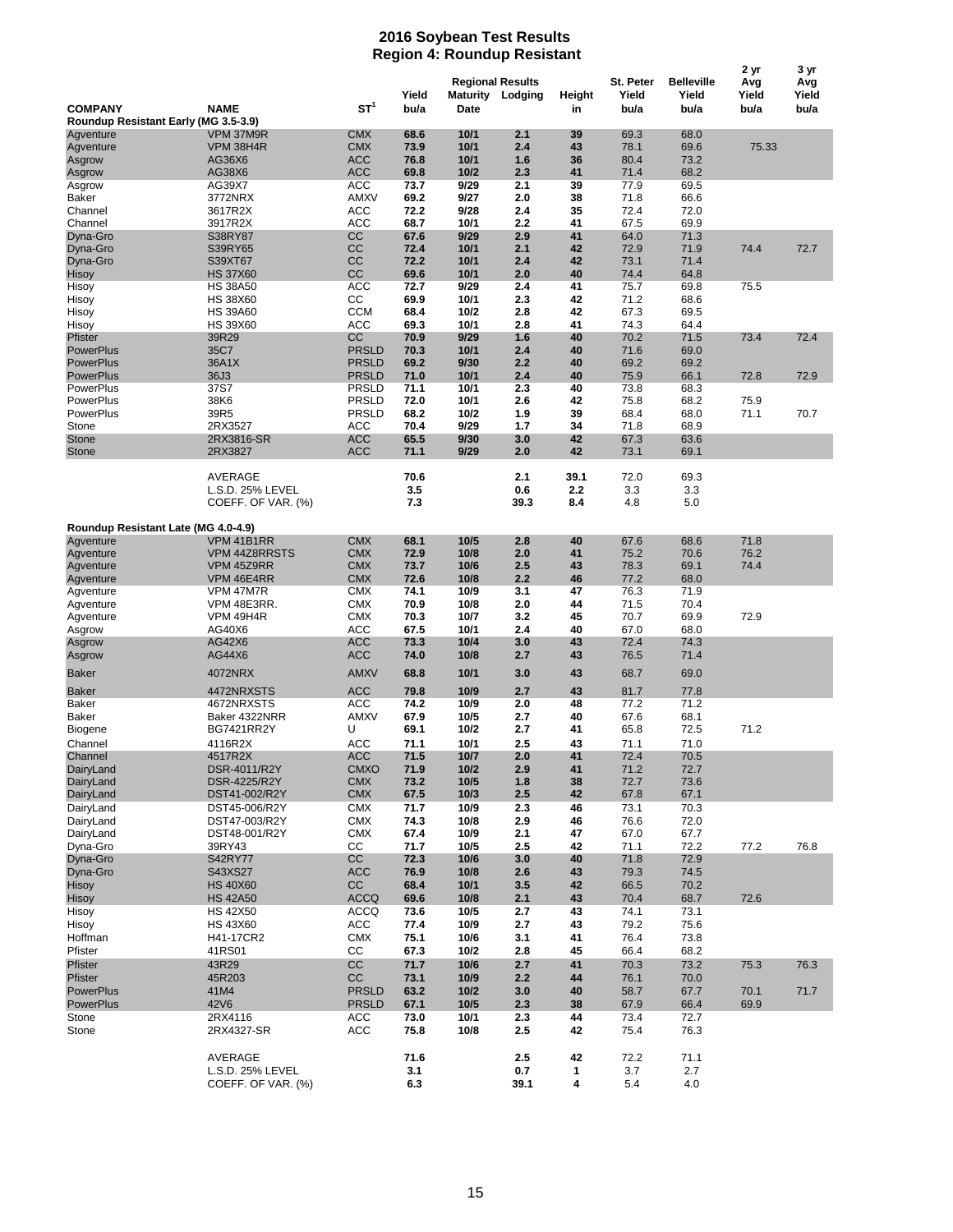#### **2016 Soybean Test Results Region 5: Roundup Resistant**

|                                      |                          |                          |               |                                                     |            |              |                                  |                             | 2 <sub>yr</sub>      | 3 yr                 |
|--------------------------------------|--------------------------|--------------------------|---------------|-----------------------------------------------------|------------|--------------|----------------------------------|-----------------------------|----------------------|----------------------|
| <b>COMPANY</b>                       | <b>NAME</b>              | IST <sup>1</sup>         | Yield<br>bu/a | <b>Regional Results</b><br>Maturity Lodging<br>Date |            | Height<br>in | <b>Elkville</b><br>Yield<br>bu/a | Harrisburg<br>Yield<br>bu/a | Avg<br>Yield<br>bu/a | Avg<br>Yield<br>bu/a |
| Roundup Resistant Early (MG 3.7-4.2) |                          |                          |               |                                                     |            |              |                                  |                             |                      |                      |
| Agventure<br>Agventure               | VPM 37M9R<br>VPM 38H4R   | <b>CMX</b><br><b>CMX</b> | 66.5<br>68.3  | 9/27<br>9/24                                        | 1.0<br>1.8 | 38<br>41     | 64.9<br>68.1                     | 68.2<br>68.5                | 70.4                 |                      |
| Agventure                            | VPM 39Z3RR               | <b>CMX</b>               | 61.6          | 9/22                                                | 1.4        | 38           | 63.9                             | 59.3                        | 66.3                 |                      |
| Agventure                            | VPM 41B1RR               | <b>CMX</b>               | 58.4          | 9/29                                                | 1.5        | 38           | 61.1                             | 55.7                        | 58.6                 |                      |
| Asgrow                               | AG38X6                   | ACC                      | 61.6          | 9/26                                                | 1.5        | 44           | 65.6                             | 57.7                        |                      |                      |
| Asgrow                               | AG39X7                   | ACC                      | 64.4          | 9/24                                                | 1.2        | 40           | 65.6                             | 63.2                        |                      |                      |
| Asgrow                               | AG40X6                   | <b>ACC</b>               | 66.3          | 9/25                                                | 1.0        | 39           | 72.1                             | 60.6                        |                      |                      |
| Asgrow                               | AG42X6                   | ACC                      | 68.2          | 9/29                                                | 1.6        | 42           | 74.3                             | 62.1                        |                      |                      |
| Channel<br>Channel                   | 3917R2X<br>4116R2X       | <b>ACC</b><br><b>ACC</b> | 57.7<br>67.1  | 9/22<br>$10/2$                                      | 1.2<br>1.4 | 39<br>42     | 61.5<br>67.6                     | 53.9<br>66.6                |                      |                      |
| DairyLand                            | DSR-4011/R2Y             | <b>CMXO</b>              | 66.9          | 9/29                                                | 1.2        | 40           | 72.9                             | 60.9                        |                      |                      |
| DairyLand                            | DSR-4225/R2Y             | <b>CMX</b>               | 64.2          | 9/29                                                | 1.0        | 39           | 72.4                             | 55.9                        |                      |                      |
| DairyLand                            | DST41-002/R2Y            | <b>CMX</b>               | 61.2          | 9/29                                                | 1.2        | 43           | 63.1                             | 59.4                        |                      |                      |
| Dyna-Gro                             | S39RY65                  | СC                       | 61.9          | 9/28                                                | 1.1        | 42           | 66.2                             | 57.6                        | 64.5                 | 66.1                 |
| Dyna-Gro                             | S39XT67                  | CC                       | 57.8          | 9/23                                                | 1.5        | 40           | 60.6                             | 55.0                        |                      |                      |
| Hisoy                                | <b>HS 42A50</b>          | <b>ACCQ</b>              | 53.8          | 9/30                                                | 1.0        | 44           | 55.2                             | 52.5                        | 58.4                 |                      |
| Hisoy                                | <b>HS 42X50</b>          | <b>ACCQ</b>              | 68.3          | 9/30                                                | 1.1        | 42           | 70.9                             | 65.7                        |                      |                      |
| Hoffman                              | H41-17CR2                | <b>CMX</b>               | 65.3          | 9/28                                                | 1.0        | 40           | 71.9                             | 58.7                        |                      |                      |
| Pfister<br>Pfister                   | 39R29<br>41RS01          | cc<br>CС                 | 61.9<br>59.8  | 9/24<br>9/29                                        | 1.0<br>1.7 | 37<br>46     | 61.7<br>62.0                     | 62.1<br>57.6                |                      |                      |
| PowerPlus                            | 37S7                     | <b>PRSLD</b>             | 66.5          | 9/27                                                | 1.0        | 40           | 67.5                             | 65.6                        |                      |                      |
| PowerPlus                            | 38K6                     | <b>PRSLD</b>             | 67.6          | 9/23                                                | 1.8        | 41           | 71.3                             | 63.8                        | 69.4                 |                      |
| PowerPlus                            | 39R5                     | <b>PRSLD</b>             | 66.5          | 9/27                                                | 0.9        | 40           | 65.5                             | 67.5                        | 68.4                 | 69.2                 |
| PowerPlus                            | 41M4                     | <b>PRSLD</b>             | 58.9          | 9/29                                                | 1.3        | 38           | 64.5                             | 53.2                        | 62.9                 | 64.0                 |
| <b>PowerPlus</b>                     | 42V6                     | <b>PRSLD</b>             | 65.3          | 9/28                                                | 1.0        | 40           | 69.3                             | 61.4                        | 66.1                 |                      |
| Stone                                | 2RX3816-SR               | <b>ACC</b>               | 52.7          | 9/26                                                | 1.5        | 41           | 49.5                             | 55.9                        |                      |                      |
| <b>Stone</b>                         | 2RX4116                  | <b>ACC</b>               | 65.7          | 9/28                                                | 1.4        | 42           | 71.0                             | 60.4                        |                      |                      |
| <b>Sun Praire</b>                    | SP40RX6                  | <b>ACC</b>               | 64.1          | 9/24                                                | 1.5        | 43           | 68.6                             | 59.7                        |                      |                      |
|                                      |                          |                          |               |                                                     |            |              |                                  |                             |                      |                      |
|                                      | AVERAGE                  |                          | 63.2          |                                                     | 1.2        | 40           | 65.7                             | 60.7                        |                      |                      |
|                                      | L.S.D. 25% LEVEL         |                          | 4.5           |                                                     | 0.3        | 1            | 3.5                              | 3.1                         |                      |                      |
|                                      | COEFF. OF VAR. (%)       |                          | 10.6          |                                                     | 35.8       | 5            | 5.6                              | 5.3                         |                      |                      |
| Roundup Resistant Late (MG 4.3-4.9)  |                          |                          |               |                                                     |            |              |                                  |                             |                      |                      |
| Agventure                            | VPM 44Z8RRSTS            | <b>CMX</b>               | 74.9          | 10/10                                               | 1.1        | 35           | 74.9                             |                             | 70.3                 |                      |
| Agventure                            | VPM 45Z9RR               | <b>CMX</b>               | 74.4          | 10/8                                                | 1.7        | 42           | 74.4                             |                             | 71.8                 |                      |
| Agventure                            | VPM 46E4RR               | <b>CMX</b>               | 70.4          | 10/9                                                | 3.0        | 43           | 70.4                             |                             |                      |                      |
| Agventure                            | VPM 47M7R                | <b>CMX</b>               | 74.0          | 10/9                                                | 2.3        | 42           | 74.0                             |                             |                      |                      |
| Agventure                            | VPM 48E3RR.              | <b>CMX</b>               | 72.4          | 10/10                                               | 2.6        | 42           | 72.4                             |                             |                      |                      |
| Agventure                            | VPM 49H4R                | <b>CMX</b>               | 74.7          | 10/11                                               | 3.0        | 41           | 74.7                             |                             | 71.7                 |                      |
| Asgrow                               | AG44X6                   | ACC                      | 72.0          | 10/10                                               | 2.4        | 40           | 72.0                             |                             |                      |                      |
| Asgrow                               | AG45X6                   | <b>ACC</b>               | 69.6          | 10/8                                                | 1.0        | 35           | 69.6                             |                             |                      |                      |
| <b>Baker</b>                         | 4862NRX                  | <b>AMXV</b>              | 73.0          | 10/11                                               | 1.0        | 36           | 73.0                             |                             |                      |                      |
| <b>Baker</b>                         | 4862NRXSTS               | <b>ACC</b>               | 70.8          | 10/12                                               | 1.0        | 43           | 70.8                             |                             |                      |                      |
| <b>Baker</b>                         | Baker 4322NRR            | <b>AMXV</b>              | 71.0          | 10/11                                               | 1.0        | 37           | 71.0                             |                             |                      |                      |
| Channel                              | 4517R2X                  | <b>ACC</b>               | 70.2<br>72.1  | 10/9<br>10/9                                        | 1.0        | 35           | 70.2<br>72.1                     |                             |                      |                      |
| Channel<br>DairyLand                 | 4717R2X<br>DST45-006/R2Y | ACC<br><b>CMX</b>        | 63.9          | 10/9                                                | 1.7<br>1.3 | 46<br>40     | 63.9                             |                             |                      |                      |
| DairyLand                            | DST47-003/R2Y            | <b>CMX</b>               | 74.8          | 10/9                                                | 2.0        | 41           | 74.8                             |                             |                      |                      |
| DairyLand                            | DST48-001/R2Y            | <b>CMX</b>               | 70.1          | 10/9                                                | 1.3        | 43           | 70.1                             |                             |                      |                      |
| Dyna-Gro                             | 39RY43                   | cc                       | 71.6          | 10/10                                               | 1.0        | 38           | 71.6                             |                             | 68.1                 | 67.4                 |
| Dyna-Gro                             | S43XS27                  | <b>ACC</b>               | 76.6          | 10/9                                                | 1.7        | 42           | 76.6                             |                             |                      |                      |
| Dyna-Gro                             | S46XS87                  | <b>ACC</b>               | 67.3          | 10/10                                               | 1.0        | 43           | 67.3                             |                             |                      |                      |
| Hisoy                                | <b>HS 43X60</b>          | <b>ACC</b>               | 75.3          | 10/11                                               | 1.7        | 39           | 75.3                             |                             |                      |                      |
| Hisoy                                | <b>HS 44X60</b>          | СC                       | 76.0          | 10/9                                                | 2.0        | 43           | 76.0                             |                             |                      |                      |
| Hisoy                                | <b>HS 46X60</b>          | <b>ACC</b>               | 72.2          | 10/10                                               | 1.3        | 44           | 72.2                             |                             |                      |                      |
| Hisoy                                | <b>HS 48X60</b>          | <b>ACC</b>               | 73.5          | 10/10                                               | 1.3        | 46           | 73.5                             |                             |                      |                      |
| Hisoy                                | <b>HS 49X60</b>          | СC                       | 76.2          | 10/12                                               | 0.9        | 36           | 76.2                             |                             |                      |                      |
| Pfister                              | 43R29                    | CC                       | 75.1          | 10/9                                                | 1.0        | 36           | 75.1                             |                             | 69.6                 | 69.5                 |
| Pfister                              | 45R203                   | CC                       | 64.5          | 10/10                                               | 1.7        | 41           | 64.5                             |                             |                      |                      |
| Pfister                              | 48RS01                   | cc                       | 71.2          | 10/9                                                | 1.0        | 44           | 71.2                             |                             |                      |                      |
| <b>PowerPlus</b>                     | 46A5                     | <b>PRSLD</b>             | 76.2          | 10/9                                                | 1.7        | 41           | 76.2                             |                             | 73.0                 | 71.4                 |
| Stone                                | 2RX4327-SR               | ACC                      | 76.6          | 10/10                                               | 2.0        | 41           | 76.6                             |                             |                      |                      |
| Stone                                | 2RX4426-SR               | <b>ACC</b>               | 68.1          | 10/12                                               | 1.3        | 39           | 68.1                             |                             |                      |                      |
| Stone                                | 2RX4527-SR               | <b>ACC</b>               | 71.5          | 10/8                                                | 1.0        | 36           | 71.5                             |                             |                      |                      |
|                                      | AVERAGE                  |                          | 71.9          |                                                     | 1.5        | 40           | 71.9                             |                             |                      |                      |
|                                      | L.S.D. 25% LEVEL         |                          | 2.8           |                                                     | 0.4        | 2            | 2.8                              |                             |                      |                      |
|                                      | COEFF. OF VAR. (%)       |                          | 4.1           |                                                     | 27.4       | 5            | 4.1                              |                             |                      |                      |

<sup>2</sup>Regional results for Round-Up Resistant Late trial are from Elkville only. Harrisburg location lost due to excessive rainfall.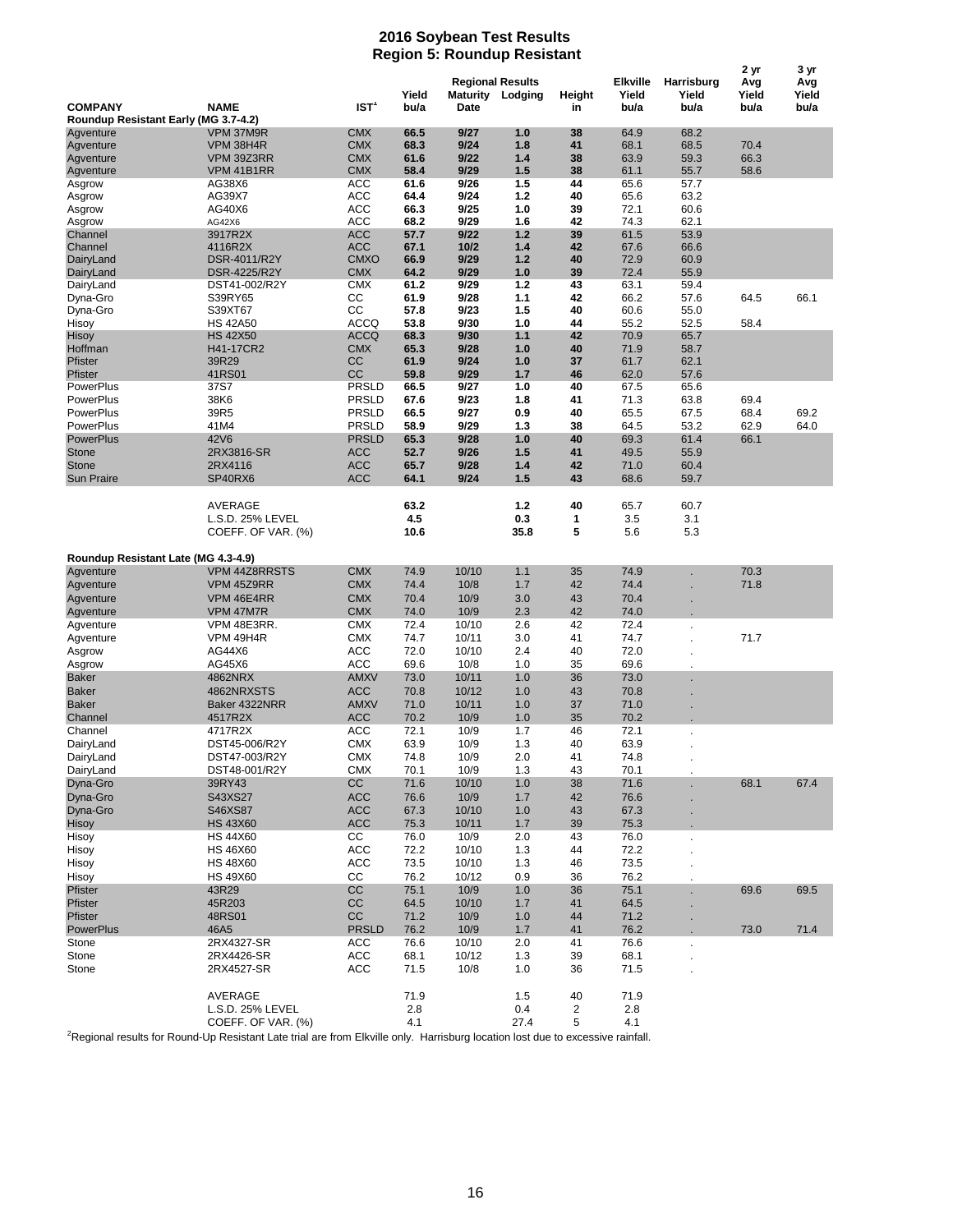#### **2016 Soybean Test Results Region 1: Conventional**

|                           |                    |                 | ~<br>Yield | <b>Maturity</b> | <b>Regional Results<sup>2</sup></b><br>Lodging | Height       | Fenton<br>Yield | <b>Mt. Morris</b><br>Yield | DeKalb<br>Yield | 2 yr<br>Avg<br>Yield | 3 yr<br>Avg<br>Yield |
|---------------------------|--------------------|-----------------|------------|-----------------|------------------------------------------------|--------------|-----------------|----------------------------|-----------------|----------------------|----------------------|
| <b>COMPANY</b>            | <b>NAME</b>        | ST <sup>1</sup> | bu/a       | <b>Date</b>     |                                                | in           | bu/a            | bu/a                       | bu/a            | bu/a                 | bu/a                 |
| Conventional (MG 2.3-2.8) |                    |                 |            |                 |                                                |              |                 |                            |                 |                      |                      |
| Dairyland                 | <b>DSR 2400</b>    | <b>CMXO</b>     | 68.6       | 9/26            | 4.2                                            | 39           | 75.7            | 56.6                       | 73.7            |                      |                      |
| <b>Illini</b>             | 2561Na             | <b>EEGVI</b>    | 68.6       | 9/24            | 3.8                                            | 37           | 65.3            | 67.4                       | 73.2            |                      |                      |
| <b>Illini</b>             | 2643N              | <b>EEGVI</b>    | 69.5       | 9/27            | 3.2                                            | 41           | 67.3            | 70.2                       | 70.9            | 67.8                 | 67.4                 |
| <b>Illini</b>             | 2668Na             | <b>EEGVI</b>    | 76.8       | 10/1            | 3.7                                            | 40           | 73.0            | 76.7                       | 80.7            | 72.3                 |                      |
| Illini                    | 6265N              | <b>CMXV</b>     | 74.3       | 9/27            | 3.7                                            | 42           | 71.3            | 72.2                       | 79.4            | 67.1                 | 71.3                 |
|                           | AVERAGE            |                 | 70.5       |                 | 3.5                                            | 40           | 69.0            | 67.5                       | 75.0            |                      |                      |
|                           | L.S.D. 25% LEVEL   |                 | 4.3        |                 | 0.4                                            | $\mathbf{2}$ | 3.9             | 6.5                        | 6.8             |                      |                      |
|                           | COEFF. OF VAR. (%) |                 | 10.6       |                 | 21.8                                           | 8            | 5.7             | 9.8                        | 9.1             |                      |                      |

#### **Region 2: Conventional 2016 Soybean Test Results**

| ־ט                              |                     |                 |       |      |                                             |        |                                    |       |                        |                      |                      |
|---------------------------------|---------------------|-----------------|-------|------|---------------------------------------------|--------|------------------------------------|-------|------------------------|----------------------|----------------------|
|                                 |                     |                 | Yield |      | <b>Regional Results</b><br>Maturity Lodging | Height | <b>Monmouth Goodfield</b><br>Yield | Yield | <b>Dwight</b><br>Yield | 2 yr<br>Avg<br>Yield | 3 yr<br>Avg<br>Yield |
| <b>COMPANY</b>                  | <b>NAME</b>         | ST <sup>1</sup> | bu/a  | Date |                                             | in     | bu/a                               | bu/a  | bu/a                   | bu/a                 | bu/a                 |
| Conventional Early (MG 2.5-2.9) |                     |                 |       |      |                                             |        |                                    |       |                        |                      |                      |
| <b>Becks</b>                    | Becks 291           | na              | 80.1  | 9/21 | 3.3                                         | 43     | 77.6                               | 77.3  | 85.4                   |                      |                      |
| Dairyland                       | <b>DSR 2400</b>     | <b>CMXO</b>     | 66.6  | 9/15 | 3.6                                         | 36     | 65.8                               | 61.5  | 72.4                   |                      |                      |
| Hisoy                           | <b>HS 29C42</b>     | <b>ACC</b>      | 71.6  | 9/20 | 1.8                                         | 40     | 71.9                               | 67.6  | 75.3                   | 66.6                 | 65.9                 |
| Illini                          | 2561Na              | <b>EEGVI</b>    | 69.7  | 9/13 | 2.6                                         | 36     | 69.9                               | 65.7  | 73.6                   |                      |                      |
| Illini                          | 2643N               | <b>EEGVI</b>    | 78.4  | 9/15 | 2.4                                         | 41     | 80.2                               | 74.9  | 80.1                   | 76.7                 | 74.0                 |
| Illini                          | 2668Na              | <b>EEGVI</b>    | 77.6  | 9/19 | 3.0                                         | 40     | 79.6                               | 76.4  | 76.9                   | 75.1                 |                      |
| Illini                          | 2696Na              | <b>EEGVI</b>    | 72.2  | 9/16 | 3.0                                         | 38     | 71.9                               | 69.4  | 75.2                   | 72.8                 | 71.6                 |
| Illini                          | 2880Na              | <b>EEGVI</b>    | 73.9  | 9/18 | 3.7                                         | 39     | 75.0                               | 72.8  | 73.9                   | 74.6                 | 72.1                 |
| Illini                          | 2904N               | <b>EEGVI</b>    | 82.6  | 9/19 | 3.1                                         | 40     | 76.1                               | 83.9  | 87.8                   |                      |                      |
| Illini                          | 6265N               | <b>CMXV</b>     | 72.8  | 9/17 | 3.7                                         | 41     | 73.1                               | 68.7  | 76.5                   | 72.7                 |                      |
| Public                          | Dwight              | <b>CMXV</b>     | 64.4  | 9/18 | 3.7                                         | 41     | 61.0                               | 61.2  | 71.0                   | 62.9                 | 63.2                 |
| Public                          | Jack                | <b>CMXV</b>     | 63.2  | 9/19 | 4.6                                         | 46     | 67.9                               | 56.8  | 65.0                   | 63.2                 | 62.7                 |
|                                 |                     |                 |       |      |                                             |        |                                    |       |                        |                      |                      |
|                                 | AVERAGE             |                 | 72.5  |      | 3.1                                         | 40     | 73.1                               | 68.4  | 76.1                   |                      |                      |
|                                 | L.S.D. 25% LEVEL    |                 | 4.2   |      | 0.5                                         | 1      | 3.3                                | 3.3   | 3.4                    |                      |                      |
|                                 | COEFF. OF VAR. (%)  |                 | 10.4  |      | 27.7                                        | 6      | 4.7                                | 5.0   | 4.6                    |                      |                      |
|                                 |                     |                 |       |      |                                             |        |                                    |       |                        |                      |                      |
| Conventional Late (3.0-3.9)     |                     |                 |       |      |                                             |        |                                    |       |                        |                      |                      |
| Asgrow                          | A3253               | <b>ACC</b>      | 76.2  | 9/21 | 2.8                                         | 46     | 68.6                               | 77.3  | 82.6                   | 73.4                 | 70.7                 |
| Asgrow                          | A3956               | <b>ACC</b>      | 73.6  | 9/24 | 3.1                                         | 48     | 68.6                               | 72.5  | 79.5                   |                      |                      |
| Hisoy                           | <b>HS 34C62</b>     | <b>ACCQ</b>     | 66.7  | 9/22 | 2.6                                         | 45     | 66.7                               | 64.5  | 69.0                   |                      |                      |
| Hisoy                           | <b>HS 39C42</b>     | <b>ACC</b>      | 76.9  | 9/27 | 3.1                                         | 46     | 73.9                               | 76.4  | 80.4                   | 75.0                 | 72.9                 |
| Illini                          | 3025N               | <b>CMXV</b>     | 73.5  | 9/19 | 2.4                                         | 42     | 66.8                               | 71.8  | 81.8                   | 73.4                 |                      |
| Illini                          | 3056Na              | <b>CMXV</b>     | 66.9  | 9/20 | 3.7                                         | 42     | 63.5                               | 68.6  | 68.6                   |                      |                      |
| Public                          | IA3051              | U               | 65.6  | 9/18 | 2.7                                         | 39     | 61.3                               | 67.5  | 67.9                   |                      |                      |
| Public                          | <b>US SOYA 7039</b> | U               | 59.1  | 9/25 | 2.3                                         | 42     | 57.6                               | 50.5  | 69.1                   |                      |                      |
| <b>Stine</b>                    | 33E22               | na              | 74.2  | 9/21 | 3.0                                         | 44     | 63.7                               | 74.6  | 84.2                   |                      |                      |
| <b>Stine</b>                    | 3822-2              | na              | 74.6  | 9/27 | 3.0                                         | 45     | 71.5                               | 72.0  | 80.2                   |                      |                      |
| Stone                           | 3326C               | <b>ACC</b>      | 73.3  | 9/23 | 2.9                                         | 45     | 68.5                               | 69.5  | 82.1                   |                      |                      |
|                                 |                     |                 |       |      |                                             |        |                                    |       |                        |                      |                      |
|                                 | <b>AVERAGE</b>      |                 | 70.6  |      | 2.6                                         | 42     | 67.8                               | 68.5  | 75.6                   |                      |                      |
|                                 | L.S.D. 25% LEVEL    |                 | 4.5   |      | 0.5                                         | 1      | 5.9                                | 4.8   | 3.6                    |                      |                      |
|                                 | COEFF. OF VAR. (%)  |                 | 11.6  |      | 35.2                                        | 5      | 9.1                                | 7.3   | 4.9                    |                      |                      |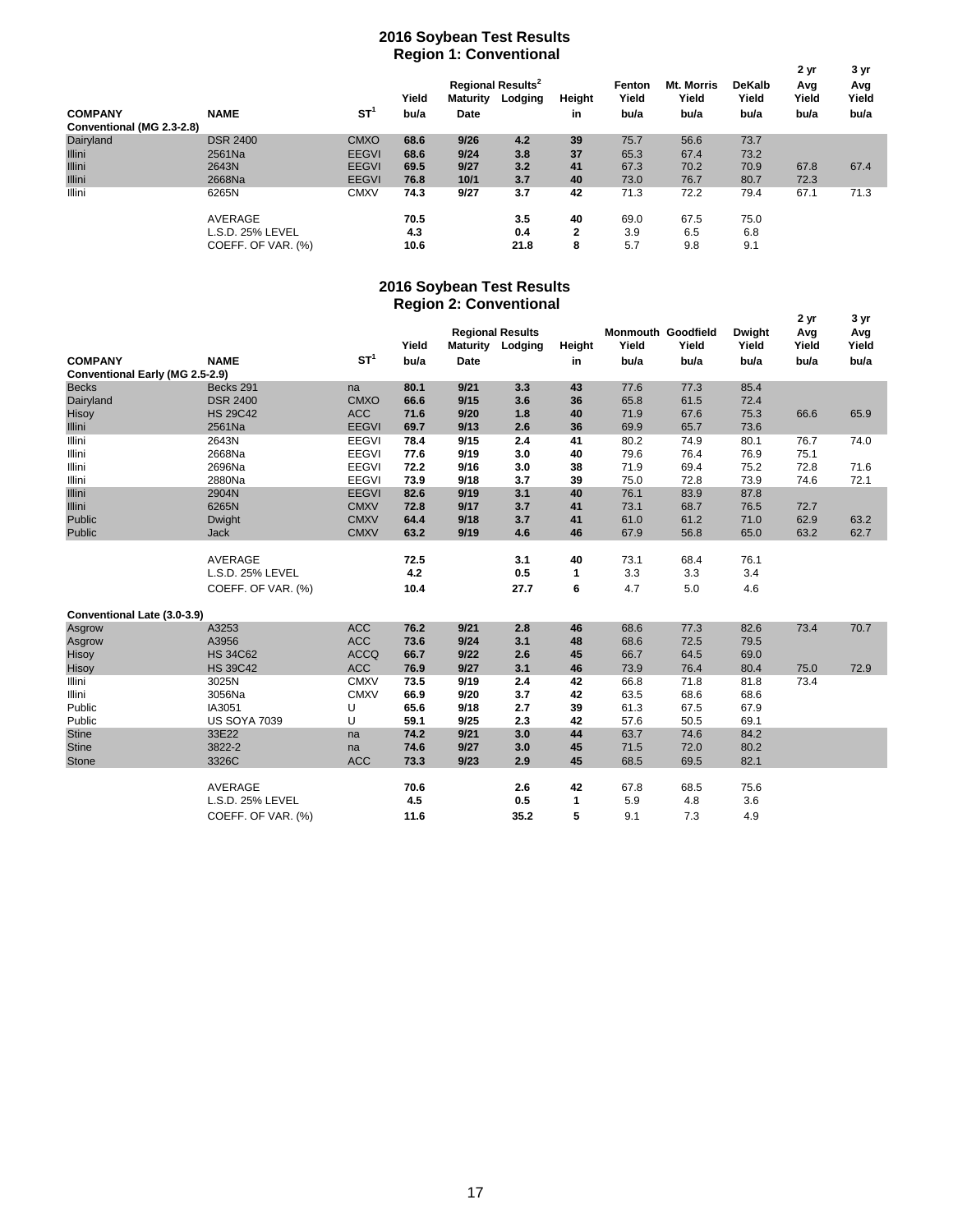#### **2016 Soybean Test Results Region 3: Conventional**

| ־ט                              |                     |              |              |              |                                                    |              |                | 2 yr                       | 3 yr            |              |              |
|---------------------------------|---------------------|--------------|--------------|--------------|----------------------------------------------------|--------------|----------------|----------------------------|-----------------|--------------|--------------|
|                                 |                     |              | Yield        |              | <b>Regional Results</b><br><b>Maturity Lodging</b> | Height       | Perry<br>Yield | <b>New Berlin</b><br>Yield | Urbana<br>Yield | Avg<br>Yield | Avg<br>Yield |
| <b>COMPANY</b>                  | <b>NAME</b>         | $ST^1$       | bu/a         | <b>Date</b>  |                                                    | in           | bu/a           | bu/a                       | bu/a            | bu/a         | bu/a         |
| Conventional Early (MG 2.6-3.4) |                     |              |              |              |                                                    |              |                |                            |                 |              |              |
| Asgrow                          | A3253               | <b>ACC</b>   | 78.1         | 9/17         | 3.8                                                | 43           | 73.1           | 84.0                       | 77.2            | 79.2         |              |
| Dyna-Gro                        | S3305N              | <b>CC</b>    | 79.3         | 9/18         | 4.3                                                | 42           | 73.9           | 88.1                       | 75.9            | 82.7         | 79.2         |
| Hisoy                           | <b>HS 34C62</b>     | <b>ACCQ</b>  | 83.3         | 9/24         | 2.9                                                | 43           | 75.4           | 91.1                       | 83.3            |              |              |
| Illini                          | 2643N               | <b>EEGVI</b> | 76.9         | 9/17         | 3.8                                                | 39           | 66.0           | 85.7                       | 79.0            | 76.4         | 74.6         |
| Illini                          | 2696Na<br>2880Na    | <b>EEGVI</b> | 71.5<br>72.2 | 9/16<br>9/17 | 4.8<br>4.7                                         | 36           | 68.7           | 78.3                       | 67.5            | 73.5         | 73.2         |
| Illini                          |                     | <b>EEGVI</b> |              |              |                                                    | 39           | 68.1           | 78.6                       | 69.8            | 75.1         | 73.4         |
| Illini                          | 2904N               | <b>EEGVI</b> | 81.1         | 9/16         | 4.4                                                | 39           | 73.0           | 88.8                       | 81.4            |              |              |
| Illini                          | 3025N               | <b>CMXV</b>  | 81.3         | 9/19         | 3.3                                                | 40           | 67.2           | 92.4                       | 84.2            | 81.4         |              |
| Illini                          | 3056Na              | <b>CMXV</b>  | 72.1         | 9/16         | 4.8                                                | 42           | 65.6           | 77.9                       | 72.7            |              |              |
| Illini                          | 3255N               | <b>CMXV</b>  | 77.1         | 9/18         | 4.3                                                | 41           | 71.9           | 82.4                       | 76.9            | 79.4         | 76.2         |
| Illini                          | 3264N               | <b>CMXV</b>  | 80.4         | 9/16         | 3.1                                                | 35           | 72.7           | 87.4                       | 81.1            | 80.0         | 76.4         |
| Illini                          | 3279Na              | <b>CMXV</b>  | 74.3         | 9/17         | 4.8                                                | 39           | 68.9           | 82.2                       | 71.8            | 75.0         | 73.6         |
| Illini                          | 3455N               | <b>CMXV</b>  | 77.8         | 9/18         | 4.0                                                | 41           | 70.9           | 83.4                       | 79.3            | 74.8         | 72.7         |
| Illini                          | 6265N               | <b>CMXV</b>  | 70.7         | 9/15         | 4.8                                                | 41           | 64.1           | 78.4                       | 69.7            | 71.5         | 71.4         |
| Public                          | Dwight              | <b>CMXV</b>  | 63.6         | 9/15         | 4.4                                                | 40           | 55.2           | 73.3                       | 62.3            | 63.1         | 62.3         |
| Public                          | Jack                | <b>CMXV</b>  | 64.1         | 9/16         | 5.0                                                | 47           | 54.3           | 75.3                       | 62.7            | 63.4         | 61.2         |
| <b>Stine</b>                    | 33E22               | na           | 81.9         | 9/20         | 3.7                                                | 44           | 80.0           | 84.6                       | 81.1            |              |              |
|                                 |                     |              |              |              |                                                    |              |                |                            |                 |              |              |
|                                 | AVERAGE             |              | 76.0         |              | 4.1                                                | 41           | 69.4           | 83.3                       | 75.4            |              |              |
|                                 | L.S.D. 25% LEVEL    |              | 2.8          |              | 0.5                                                | $\mathbf{2}$ | 4.8            | 3.8                        | 3.1             |              |              |
|                                 | COEFF. OF VAR. (%)  |              | 6.7          |              | 23.2                                               | 8            | 7.3            | 4.8                        | 4.3             |              |              |
| Conventional Late (MG 3.5-4.3)  |                     |              |              |              |                                                    |              |                |                            |                 |              |              |
| Asgrow                          | A3956               | <b>ACC</b>   | 73.8         | 9/25         | 4.1                                                | 49           | 71.3           | 76.8                       | 73.2            |              |              |
| Dyna-Gro                        | S3805N              | cc           | 76.1         | 9/28         | 4.1                                                | 45           | 71.1           | 79.9                       | 77.3            | 76.7         |              |
| Hisoy                           | <b>HS 39C42</b>     | <b>ACC</b>   | 74.1         | 9/28         | 3.7                                                | 45           | 68.7           | 79.9                       | 73.7            | 76.2         | 74.8         |
| Hisoy                           | <b>HS 43C60</b>     | <b>ACC</b>   | 66.4         | 9/29         | 4.2                                                | 45           | 64.3           | 74.0                       | 60.9            |              |              |
| Illini                          | 3613N               | <b>CMXV</b>  | 72.4         | 9/23         | 4.3                                                | 45           | 62.4           | 81.9                       | 73.0            | 76.1         | 74.2         |
| Illini                          | 3822NSTS            | <b>CMXV</b>  | 65.6         | 9/25         | 4.4                                                | 44           | 55.2           | 69.0                       | 72.6            |              |              |
| Illini                          | 3849N               | <b>CMXV</b>  | 70.6         | 9/26         | 4.2                                                | 40           | 50.8           | 79.4                       | 81.5            | 74.5         | 74.5         |
| Public                          | Maverick            | <b>CMXV</b>  | 62.8         | 9/25         | 4.4                                                | 54           | 60.6           | 73.4                       | 54.5            | 63.5         | 61.2         |
| Public                          | <b>US SOYA 7039</b> | U            | 59.4         | 9/26         | 3.8                                                | 43           | 61.4           | 64.8                       | 51.9            |              |              |
| Public                          | Williams 82         | <b>CMXV</b>  | 49.4         | 9/23         | 4.7                                                | 49           | 52.2           | 57.8                       | 38.1            | 54.6         | 52.5         |
| <b>Stine</b>                    | 3822-2              | na           | 74.8         | 9/27         | 3.7                                                | 44           | 69.7           | 78.9                       | 75.8            |              |              |
| <b>Stone</b>                    | 3915C               | <b>ACC</b>   | 77.3         | 9/28         | 3.9                                                | 44           | 69.8           | 85.3                       | 76.8            | 76.5         |              |
|                                 |                     |              |              |              |                                                    |              |                |                            |                 |              |              |
|                                 | <b>AVERAGE</b>      |              | 71.4         |              | 3.6                                                | 45           | 67.0           | 76.9                       | 70.3            |              |              |
|                                 | L.S.D. 25% LEVEL    |              | 5.5          |              | 0.5                                                | 2            | 3.5            | 3.4                        | 3.3             |              |              |
|                                 | COEFF. OF VAR. (%)  |              | 13.8         |              | 23.8                                               | 10           | 5.5            | 4.7                        | 4.9             |              |              |

#### **2016 Soybean Test Results Region 4: Conventional**

|                                 | ັ                  |                 |               |                         |                         |              |               |                   |               |               |
|---------------------------------|--------------------|-----------------|---------------|-------------------------|-------------------------|--------------|---------------|-------------------|---------------|---------------|
|                                 |                    |                 |               |                         | <b>Regional Results</b> |              | St. Peter     | <b>Belleville</b> | 2 yr<br>Avg   | 3 yr<br>Avg   |
| <b>COMPANY</b>                  | <b>NAME</b>        | ST <sup>1</sup> | Yield<br>bu/a | <b>Maturity</b><br>Date | Lodging                 | Height<br>in | Yield<br>bu/a | Yield<br>bu/a     | Yield<br>bu/a | Yield<br>bu/a |
| Conventional Early (MG 3.2-3.8) |                    |                 |               |                         |                         |              |               |                   |               |               |
| Dyna-Gro                        | S3805N             | cc              | 65.4          | 9/27                    | 3.3                     | 37.2         | 67.5          | 63.3              | 67.4          |               |
| Illini                          | 3255N              | <b>CMXV</b>     | 61.2          | 9/23                    | 3.0                     | 33.5         | 60.3          | 62.0              | 66.4          | 72.9          |
| Illini                          | 3264N              | <b>CMXV</b>     | 57.9          | 9/25                    | 2.7                     | 30.7         | 61.8          | 53.9              | 60.9          | 64.3          |
| Illini                          | 3279Na             | <b>CMXV</b>     | 53.3          | 9/20                    | 4.0                     | 33.8         | 50.0          | 56.7              | 60.4          | 63.1          |
| Illini                          | 3455N              | <b>CMXV</b>     | 60.1          | 9/25                    | 3.3                     | 34.8         | 63.8          | 56.4              | 63.0          | 66.2          |
| Illini                          | 3613N              | <b>CMXV</b>     | 59.8          | 9/27                    | 3.5                     | 36.2         | 63.4          | 56.1              | 66.3          |               |
| Illini                          | 3711N              | <b>CMXV</b>     | 56.3          | 9/27                    | 3.2                     | 38.2         | 57.8          | 54.8              |               |               |
| Illini                          | 3814               | <b>CMXV</b>     | 63.9          | 9/27                    | 3.5                     | 37.0         | 61.0          | 66.7              | 64.9          |               |
| <b>Illini</b>                   | 3822NSTS           | <b>CMXV</b>     | 61.2          | 9/27                    | 3.7                     | 38.8         | 63.7          | 58.6              |               |               |
| Illini                          | 3849N              | <b>CMXV</b>     | 62.0          | 9/29                    | 4.0                     | 33.7         | 64.5          | 59.5              | 65.2          | 69.5          |
| <b>Illini</b>                   | 3866N              | <b>CMXV</b>     | 64.9          | 9/28                    | 3.5                     | 40.2         | 66.9          | 63.0              | 67.7          |               |
| Public                          | <b>Maverick</b>    | <b>CMXV</b>     | 54.6          | 9/28                    | 4.3                     | 44.8         | 51.5          | 57.7              | 58.4          | 58.1          |
| Public                          | Williams 82        | <b>CMXV</b>     | 50.3          | 9/27                    | 4.0                     | 45.2         | 54.6          | 45.9              | 53.7          | 54.0          |
| Sedlacek                        | Clermont           | U               | 53.9          | 9/24                    | 3.8                     | 39.7         | 52.9          | 54.9              |               |               |
|                                 | <b>AVERAGE</b>     |                 | 58.9          |                         | 3.6                     | 37.4         | 60.0          | 57.8              |               |               |
|                                 | L.S.D. 25% LEVEL   |                 | 4.7           |                         | 0.6                     | 2.2          | 3.4           | 3.2               |               |               |
|                                 | COEFF. OF VAR. (%) |                 | 11.5          |                         | 24.8                    | 8.6          | 5.9           | 5.7               |               |               |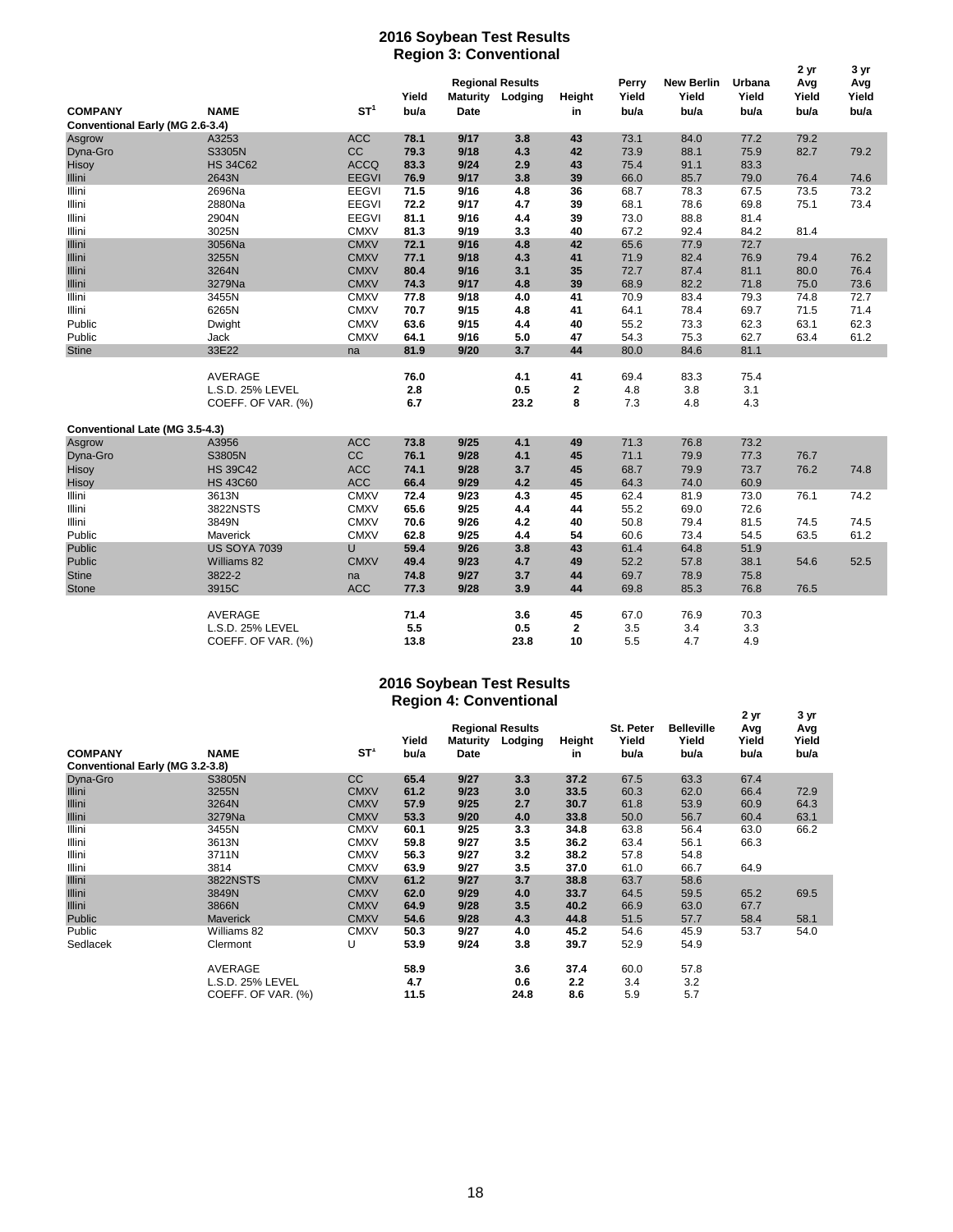#### **2016 Soybean Test Results Region 4: Conventional**

|                                |                    | ັ<br><b>Regional Results</b> |       |                 |         |        | St. Peter | <b>Belleville</b> | 2 yr<br>Avg | 3 yr<br>Avg |
|--------------------------------|--------------------|------------------------------|-------|-----------------|---------|--------|-----------|-------------------|-------------|-------------|
|                                |                    |                              | Yield | <b>Maturity</b> | Lodging | Height | Yield     | Yield             | Yield       | Yield       |
| <b>COMPANY</b>                 | <b>NAME</b>        | ST <sup>1</sup>              | bu/a  | Date            |         | in     | bu/a      | bu/a              | bu/a        | bu/a        |
| Conventional Late (MG 3.9-4.6) |                    |                              |       |                 |         |        |           |                   |             |             |
| Asgrow                         | A3956              | <b>ACC</b>                   | 65.2  | 9/29            | 4.0     | 42.0   | 68.3      | 62.2              |             |             |
| Dyna-Gro                       | S4307N             | cc                           | 57.7  | 10/4            | 2.8     | 39.5   | 60.1      | 55.3              |             |             |
| Hisoy                          | <b>HS 43C60</b>    | <b>ACC</b>                   | 56.2  | 10/3            | 3.3     | 40.0   | 59.1      | 53.4              |             |             |
| Hoffman                        | <b>H393N</b>       | <b>CMX</b>                   | 60.9  | 10/1            | 2.7     | 37.7   | 62.0      | 59.9              | 63.3        | 66.3        |
| Hoffman                        | <b>H416N</b>       | <b>CMX</b>                   | 62.0  | 10/2            | 3.2     | 38.7   | 64.4      | 59.7              | 65.1        |             |
| Hoffman                        | <b>H451N</b>       | <b>CMX</b>                   | 54.2  | 10/3            | 2.3     | 42.0   | 56.6      | 51.7              | 58.6        | 61.8        |
| Illini                         | 3989N              | <b>CMXV</b>                  | 65.8  | 10/2            | 3.3     | 38.3   | 70.1      | 61.5              |             |             |
|                                | AVERAGE            |                              | 62.7  |                 | 2.6     | 38.9   | 66.4      | 59.0              |             |             |
|                                | L.S.D. 25% LEVEL   |                              | 2.7   |                 | 0.5     | 1.3    | 2.9       | 3.3               |             |             |
|                                | COEFF. OF VAR. (%) |                              | 6.2   |                 | 29.3    | 4.9    | 4.5       | 5.7               |             |             |

#### **Region 5: Conventional 2016 Soybean Test Results**

|                                 |                                        |             | ັ           |          |                                    |            |                          |                     | 2 yr         | 3 yr         |
|---------------------------------|----------------------------------------|-------------|-------------|----------|------------------------------------|------------|--------------------------|---------------------|--------------|--------------|
|                                 |                                        |             | Yield       | Maturity | <b>Regional Results</b><br>Lodging | Height     | <b>Elkville</b><br>Yield | Harrisburg<br>Yield | Avg<br>Yield | Avg<br>Yield |
| <b>COMPANY</b>                  | <b>NAME</b>                            | $ST^1$      | bu/a        | Date     |                                    | in         | bu/a                     | bu/a                | bu/a         | bu/a         |
| Conventional Early (MG 3.7-4.6) |                                        |             |             |          |                                    |            |                          |                     |              |              |
| Dyna-Gro                        | S4307N                                 | cc          | 61.5        | 9/29     | 1.2                                | 42.0       | 65.6                     | 57.5                |              |              |
| Hisoy                           | <b>HS 43C60</b>                        | <b>ACC</b>  | 60.7        | 9/29     | 1.3                                | 40.0       | 64.3                     | 57.0                |              |              |
| Hoffman                         | H393N                                  | <b>CMX</b>  | 68.6        | 9/26     | 1.3                                | 38.7       | 72.5                     | 64.8                | 70.7         | 69.5         |
| Hoffman                         | <b>H416N</b>                           | <b>CMX</b>  | 67.2        | 9/27     | 1.3                                | 38.8       | 72.5                     | 62.0                | 72.5         |              |
| Hoffman                         | H451N                                  | <b>CMX</b>  | 55.0        | 9/26     | 1.7                                | 41.8       | 60.0                     | 50.1                | 58.5         |              |
| Illini                          | 3711N                                  | <b>CMXV</b> | 57.1        | 9/22     | 2.0                                | 37.7       | 60.3                     | 53.8                |              |              |
| Illini                          | 3814                                   | <b>CMXV</b> | 62.6        | 9/22     | 1.7                                | 37.8       | 60.6                     | 64.6                |              |              |
| Illini                          | 3822NSTS                               | <b>CMXV</b> | 57.0        | 9/23     | 1.7                                | 38.7       | 58.3                     | 55.7                |              |              |
| Illini                          | 3849N                                  | <b>CMXV</b> | 63.1        | 9/24     | 1.5                                | 34.7       | 62.5                     | 63.7                | 78.3         | 74.7         |
| Illini                          | 3866N                                  | <b>CMXV</b> | 64.0        | 9/21     | 1.3                                | 41.2       | 62.1                     | 65.8                | 64.2         |              |
| <b>Illini</b>                   | 3989N                                  | <b>CMXV</b> | 66.5        | 9/23     | 1.8                                | 37.0       | 64.7                     | 68.3                |              |              |
|                                 | AVERAGE                                |             | 62.4        |          | 1.4                                | 38.5       | 64.2                     | 60.6                |              |              |
|                                 |                                        |             |             |          |                                    |            |                          |                     |              |              |
|                                 | L.S.D. 25% LEVEL<br>COEFF. OF VAR. (%) |             | 4.5<br>10.4 |          | 0.5<br>50.8                        | 1.9<br>6.9 | 3.0<br>4.8               | 2.9<br>4.9          |              |              |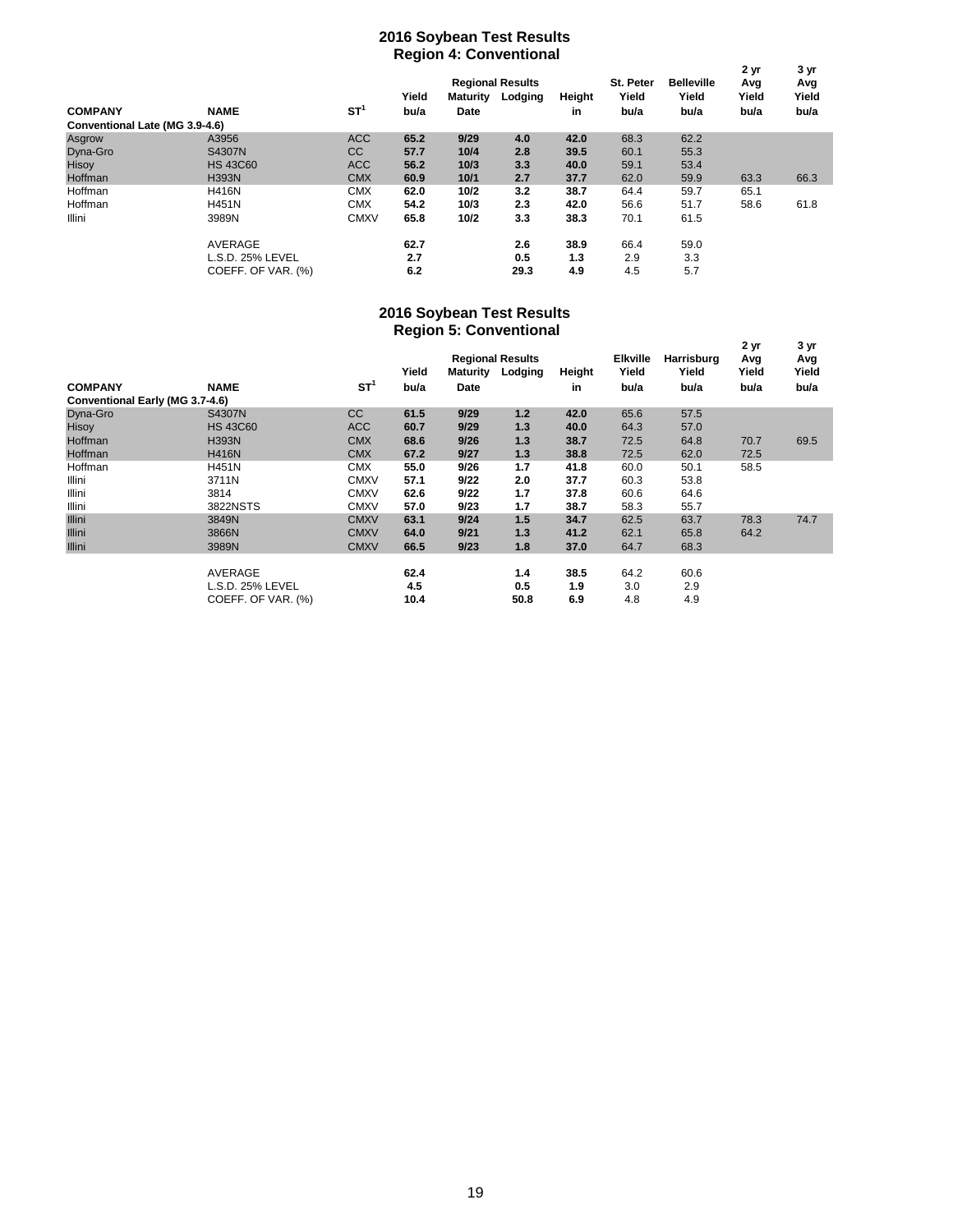#### **2016 Soybean Test Results Region 1: Liberty Resistant**

|                                |                    |                 | ັ     |                 |                         |        |        |                   |               | 2 yr  | 3 yr  |
|--------------------------------|--------------------|-----------------|-------|-----------------|-------------------------|--------|--------|-------------------|---------------|-------|-------|
|                                |                    |                 |       |                 | <b>Regional Results</b> |        | Fenton | <b>Mt. Morris</b> | <b>DeKalb</b> | Avg   | Avg   |
|                                |                    |                 | Yield | <b>Maturity</b> | Lodging                 | Height | Yield  | Yield             | Yield         | Yield | Yield |
| <b>COMPANY</b>                 | <b>NAME</b>        | ST <sup>1</sup> | bu/a  | Date            |                         | in     | bu/a   | bu/a              | bu/a          | bu/a  | bu/a  |
| Liberty Resistant (MG 2.1-3.2) |                    |                 |       |                 |                         |        |        |                   |               |       |       |
| Credenz                        | CZ 2101 LL         | <b>PVI</b>      | 78.5  | 9/20            | 2.1                     | 39     | 79.4   | 76.0              | 80.1          |       |       |
| Credenz                        | CZ 2312 LL         | <b>PVI</b>      | 76.7  | 9/24            | 2.7                     | 40     | 67.8   | 75.2              | 87.0          | 74.1  |       |
| Credenz                        | <b>CZ 2510 LL</b>  | <b>PVI</b>      | 77.3  | 9/29            | 2.6                     | 42     | 71.9   | 70.4              | 89.7          | 71.5  |       |
| Credenz                        | CZ 2601 LL         | <b>PVI</b>      | 83.6  | 9/29            | 2.4                     | 39     | 80.1   | 82.2              | 88.5          |       |       |
| Credenz                        | CZ 2810 LL         | <b>PVIEE</b>    | 78.9  | 10/7            | 3.4                     | 45     | 67.9   | 81.6              | 87.2          | 74.4  | 72.8  |
| Credenz                        | CZ 2915 LL         | PVI             | 81.6  | 10/7            | 3.1                     | 44     | 71.6   | 81.5              | 91.6          | 75.6  |       |
| Credenz                        | CZ 3233 LL         | PVI             | 84.9  | 10/7            | 3.1                     | 44     | 83.8   | 80.4              | 90.5          | 76.7  | 73.3  |
| Hisoy                          | <b>HS 23L50</b>    | ACC             | 68.5  | 9/21            | 2.8                     | 39     | 59.4   | 60.3              | 85.8          |       |       |
| Hisoy                          | <b>HS 26L60</b>    | CC              | 81.1  | 9/28            | 2.3                     | 41     | 74.1   | 83.2              | 86.1          |       |       |
| Hughes                         | 266 LL             | <b>CMXVI</b>    | 85.8  | 10/5            | 2.2                     | 39     | 81.9   | 86.4              | 89.1          | 79.9  |       |
| Hughes                         | 285 LL             | <b>CMXVI</b>    | 78.1  | 10/4            | 3.2                     | 45     | 69.5   | 81.8              | 83.1          | 74.0  |       |
| Nutech                         | 3252L              | <b>GIA</b>      | 84.4  | 10/7            | 3.3                     | 42     | 85.8   | 84.8              | 82.7          |       |       |
| Nutech                         | 3309L              | GIA             | 82.3  | 10/11           | 3.0                     | 44     | 78.3   | 80.9              | 87.6          |       |       |
|                                | AVERAGE            |                 | 79.5  |                 | 2.8                     | 42     | 74.0   | 78.4              | 86.1          |       |       |
|                                | L.S.D. 25% LEVEL   |                 | 4.8   |                 | 0.5                     | 1      | 3.8    | 4.3               | 3.6           |       |       |
|                                | COEFF. OF VAR. (%) |                 | 10.9  |                 | 31.7                    | 5      | 5.4    | 5.8               | 4.3           |       |       |

#### **Region 2: Liberty Resistant**

|                                      |                    |                  |       |                 |                         |        |                           |       |               | 2 <sub>yr</sub> | 3 yr  |
|--------------------------------------|--------------------|------------------|-------|-----------------|-------------------------|--------|---------------------------|-------|---------------|-----------------|-------|
|                                      |                    |                  |       |                 | <b>Regional Results</b> |        | <b>Monmouth Goodfield</b> |       | <b>Dwight</b> | Avg             | Avg   |
|                                      |                    |                  | Yield | <b>Maturity</b> | Lodging                 | Height | Yield                     | Yield | Yield         | Yield           | Yield |
| <b>COMPANY</b>                       | <b>NAME</b>        | IST <sup>1</sup> | bu/a  | Date            |                         | in     | bu/a                      | bu/a  | bu/a          | bu/a            | bu/a  |
| Liberty Resistant Early (MG 2.5-2.9) |                    |                  |       |                 |                         |        |                           |       |               |                 |       |
| Credenz                              | <b>CZ 2810 LL</b>  | <b>PVIEE</b>     | 70.7  | 9/18            | 3.7                     | 45.9   | 66.7                      | 70.8  | 74.4          | 74.9            |       |
| Credenz                              | CZ 2915 LL         | PVI              | 77.3  | 9/19            | 2.8                     | 45.0   | 75.9                      | 75.6  | 80.4          | 76.6            |       |
| Credenz                              | CZ 3233 LL         | PVI              | 81.2  | 9/20            | 3.6                     | 43.9   | 79.9                      | 80.7  | 83.0          | 78.6            | 73.8  |
| Hisoy                                | <b>HS 26L60</b>    | <b>CC</b>        | 78.1  | 9/17            | 2.9                     | 43.2   | 75.9                      | 76.5  | 81.9          |                 |       |
| Hisoy                                | HS 32L60           | СC               | 70.9  | 9/22            | 2.8                     | 41.6   | 62.8                      | 71.8  | 78.0          |                 |       |
| Hughes                               | 285 LL             | <b>CMXVI</b>     | 72.3  | 9/18            | 3.7                     | 44.9   | 66.2                      | 74.8  | 76.0          | 75.6            |       |
| Nutech                               | 3252L              | GIA              | 78.8  | 9/17            | 3.2                     | 42.8   | 79.7                      | 78.4  | 78.4          |                 |       |
| Nutech                               | 3309L              | GIA              | 77.7  | 9/19            | 2.8                     | 45.3   | 76.9                      | 77.4  | 78.7          |                 |       |
|                                      | <b>AVERAGE</b>     |                  | 75.5  |                 | 3.1                     | 44.4   | 72.8                      | 75.6  | 78.1          |                 |       |
|                                      | L.S.D. 25% LEVEL   |                  | 2.7   |                 | 0.4                     | 1.3    | 4.0                       | 2.6   | 3.6           |                 |       |
|                                      | COEFF. OF VAR. (%) |                  | 6.4   |                 | 21.3                    | 5.3    | 5.6                       | 3.5   | 4.7           |                 |       |
| Liberty Resistant Late (MG 3.0-3.9)  |                    |                  |       |                 |                         |        |                           |       |               |                 |       |
| Credenz                              | CZ 3443 LL         | <b>PVI</b>       | 72.5  | 9/22            | 2.8                     | 48.4   | 72.1                      | 73.1  | 72.4          | 70.0            |       |
| Credenz                              | CZ 3601 LL         | PVI              | 80.9  | 9/27            | 2.6                     | 46.0   | 78.5                      | 79.5  | 84.6          |                 |       |
| Credenz                              | CZ 3737 LL         | <b>PVIEE</b>     | 73.8  | 9/26            | 3.6                     | 44.3   | 71.2                      | 70.6  | 79.7          | 73.3            |       |
| Credenz                              | CZ 3841 LL         | <b>PVIEE</b>     | 80.1  | 9/27            | 3.3                     | 48.9   | 82.1                      | 75.6  | 82.5          | 80.6            | 73.2  |
| Hisoy                                | <b>HS 35L42</b>    | <b>ACC</b>       | 73.5  | 9/25            | 3.1                     | 44.4   | 66.4                      | 74.8  | 79.2          | 76.8            |       |
| Hisoy                                | <b>HS 38L32</b>    | <b>ACC</b>       | 74.7  | 9/28            | 2.7                     | 43.9   | 67.1                      | 76.2  | 80.8          | 77.1            | 72.6  |
| Hoblit                               | 355 LL             | <b>PRSLD</b>     | 73.9  | 9/24            | 3.3                     | 43.4   | 70.7                      | 70.0  | 80.9          | 75.6            |       |
| Nutech                               | 3341L              | GIA              | 73.7  | 9/25            | 3.2                     | 44.1   | 71.4                      | 71.2  | 78.4          |                 |       |
| <b>Stine</b>                         | 36LE32             | na               | 73.3  | 9/26            | 2.6                     | 45.6   | 68.8                      | 73.7  | 77.5          |                 |       |
| <b>Stine</b>                         | 38LF22             | na               | 77.4  | 9/27            | 3.4                     | 49.0   | 76.9                      | 77.7  | 77.7          |                 |       |
|                                      | AVERAGE            |                  | 75.4  |                 | 3.1                     | 45.8   | 72.5                      | 74.3  | 79.4          |                 |       |
|                                      | L.S.D. 25% LEVEL   |                  | 3.1   |                 | 0.4                     | 1.7    | 5.4                       | 3.8   | 3.6           |                 |       |
|                                      | COEFF. OF VAR. (%) |                  | 7.2   |                 | 20.9                    | 6.5    | 7.7                       | 5.2   | 4.6           |                 |       |

#### **Region 3: Liberty Resistant 2016 Soybean Test Results**

| ີ                                    |                    |                 |       |             | <b>Regional Results</b> |        | Perry | <b>New Berlin</b> | Urbana | 2 yr<br>Avg | 3 yr<br>Avg |
|--------------------------------------|--------------------|-----------------|-------|-------------|-------------------------|--------|-------|-------------------|--------|-------------|-------------|
|                                      |                    |                 | Yield | Maturity    | Lodging                 | Height | Yield | Yield             | Yield  | Yield       | Yield       |
| <b>COMPANY</b>                       | <b>NAME</b>        | ST <sup>1</sup> | bu/a  | <b>Date</b> |                         | in     | bu/a  | bu/a              | bu/a   | bu/a        | bu/a        |
| Liberty Resistant Early (MG 3.0-3.7) |                    |                 |       |             |                         |        |       |                   |        |             |             |
| Credenz                              | CZ 3233 LL         | <b>PVI</b>      | 76.9  | 9/18        | 4.6                     | 43     | 69.8  | 76.6              | 84.2   | 76.9        | 74.4        |
| Credenz                              | CZ 3443 LL         | <b>PVI</b>      | 71.9  | 9/19        | 3.7                     | 46     | 65.8  | 72.8              | 77.1   | 71.0        |             |
| Credenz                              | CZ 3601 LL         | <b>PVI</b>      | 79.0  | 9/22        | 3.2                     | 42     | 72.5  | 84.6              | 79.9   |             |             |
| Credenz                              | CZ 3737 LL         | <b>PVIEE</b>    | 75.7  | 9/21        | 4.1                     | 43     | 74.5  | 77.5              | 75.1   | 75.6        |             |
| Dyna-Gro                             | S35LS15            | CC              | 78.1  | 9/19        | 3.9                     | 42     | 71.6  | 82.5              | 80.2   | 79.0        | 76.9        |
| Dyna-Gro                             | S36LL77            | СC              | 79.7  | 9/23        | 3.3                     | 43     | 75.2  | 82.4              | 81.5   |             |             |
| Hisoy                                | <b>HS 35L42</b>    | ACC             | 77.1  | 9/19        | 4.0                     | 42     | 71.1  | 80.2              | 79.8   |             |             |
| Hoblit                               | 355 LL             | <b>PRSLD</b>    | 79.0  | 9/21        | 3.7                     | 43     | 69.8  | 80.6              | 86.7   | 80.9        |             |
| <b>Nutech</b>                        | 3309L              | <b>GIA</b>      | 75.5  | 9/18        | 4.1                     | 44     | 73.6  | 80.2              | 72.8   |             |             |
| <b>Nutech</b>                        | 3341L              | <b>GIA</b>      | 78.3  | 9/22        | 3.9                     | 42     | 73.2  | 84.3              | 77.5   |             |             |
| <b>Nutech</b>                        | 3361L              | <b>GIA</b>      | 78.8  | 9/21        | 3.2                     | 42     | 76.4  | 83.0              | 77.2   |             |             |
| <b>Stine</b>                         | 36LE32             | na              | 78.2  | 9/22        | 3.2                     | 43     | 75.6  | 84.9              | 74.0   |             |             |
|                                      | AVERAGE            |                 | 76.8  |             | 3.7                     | 43     | 71.8  | 80.2              | 78.4   |             |             |
|                                      | L.S.D. 25% LEVEL   |                 | 3.3   |             | 0.4                     |        | 4.3   | 2.7               | 4.1    |             |             |
|                                      | COEFF. OF VAR. (%) |                 | 7.7   |             | 21.6                    | 6      | 6.2   | 3.5               | 5.4    |             |             |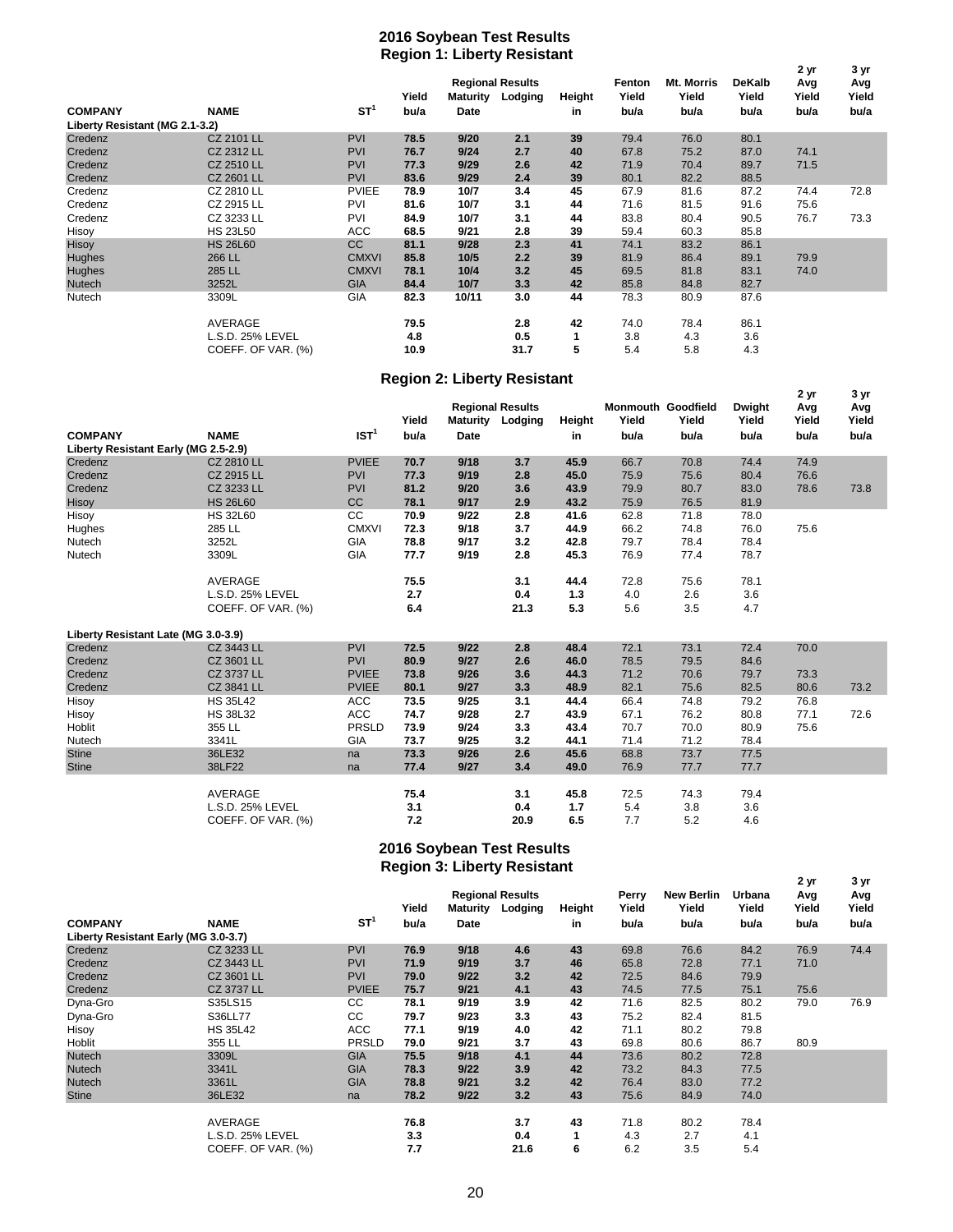#### **2016 Soybean Test Results Region 3: Liberty Resistant**

|                                     |                    |                 |       |                         |         |        |       |                   |        | 2 yr  | 3 yr  |
|-------------------------------------|--------------------|-----------------|-------|-------------------------|---------|--------|-------|-------------------|--------|-------|-------|
|                                     |                    |                 |       | <b>Regional Results</b> |         |        | Perry | <b>New Berlin</b> | Urbana | Avg   | Avg   |
|                                     |                    |                 | Yield | <b>Maturity</b>         | Lodging | Height | Yield | Yield             | Yield  | Yield | Yield |
| <b>COMPANY</b>                      | <b>NAME</b>        | ST <sup>1</sup> | bu/a  | <b>Date</b>             |         | in     | bu/a  | bu/a              | bu/a   | bu/a  | bu/a  |
| Liberty Resistant Late (MG 3.8-4.4) |                    |                 |       |                         |         |        |       |                   |        |       |       |
| Credenz                             | CZ 3841 LL         | <b>PVIEE</b>    | 75.4  | 9/24                    | 3.9     | 45.1   | 69.9  | 79.2              | 77.2   | 78.9  | 75.9  |
| Credenz                             | CZ 3945 LL         | <b>PVIEE</b>    | 75.1  | 9/27                    | 3.2     | 46.1   | 73.3  | 76.8              | 75.3   | 73.6  | 70.7  |
| Credenz                             | <b>CZ 4044 LL</b>  | <b>PVI</b>      | 76.5  | 9/26                    | 3.3     | 44.0   | 77.5  | 71.4              | 80.8   | 75.9  |       |
| Credenz                             | <b>CZ 4105 LL</b>  | PVI             | 76.2  | 9/28                    | 2.7     | 44.8   | 71.1  | 76.5              | 80.9   |       |       |
| Credenz                             | <b>CZ 4222 LL</b>  | <b>PVIEE</b>    | 69.0  | 9/27                    | 3.3     | 43.8   | 58.6  | 72.0              | 76.5   |       |       |
| Dyna-Gro                            | S38LL54            | CC              | 74.3  | 9/24                    | 2.9     | 41.7   | 66.0  | 80.3              | 76.7   | 77.2  | 75.4  |
| Hisoy                               | <b>HS 38L32</b>    | ACC             | 75.9  | 9/26                    | 3.0     | 43.3   | 70.4  | 81.9              | 75.5   | 78.6  | 76.4  |
| Hisoy                               | <b>HS 41L42</b>    | ACC             | 77.2  | 9/24                    | 3.0     | 46.1   | 76.7  | 78.9              | 76.0   | 78.9  | 74.7  |
| Hisoy                               | <b>HS 44L60</b>    | cc              | 70.3  | 9/29                    | 3.3     | 43.1   | 61.6  | 75.1              | 74.3   |       |       |
| Hoblit                              | 384 LL             | <b>PRSLD</b>    | 79.4  | 9/27                    | 2.9     | 41.7   | 73.2  | 82.3              | 82.6   |       |       |
| Hoblit                              | 405 LL             | <b>PRSLD</b>    | 75.0  | 9/26                    | 3.6     | 46.3   | 71.5  | 73.6              | 80.1   | 76.0  | 73.5  |
| <b>Nutech</b>                       | 3386L              | <b>GIA</b>      | 78.8  | 9/23                    | 3.1     | 43.7   | 73.2  | 84.6              | 78.7   | 81.4  |       |
| Stine                               | 38LF22             | na              | 70.9  | 9/26                    | 3.9     | 45.0   | 58.8  | 80.1              | 73.8   |       |       |
|                                     | AVERAGE            |                 | 74.9  |                         | 3.2     | 44.2   | 69.4  | 77.9              | 77.6   |       |       |
|                                     | L.S.D. 25% LEVEL   |                 | 4.0   |                         | 0.4     | 1.4    | 3.7   | 2.8               | 3.9    |       |       |
|                                     | COEFF. OF VAR. (%) |                 | 9.6   |                         | 21.6    | 5.8    | 5.5   | 3.7               | 5.2    |       |       |

#### **2016 Soybean Test Results Region 4: Liberty Resistant**

|                                      |                    |                 |       |                         |         |        |           |                   | 2 yr  | 3 yr  |
|--------------------------------------|--------------------|-----------------|-------|-------------------------|---------|--------|-----------|-------------------|-------|-------|
|                                      |                    |                 |       | <b>Regional Results</b> |         |        | St. Peter | <b>Belleville</b> | Avg   | Avg   |
|                                      |                    |                 | Yield | <b>Maturity</b>         | Lodging | Height | Yield     | Yield             | Yield | Yield |
| <b>COMPANY</b>                       | <b>NAME</b>        | ST <sup>1</sup> | bu/a  | <b>Date</b>             |         | in     | bu/a      | bu/a              | bu/a  | bu/a  |
| Liberty Resistant Early (MG 3.5-3.9) |                    |                 |       |                         |         |        |           |                   |       |       |
| Agventure                            | VPM 38E8LL         | <b>CMX</b>      | 70.3  | 10/2                    | 2.2     | 37.2   | 73.9      | 66.7              | 69.7  |       |
| Agventure                            | VPM 41H1LL         | <b>CMX</b>      | 66.3  | 10/1                    | 2.5     | 41.0   | 69.0      | 63.5              | 67.2  |       |
| <b>Biogene</b>                       | <b>BG41L15N</b>    | U               | 68.9  | 10/4                    | 3.0     | 40.0   | 70.5      | 67.3              |       |       |
| Credenz                              | CZ 3601 LL         | <b>PVI</b>      | 73.4  | 10/2                    | 2.5     | 37.0   | 75.2      | 71.5              |       |       |
| Credenz                              | CZ 3737 LL         | <b>PVIEE</b>    | 66.2  | 9/28                    | 4.0     | 36.5   | 63.1      | 69.4              | 70.3  |       |
| Credenz                              | CZ 3841 LL         | <b>PVIEE</b>    | 69.1  | 10/3                    | 3.2     | 41.2   | 70.2      | 67.9              | 71.3  |       |
| Credenz                              | CZ 3945 LL         | <b>PVIEE</b>    | 62.7  | 10/2                    | 2.5     | 37.0   | 62.9      | 62.4              | 66.6  |       |
| Credenz                              | CZ 4044 LL         | PVI             | 64.1  | 10/2                    | 2.3     | 37.7   | 63.9      | 64.4              | 66.4  |       |
| Credenz                              | <b>CZ 4105 LL</b>  | <b>PVI</b>      | 69.0  | 10/1                    | 2.3     | 39.3   | 69.9      | 68.1              | 69.7  | 71.9  |
| Dyna-Gro                             | S38LL54            | cc              | 64.2  | 10/2                    | 1.8     | 35.3   | 65.9      | 62.5              | 69.0  |       |
| Dyna-Gro                             | <b>S40LL35</b>     | cc              | 64.5  | 9/29                    | 3.2     | 39.3   | 61.1      | 67.9              | 66.7  | 67.7  |
| Hisoy                                | <b>HS 41L42</b>    | <b>ACC</b>      | 71.7  | 9/29                    | 2.0     | 40.3   | 70.6      | 72.7              | 71.5  | 72.6  |
| Hoblit                               | 355 LL             | <b>PRSLD</b>    | 64.9  | 9/30                    | 1.8     | 35.7   | 64.4      | 65.3              | 68.1  |       |
| Hoblit                               | 384 LL             | PRSLD           | 72.8  | 10/2                    | 2.2     | 37.5   | 76.2      | 69.4              |       |       |
| Hoblit                               | 405 LL             | PRSLD           | 66.8  | 10/1                    | 2.5     | 39.2   | 66.1      | 67.5              | 68.4  | 69.5  |
| Hoffman                              | H38L15             | <b>CMX</b>      | 64.4  | 9/29                    | 2.5     | 37.0   | 63.8      | 64.9              | 68.4  | 70.8  |
| Hoffman                              | H41L16             | <b>CMX</b>      | 66.1  | 9/29                    | 2.2     | 40.5   | 68.0      | 64.1              | 68.2  |       |
|                                      |                    |                 |       |                         |         |        |           |                   |       |       |
|                                      | <b>AVERAGE</b>     |                 | 67.4  |                         | 2.5     | 38.3   | 67.9      | 66.8              |       |       |
|                                      | L.S.D. 25% LEVEL   |                 | 3.4   |                         | 0.4     | 1.4    | 3.4       | 3.9               |       |       |
|                                      | COEFF. OF VAR. (%) |                 | 7.4   |                         | 24.2    | 5.2    | 5.2       | 6.2               |       |       |

#### **2016 Soybean Test Results Region 4: Liberty Resistant**

|                                     |                    |              | ັ     |                                                |      |        |                    |                            |                      |                      |
|-------------------------------------|--------------------|--------------|-------|------------------------------------------------|------|--------|--------------------|----------------------------|----------------------|----------------------|
|                                     |                    |              | Yield | <b>Regional Results</b><br>Maturity<br>Lodging |      | Height | St. Peter<br>Yield | <b>Belleville</b><br>Yield | 2 yr<br>Avg<br>Yield | 3 yr<br>Avg<br>Yield |
|                                     |                    | $ST^1$       |       |                                                |      |        |                    |                            |                      |                      |
| <b>COMPANY</b>                      | <b>NAME</b>        |              | bu/a  | Date                                           |      | in     | bu/a               | bu/a                       | bu/a                 | bu/a                 |
| Liberty Resistant Late (MG 4.0-4.9) |                    |              |       |                                                |      |        |                    |                            |                      |                      |
| Agventure                           | VPM 45B5LL         | <b>CMX</b>   | 62.4  | 10/7                                           | 2.8  | 45.2   | 60.3               | 64.5                       |                      |                      |
| Agventure                           | VPM 46M8LL         | <b>CMX</b>   | 66.0  | 10/4                                           | 2.2  | 40.0   | 65.8               | 66.1                       |                      |                      |
| Agventure                           | VPM 48H1LL         | <b>CMX</b>   | 64.4  | 10/9                                           | 3.2  | 50.0   | 64.4               | 64.4                       | 67.7                 |                      |
| Agventure                           | VPM 49K5LL         | <b>CMX</b>   | 54.5  | 10/6                                           | 2.0  | 43.2   | 48.4               | 60.5                       |                      |                      |
| Credenz                             | <b>CZ 4222 LL</b>  | <b>PVIEE</b> | 62.8  | 10/3                                           | 2.5  | 35.5   | 67.6               | 58.0                       |                      |                      |
| Credenz                             | CZ 4540 LL         | <b>PVIEE</b> | 52.4  | 10/10                                          | 2.8  | 45.5   | 45.9               | 58.9                       | 54.3                 |                      |
| Dyna-Gro                            | S44LS76            | CC           | 59.0  | 9/30                                           | 3.3  | 40.8   | 53.4               | 64.5                       | 60.3                 |                      |
| Hisoy                               | <b>HS 44L60</b>    | CC           | 65.1  | 10/4                                           | 2.0  | 38.0   | 65.2               | 65.1                       |                      |                      |
| Hisoy                               | <b>HS 47L50</b>    | <b>ACC</b>   | 62.1  | 10/6                                           | 2.5  | 43.2   | 56.8               | 67.4                       |                      |                      |
| <b>Hoblit</b>                       | 426 LL             | <b>PRSLD</b> | 60.2  | 10/2                                           | 2.2  | 38.0   | 56.4               | 63.9                       | 64.4                 |                      |
| Hoffman                             | H45L17             | <b>CMX</b>   | 69.5  | 10/3                                           | 2.2  | 38.5   | 73.1               | 65.9                       |                      |                      |
|                                     |                    |              |       |                                                |      |        |                    |                            |                      |                      |
|                                     | AVERAGE            |              | 61.7  |                                                | 2.5  | 41.6   | 59.7               | 63.6                       |                      |                      |
|                                     | L.S.D. 25% LEVEL   |              | 6.7   |                                                | 0.7  | 1.6    | 3.4                | 3.4                        |                      |                      |
|                                     | COEFF. OF VAR. (%) |              | 15.5  |                                                | 39.6 | 5.4    | 5.9                | 5.6                        |                      |                      |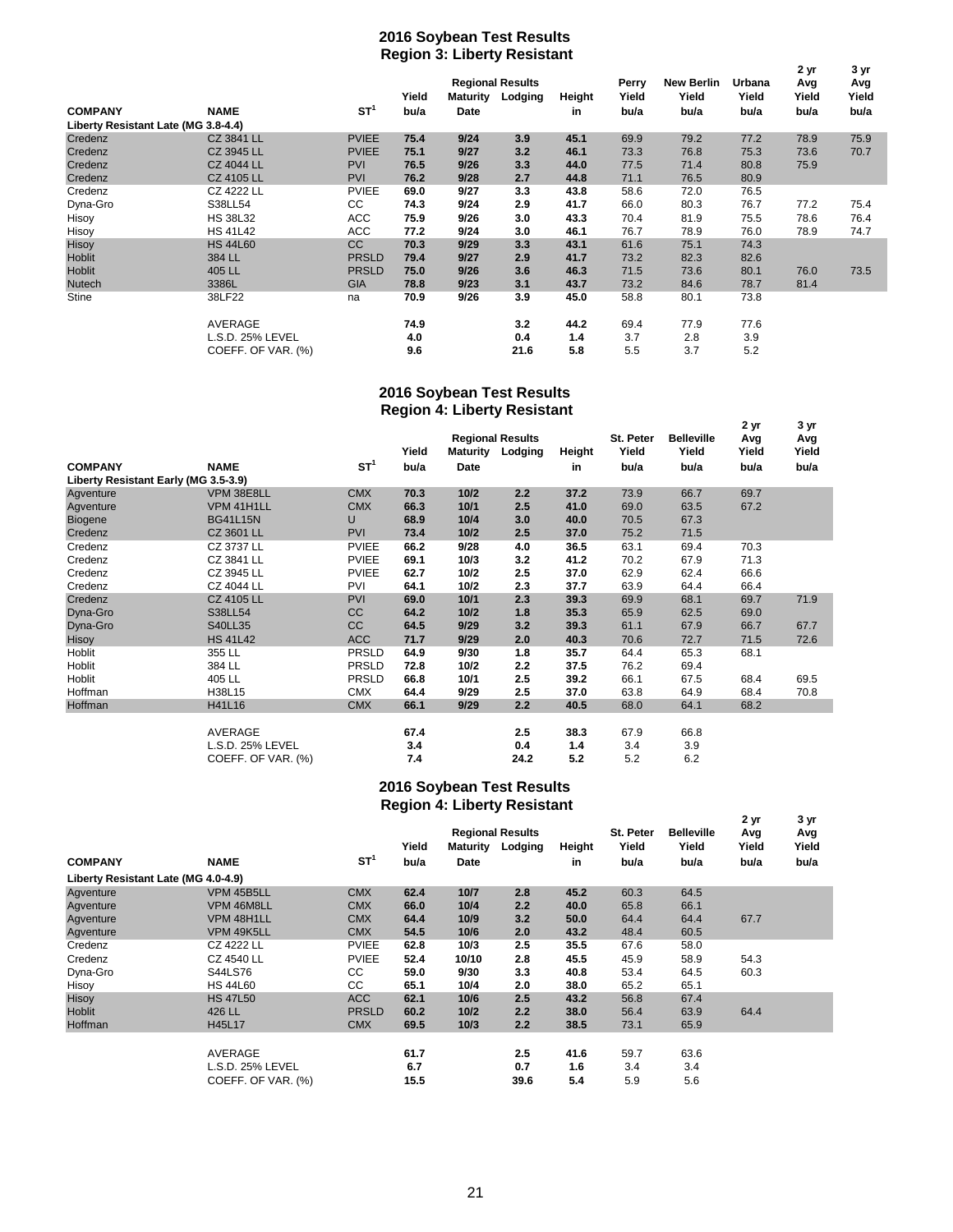#### **Region 5: Liberty Resistant 2016 Soybean Test Results**

|                                      |                    |              |       |                 |                         |        |                 |            | 2 yr         | 3 yr         |
|--------------------------------------|--------------------|--------------|-------|-----------------|-------------------------|--------|-----------------|------------|--------------|--------------|
|                                      |                    |              | Yield |                 | <b>Regional Results</b> |        | <b>Elkville</b> | Harrisburg | Avg<br>Yield | Avg<br>Yield |
| <b>COMPANY</b>                       | <b>NAME</b>        | $ST^1$       | bu/a  | <b>Maturity</b> | Lodging                 | Height | Yield           | Yield      | bu/a         | bu/a         |
| Liberty Resistant Early (MG 3.8-4.4) |                    |              |       | Date            |                         | in     | bu/a            | bu/a       |              |              |
|                                      | VPM 38E8LL         | <b>CMX</b>   | 65.2  | 9/24            | $1.2$                   | 37.0   | 65.4            | 65.0       | 67.6         |              |
| Agventure                            |                    | <b>CMX</b>   |       |                 |                         |        |                 |            |              |              |
| Agventure                            | VPM 41H1LL         |              | 65.6  | 9/28            | 1.2                     | 38.0   | 65.8            | 65.3       | 68.6         |              |
| Agventure                            | VPM 46M8LL         | <b>CMX</b>   | 67.1  | 10/1            | 1.5                     | 41.2   | 75.4            | 58.9       |              |              |
| Credenz                              | CZ 3841 LL         | <b>PVIEE</b> | 66.4  | 9/25            | $1.7$                   | 39.3   | 67.3            | 65.5       |              |              |
| Credenz                              | CZ 3945 LL         | <b>PVIEE</b> | 64.8  | 9/30            | 1.2                     | 37.3   | 62.2            | 67.4       | 65.3         |              |
| Credenz                              | CZ 4044 LL         | PVI          | 64.8  | 9/25            | 1.3                     | 37.5   | 66.6            | 63.0       | 63.8         |              |
| Credenz                              | CZ 4105 LL         | PVI          | 62.8  | 9/27            | 1.0                     | 45.2   | 63.3            | 62.4       | 59.5         | 61.8         |
| Credenz                              | <b>CZ 4222 LL</b>  | <b>PVIEE</b> | 54.1  | 9/27            | 1.3                     | 34.8   | 50.5            | 57.8       |              |              |
| Dyna-Gro                             | <b>S40LL35</b>     | CC           | 62.0  | 9/24            | 1.5                     | 38.3   | 63.5            | 60.5       |              |              |
| Dyna-Gro                             | <b>S44LS76</b>     | CC           | 72.9  | 9/29            | $1.2$                   | 39.7   | 77.2            | 68.7       |              |              |
| Hoblit                               | 384 LL             | <b>PRSLD</b> | 65.5  | 9/26            | 1.2                     | 36.0   | 64.6            | 66.4       |              |              |
| Hoblit                               | 405 LL             | <b>PRSLD</b> | 65.4  | 9/26            | 1.5                     | 38.7   | 70.2            | 60.7       | 65.2         | 66.3         |
| Hoblit                               | 426 LL             | PRSLD        | 63.3  | 9/23            | 1.7                     | 37.0   | 74.1            | 52.4       | 61.2         |              |
| Hoffman                              | H38L15             | <b>CMX</b>   | 66.0  | 9/22            | 1.2                     | 31.7   | 68.8            | 63.3       | 61.2         | 64.7         |
| Hoffman                              | H41L16             | <b>CMX</b>   | 64.8  | 9/28            | 1.0                     | 37.7   | 71.0            | 58.5       | 64.7         |              |
|                                      | AVERAGE            |              | 64.7  |                 | 1.3                     | 38.0   | 67.1            | 62.4       |              |              |
|                                      | L.S.D. 25% LEVEL   |              | 6.7   |                 | 0.3                     | 4.0    | 3.6             | 3.2        |              |              |
|                                      | COEFF. OF VAR. (%) |              | 14.9  |                 | 36.9                    | 15.3   | 5.6             | 5.4        |              |              |
|                                      |                    |              |       |                 |                         |        |                 |            |              |              |
| Liberty Resistant Late (MG 4.5-4.9)  |                    |              |       |                 |                         |        |                 |            |              |              |
| Agventure                            | VPM 45B5LL         | <b>CMX</b>   | 61.6  | 10/1            | 1.8                     | 45.8   | 67.9            | 55.2       |              |              |
| Agventure                            | VPM 48H1LL         | <b>CMX</b>   | 67.1  | 10/3            | 2.7                     | 51.0   | 72.5            | 61.7       | 66.9         |              |
| Agventure                            | VPM 49K5LL         | <b>CMX</b>   | 58.2  | 10/6            | 1.7                     | 46.3   | 64.1            | 52.2       |              |              |
| Credenz                              | <b>CZ 4540 LL</b>  | <b>PVIEE</b> | 60.7  | 10/5            | 2.7                     | 46.7   | 60.4            | 61.1       | 58.7         |              |
| Credenz                              | <b>CZ 4748 LL</b>  | <b>PVIEE</b> | 64.0  | 10/2            | 1.5                     | 40.2   | 71.7            | 56.4       | 65.2         |              |
| Credenz                              | CZ 4818 LL         | <b>PVIEE</b> | 62.9  | 10/4            | 2.7                     | 51.5   | 61.7            | 64.2       | 62.0         |              |
| Dyna-Gro                             | S45LL97            | CC           | 65.2  | 10/3            | 1.7                     | 43.8   | 68.1            | 62.3       |              |              |
| Hisoy                                | <b>HS 47L50</b>    | <b>ACC</b>   | 64.3  | 9/27            | 1.7                     | 43.5   | 70.0            | 58.5       | 63.8         |              |
| Hisoy                                | <b>HS 49L50</b>    | <b>CC</b>    | 61.5  | 10/6            | 1.7                     | 45.3   | 67.1            | 55.8       |              |              |
| Hoblit                               | 457 LL             | <b>PRSLD</b> | 64.5  | 10/4            | 1.0                     | 40.0   | 71.5            | 57.6       |              |              |
| Hoffman                              | H45L17             | <b>CMX</b>   | 62.6  | 10/2            | 1.3                     | 39.5   | 68.5            | 56.7       |              |              |
|                                      | AVERAGE            |              | 62.5  |                 | 1.9                     | 45.4   | 67.3            | 57.8       |              |              |
|                                      | L.S.D. 25% LEVEL   |              | 4.9   |                 | 0.3                     | $1.4$  | 3.1             | 3.1        |              |              |
|                                      | COEFF. OF VAR. (%) |              | 11.1  |                 | 24.9                    | 4.3    | 4.8             | 5.4        |              |              |